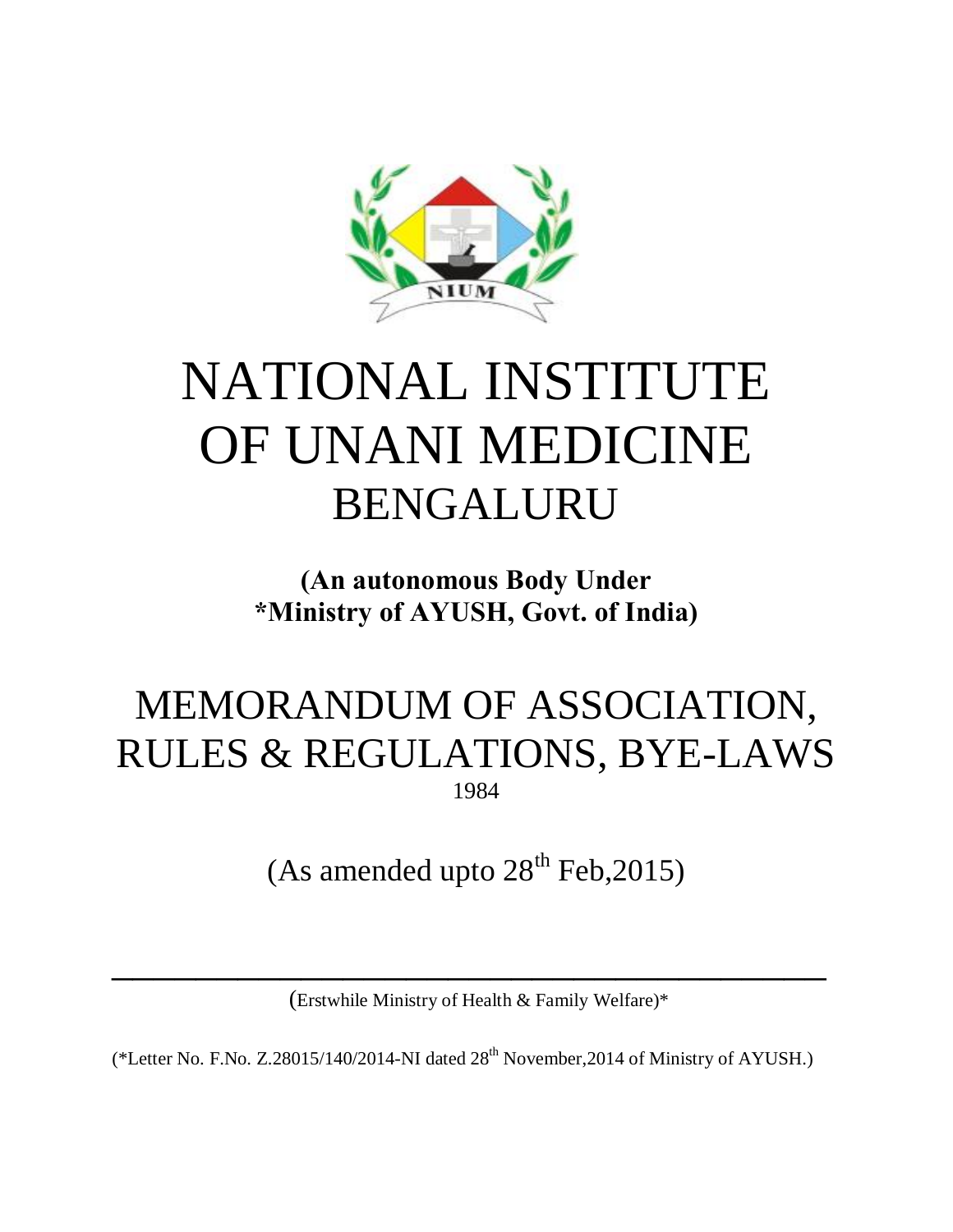Government of Karnataka

#### *CERTIFICATE OF REGISTRATION*

I hereby certify that the  $\tilde{\text{o}}$ National Institute of Unani Medicine, Bangaloreö, Administrative Block, Directorate of Indian Systems of Medicine and Homeopathy, Ananda Rao Circle, Bangalore, is this day registered under the Karnataka Societies Registration Act, 1960 (Karnataka Act No. 17 of 1960)

Fee paid, Rupees Fifty only. Given under my hand at Bangalore the 19<sup>th</sup> Day of December One Thousand Nine Hundred and Eighty Four.

Seal

The Registrar Sd.

of Societies Bangalore (N.G. HAVANUR) City Corporation For Registrar of Societies in Karnataka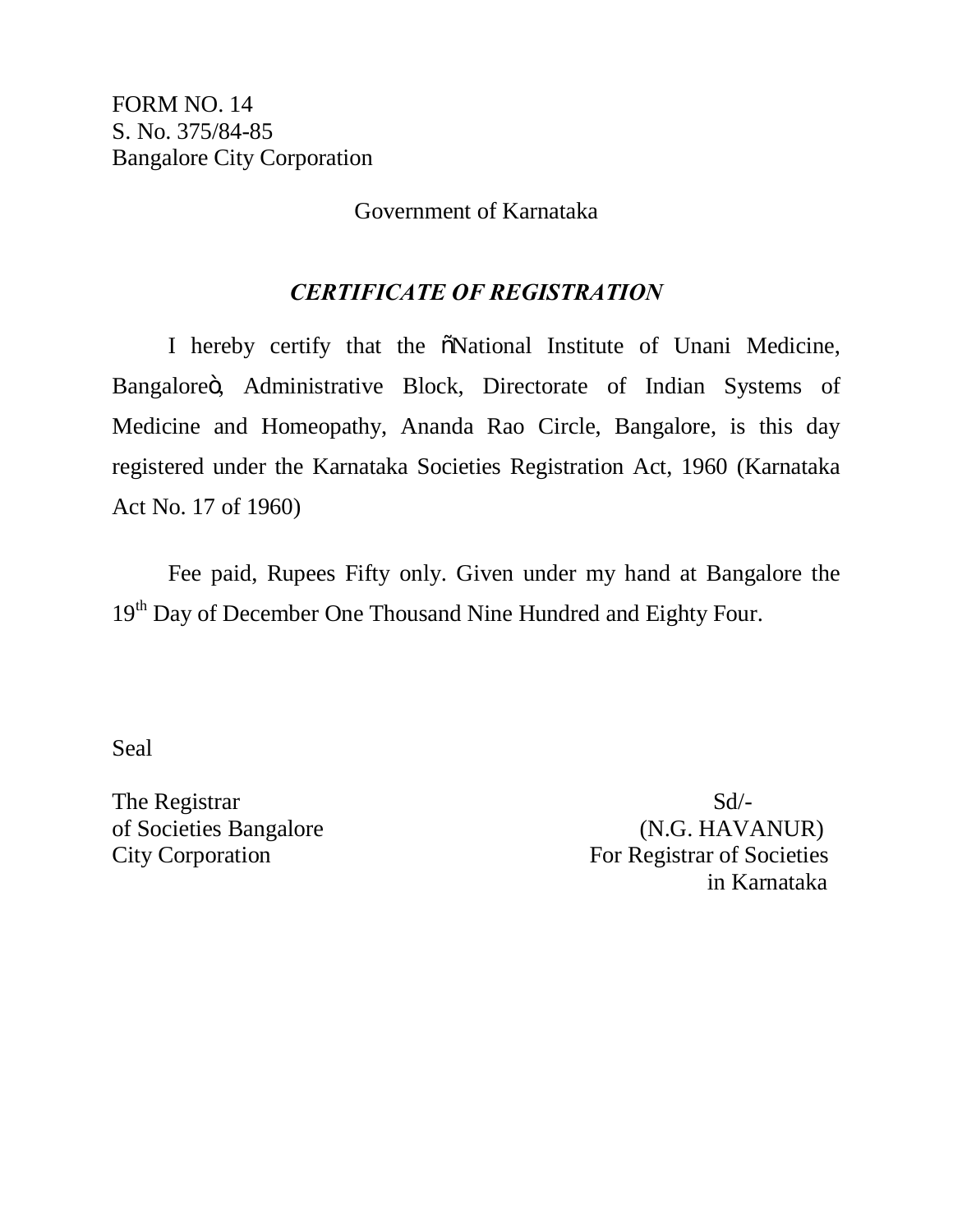## **CONTENTS**

| <b>Subject</b>                                                                                                                                                                                                                                                                                                                                                                                                                                                                                                              | Pages                                                                                                 |
|-----------------------------------------------------------------------------------------------------------------------------------------------------------------------------------------------------------------------------------------------------------------------------------------------------------------------------------------------------------------------------------------------------------------------------------------------------------------------------------------------------------------------------|-------------------------------------------------------------------------------------------------------|
| <b>I.MEMORANDUM OF ASSOCIATION</b>                                                                                                                                                                                                                                                                                                                                                                                                                                                                                          | $1-3$                                                                                                 |
| <b>II.RULES &amp; REGULATIONS</b>                                                                                                                                                                                                                                                                                                                                                                                                                                                                                           | $4 - 18$                                                                                              |
| 1. Title & Definition<br>2. Governing Body<br>3. Duration of Appointment of members<br>4. Proceedings of the Governing Body<br>5. Powers of the Governing Body<br>a. Standing Finance Committee<br>b. Functions of Standing Finance Committee<br>c. Scientific Advisory Committee<br>6. Funds of the Institute<br>7. Application of the Income & Property                                                                                                                                                                   | $4 - 5$<br>$5 - 6$<br>$6 - 7$<br>$7 - 9$<br>$9 - 14$<br>$11-12$<br>12<br>13<br>14<br>$15 - 18$        |
| <b>III. BYE-LAWS</b><br>1. Preparation and sanction of Budget Estimates<br>2. Appropriation<br>3. Re appropriation and Expenditure Sanction<br>4. Investments<br>5. Drawl of Funds<br>6. Maintenance of Accounts, Registers and Conduct of Audit<br>7. Disposal of Property                                                                                                                                                                                                                                                 | $19 - 24$<br>19<br>20<br>20<br>21<br>$21 - 22$<br>$22 - 24$<br>24                                     |
| <b>CONDITIONS OF SERVICE</b>                                                                                                                                                                                                                                                                                                                                                                                                                                                                                                | 24-29                                                                                                 |
| 8. Appointments<br>9. Tenure of Appointment<br>10. Employees to be whole-time Servants<br>11. Superannuation<br>12. Private Practice<br>13. Status of non-officials for regulation of TA<br>14. De-factor permanent & temporary status of Institute Employees<br>15. Deputation in India and abroad<br>16. Leave Rules<br>17. Medical facilities<br>18. Scale of pay of various posts<br>19. Allotment of Institute Residence to the Employees<br>20. Conduct, Discipline and Penalties<br>21. Other Conditions of S ervice | $24 - 25$<br>$25 - 26$<br>26<br>$26 - 27$<br>27<br>27<br>27<br>28<br>28<br>28<br>28<br>28<br>29<br>29 |
| <b>IV. POWERS &amp; FUNCTIONS</b>                                                                                                                                                                                                                                                                                                                                                                                                                                                                                           | 30-38                                                                                                 |
| ANNEXURE-A<br>Powers and Functions of the Director                                                                                                                                                                                                                                                                                                                                                                                                                                                                          | $30 - 31$                                                                                             |
| $SCHEDULE-I$<br>Schedule of powers vested in the Director<br>ANNEXURE-B<br>(Bye-Law 49)-Disciplinary Authorities to NIUM Employees                                                                                                                                                                                                                                                                                                                                                                                          | $32 - 37$<br>38                                                                                       |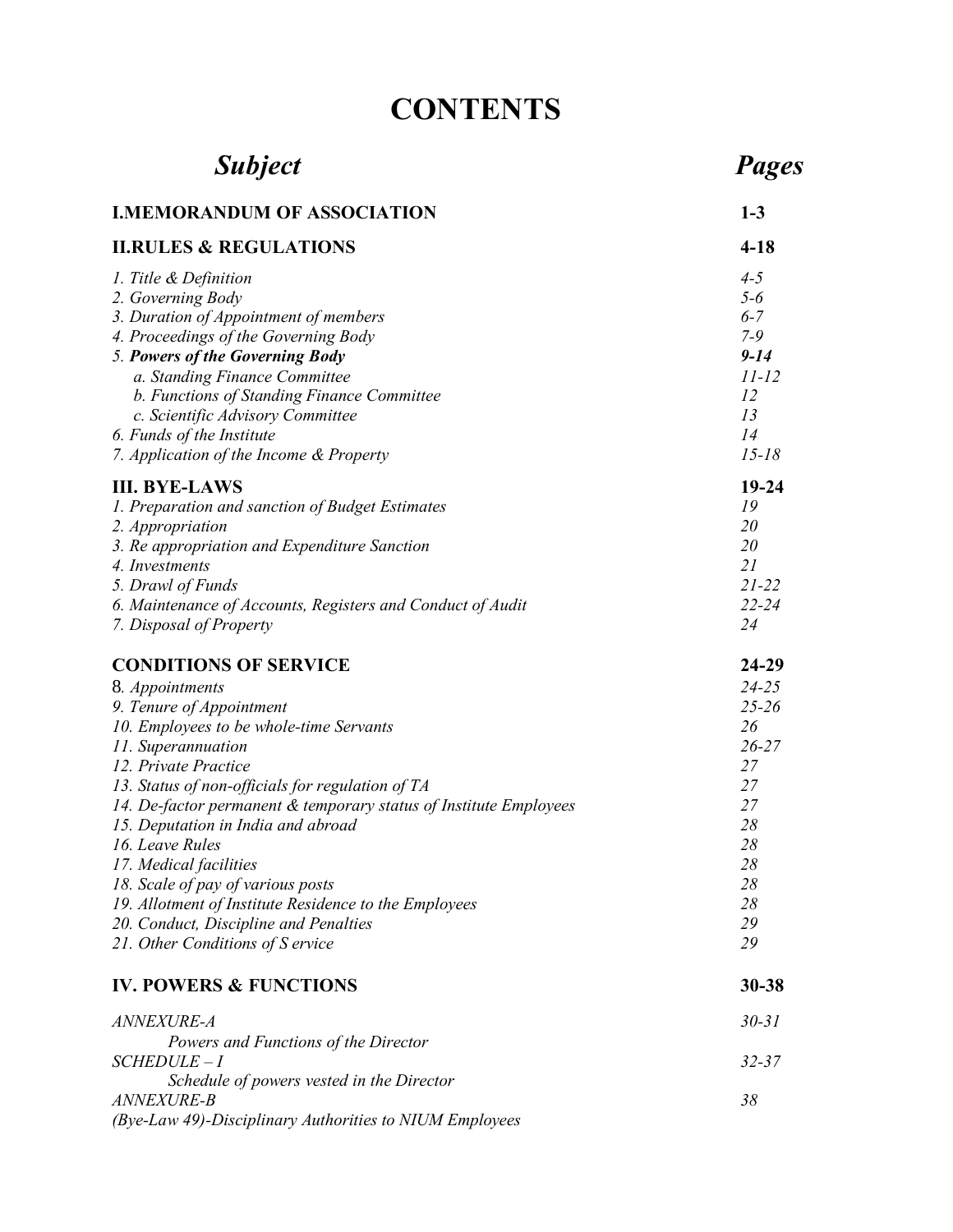| <b>V. CADRE &amp; RECRUITMENT RULES</b>                                                                                                                                                                                                                                                           | $39 - 51$                                    |
|---------------------------------------------------------------------------------------------------------------------------------------------------------------------------------------------------------------------------------------------------------------------------------------------------|----------------------------------------------|
| <b>Notification</b>                                                                                                                                                                                                                                                                               | 39                                           |
| Part-I<br>Short title and Commencement<br>$\mathcal{I}$ .<br>2.<br>Scope<br>Definition<br>3.<br>Application<br>$\overline{4}$ .<br>Interpretation<br>5.                                                                                                                                           | 39-41<br>39<br>39<br>$39 - 41$<br>41<br>41   |
| Part-II (Cadre)<br>Composition Nature and Strength of Service<br>6.<br><b>Constitution of Service</b><br>7.                                                                                                                                                                                       | 42<br>42<br>42                               |
| <b>Part-III (Method of Recruitment)</b><br>Source of Recruitment<br>8.                                                                                                                                                                                                                            | 42<br>42                                     |
| <b>Part -IV (Essential Features Recruitment)</b><br>9. Nationality<br>10. Age<br>11. Physical Fitness<br>12. Reservation of Vacancies<br>13. Academic and Technical Qualifications and Experience                                                                                                 | 43-44<br>43<br>43<br>43<br>43<br>44          |
| <b>Part -V (Disqualification for Recruitment)</b><br>14. Canvassing<br>15. Irregular or Improper Means<br>16. Matrimonial                                                                                                                                                                         | 44<br>44<br>44<br>44                         |
| <b>Part-VI (Procedure for Direct Recruitment)</b><br>17. Inviting of Applications<br>18. Form of Application<br>19. Scrutiny of Applications<br>20. Selection of Candidates<br>Direct Recruitment (Selection Committee for various Cadres)<br>Departmental Promotion Committee for various Cadres | 45-47<br>45<br>45<br>45<br>45<br>46<br>47    |
| <b>Part-VII (Procedure for Recruitment for Promotion)</b><br>21. Eligibility<br>22. Criteria<br>23. Procedure of Selection<br>24. Appointment to the Service<br>25. Temporary Appointment<br>26. Appointment by Deputation                                                                        | 48-49<br>48<br>48<br>48-49<br>49<br>49<br>49 |
| Part-VIII (Probation, Confirmation and Seniority)<br>27. Probation<br>28. Confirmation<br>29. Seniority                                                                                                                                                                                           | 50-51<br>50<br>50<br>51                      |
| Part-IX<br>30. Scale of Pay<br>31. Increment during Probation<br>Regulation of Pay & allowances and other service conditions<br>32.                                                                                                                                                               | 51<br>51<br>51<br>51                         |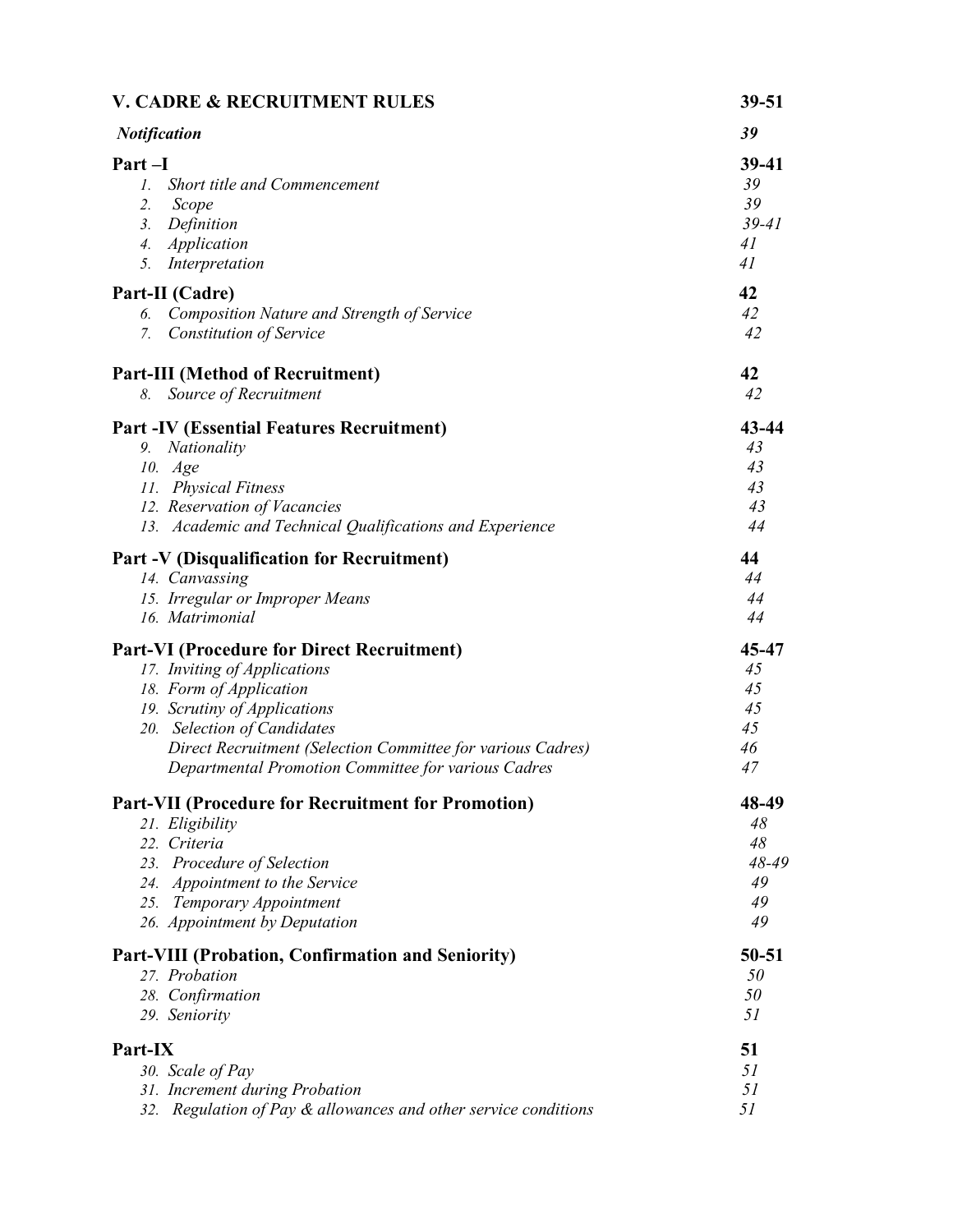## *NATIONAL INSTITUTE OF UNANI MEDICINE, BENGALURU*

## **I. MEMORANDUM OF ASSOCIATION**

- 1. The name of the Institute is 'National Institute of Unani Medicine, Bengaluru, herein after referred to as the  $\exists$ nstitute $\alpha$ .
- 2. The Registered office of the Institute shall be situated at Bengaluru.
- 3. The objects for which the National Institute of Unani Medicine is established are:
	- (i) To promote the growth and development of Unani Medicine in the country;
	- (ii) To produce graduates and post-graduates of the Unani Medicine;
	- (iii) To undertake research on different branches and to provide and assist in providing services and facilities for research, evaluation, education training, consultation and guidance in respect of Unani Medicine;
	- (iv) To provide medical relief through Unani Medicine to the suffering Humanity on No profit no Lossobasis;
	- (v) To conduct experiments and develop patterns of teaching in under graduate and post graduate education in all branches of the Unani Medicine;
	- (vi) To conduct refresher courses for Unani under graduate and post graduate teachers;
	- (vii) To take over grants of money, securities and properties of any kind offered by the State Government of Karnataka for the furtherance of the objectives enumerated in the paragraph 3 above;
	- (viii) To arrange refresher courses for training of Hakims and paramedical staff;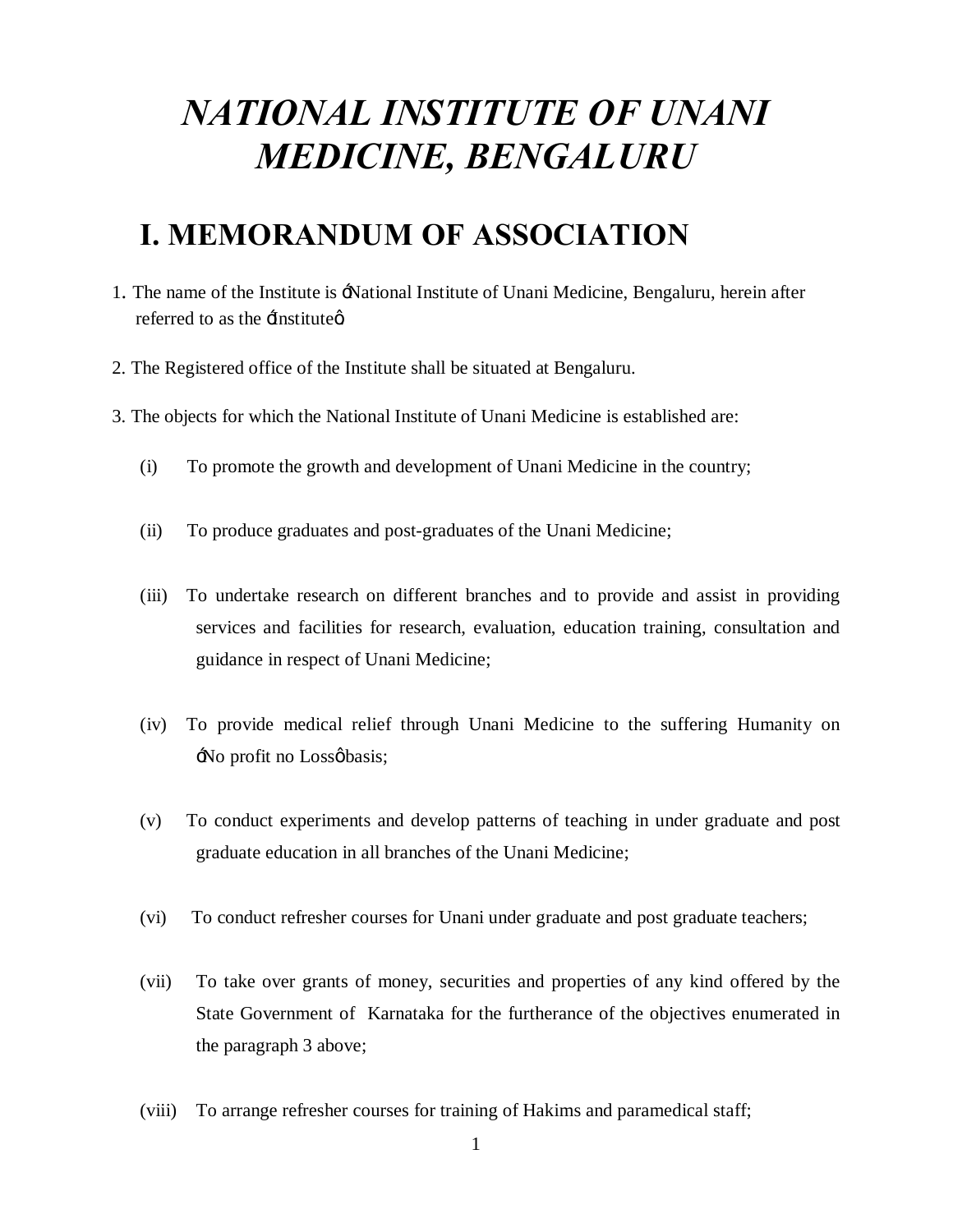- (ix) To seek affiliation of the Institute with Rajiv Gandhi University of Health Sciences, Karnataka and other Institutions;
- (x) The grant certificates, diplomas, degrees and other academic distinctions and titles as may be provided for in the regulations;
- (xi) To undertake and provide for the publication of journals research papers, leaflets and text books and augment and maintain libraries and information services in furtherance of the objects;
- (xii) To invite representatives of the Government, Universities and of organizations of foreign countries and prominent scientists to participate in the programme of the Institute.
- (xiii) To provide advanced training in professional techniques and theory.
- (xiv) To subscribe to, or become a member of, or cooperative or coordinate with any other association or society whose objects or similar;
- (xv) To cooperate with international and national agencies engaged in research and training in Unani Medicine and arrange for interchange of personnel, materials and data;
- (xvi) To create administrative, technical, ministerial and other posts under the Institute and make appointments thereto in accordance with the rules and regulations of the Institute;
- (xvii) To appoint and hire services or discharge/terminate the services of the personnel and to pay them in return for the services rendered to the Institute, Salaries, Wages, gratuities, provident fund and other allowances or remuneration in accordance with the rules and regulations of the Institute;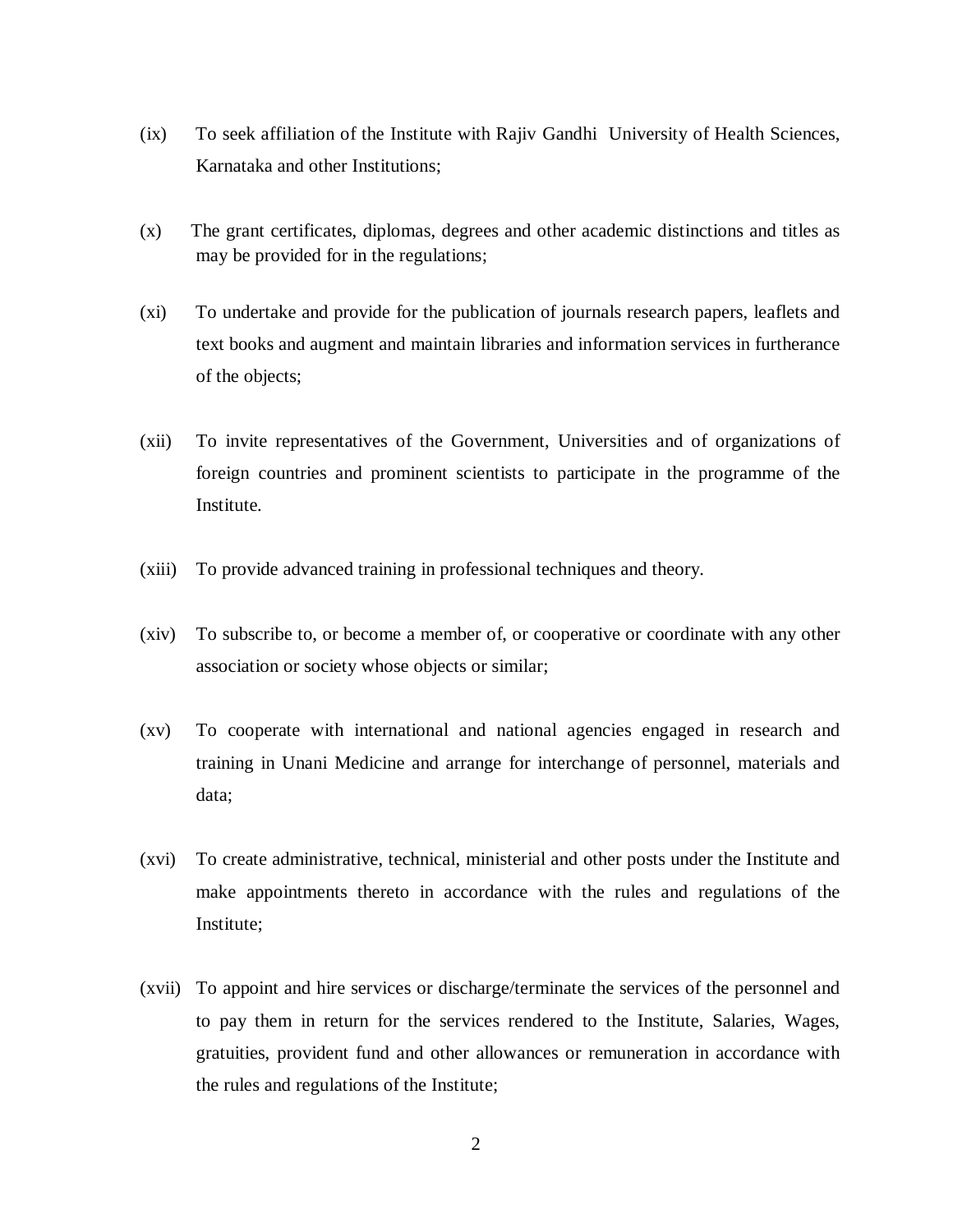- (xviii) To accept grants of money, securities and properties of any kind and / or procure capital, financial assistance or accommodation on such terms as may be expedient;
- (xix) To issue appeals and apply for money and funds in the furtherance of the objects of the Institute and to raise or collect funds by gifts, donations subscriptions or otherwise of cash and securities and any property, either movable or immovable, and grant such rights and privilege to the donors, subscribers and other benefactors as the Institute may consider fit and proper;
- (xx) To invest and deal with funds and money of the Institute;
- (xxi) To acquire by gift, purchase, exchange, lease, hire or otherwise, however any property, movable or immovable, which may be necessary or convenient for the purpose of the Institute and build, construct, improve, alter, demolish and repair such buildings, works and construction, as may be necessary for carrying out the objects of the Institute;
- (xxii) To sell, mortgage, lease, exchange and otherwise transfer or dispose of all or any property, movable or immovable, of the Institute for the furtherance of its objects, or any of them, subjects to prior approval of the Central Government;
- (xxiii) To accept and undertake the managements of any endowment or trust fund or donation to further the objectives of the Institute;
- (xxiv) To grant prizes, awards, scholarships, travel grants, research grant and stipends, and
- (xxv) To do all such other lawful acts and things either along or in conjunction with other organizations or persons as the Institute may consider necessary, incidental or conductive to the attainment of all or any of the above mentioned objects.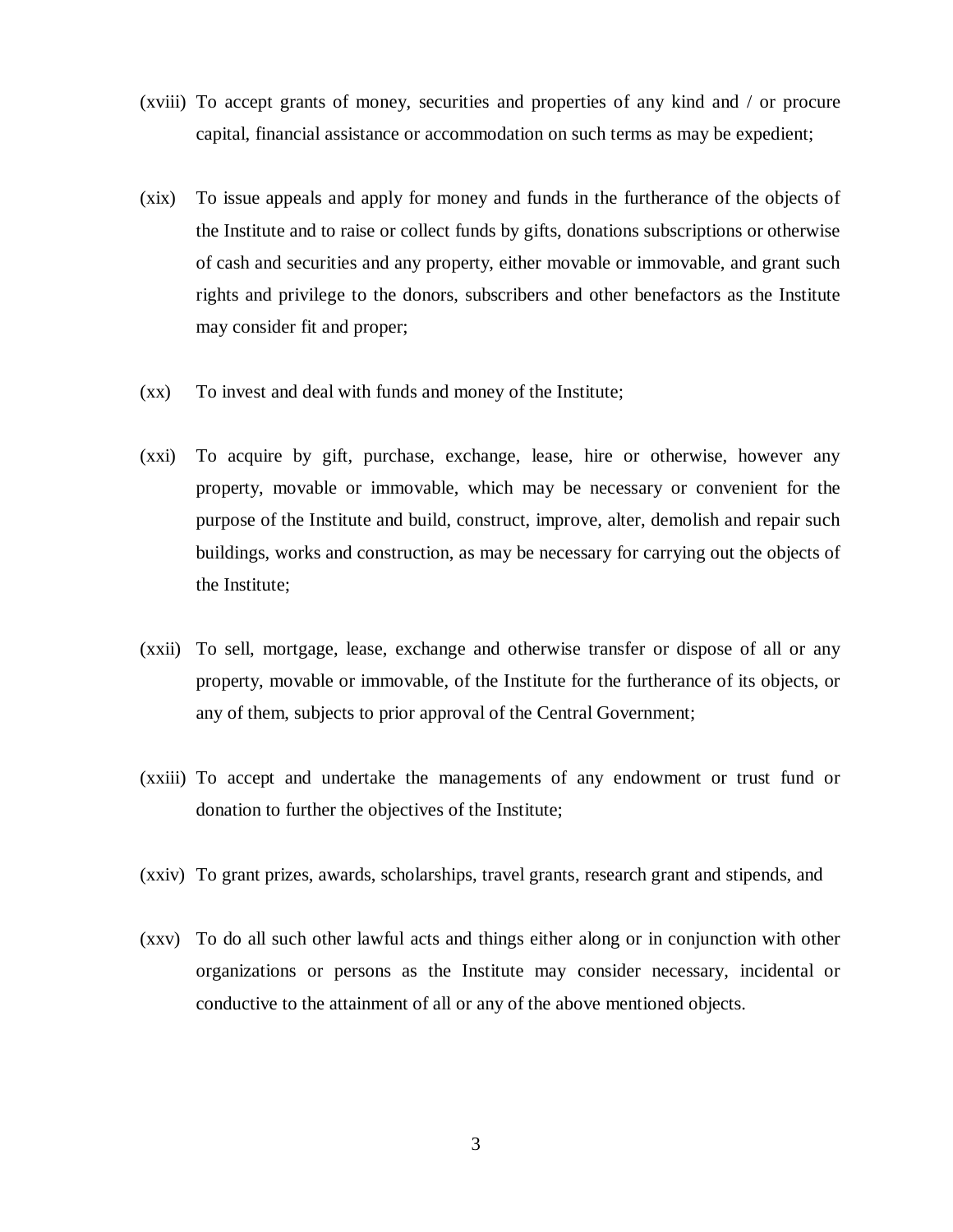## **II. RULES AND REGULATIONS**

#### *Title and Definition*

- 1. These rules and regulations may be called the National Institute of Unani Medicine, Bengaluru, Rules
- 2. In the Rules, unless there is anything repugnant in the subject or context:
	- (i) Institute means the National Institute of Unani Medicine, Bengaluru.
	- (ii) The Government body means the governing body of the National Institute of Unani Medicine, Bengaluru.
	- (iii) Director means the director of the National Institute of Unani Medicine, Bengaluru

#### *Governing Body*

\*3. The Institute shall be controlled by, and management of its affairs entrusted to, a Governing Body. The composition of the Governing Body will be as follows:

| 1) | **Minister incharge of AYUSH                                          | President      |
|----|-----------------------------------------------------------------------|----------------|
|    | 2) Minister Incharge of Medical Education<br>(ISM) Govt. of Karnataka | Vice President |
|    | 3) Secretary, Ministry of AYUSH,<br>Govt. of India                    | Member         |
|    | 4) Joint Secretary, Ministry of AYUSH,<br>Govt. of India              | Member         |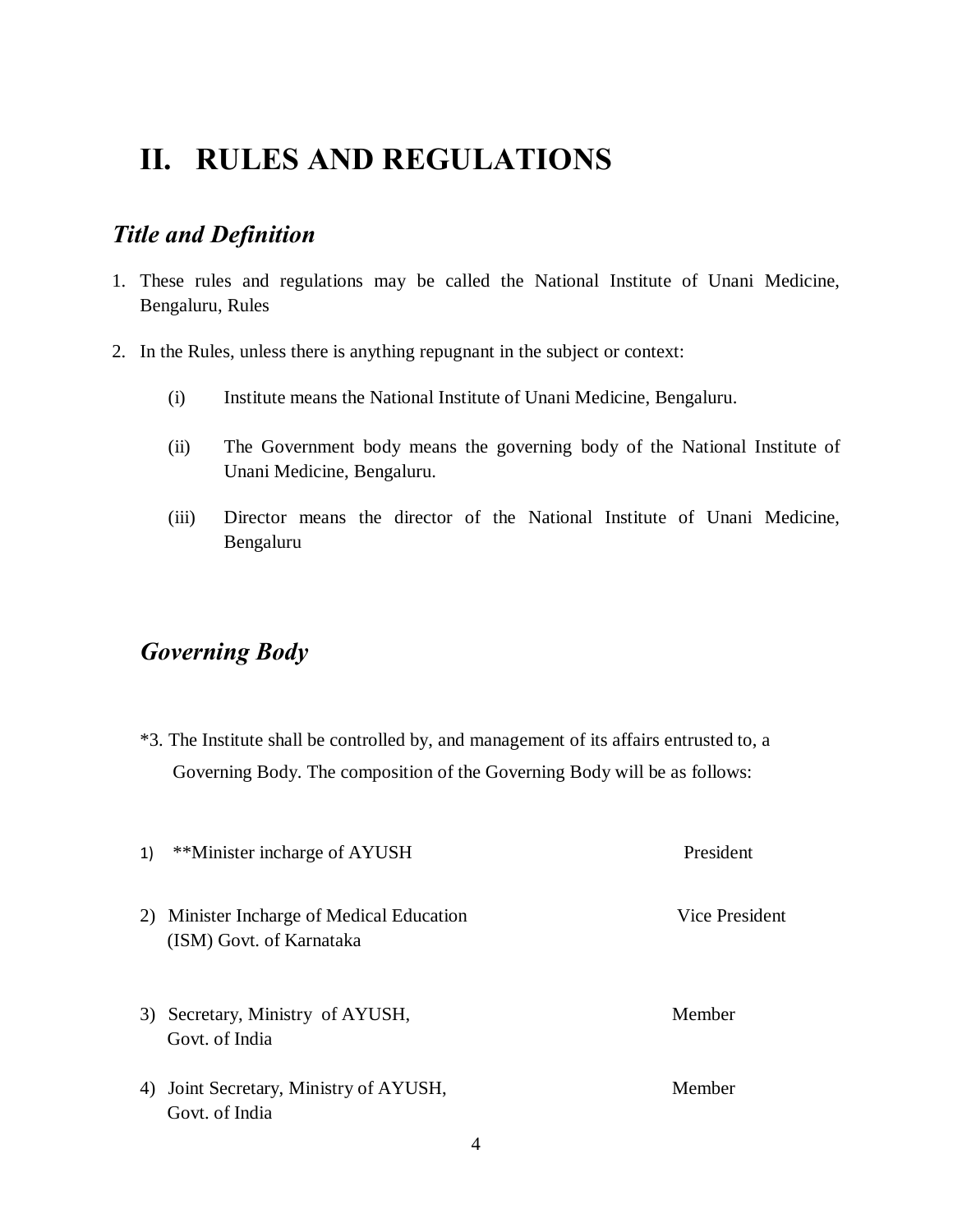| 5) Financial Advisor, Incharge of AYUSH<br>Govt. of India                                       | Member                  |
|-------------------------------------------------------------------------------------------------|-------------------------|
| 6) Secretary, Medical Education,<br>Govt. of Karnataka                                          | Member                  |
| 7) Secretary, (Finance)<br>Govt. of Karnataka                                                   | Member                  |
| 8) Vice Chancellor, Rajiv Gandhi University<br>of Health Sciences, Bengaluru                    | Member                  |
| 9) Advisor (Unani)/Deputy Advisor (Unani)<br>Ministry of AYUSH, Govt. of India                  | Member                  |
| 10) Principal of a Post Graduate college of Unani<br>Medicine, to be nominated by the president | Member                  |
| 11) Chairman, Unani Committee,<br>Central Council of Indian Medicine,                           | Member                  |
| 12) Director, Central Council for Research in<br>Unani Medicine,                                | Member                  |
| 13& 14) Two Teachers/Researchers to be<br>Nominated by the President                            | Member                  |
| 15) Director, National Institute of<br>Unani Medicine, Bengaluru                                | <b>Member Secretary</b> |
|                                                                                                 |                         |

*\* Amended in the 6th Governing Body meeting held on 07.01.99*

*\*\* Amended in the 11th Governing Body meeting held on 28.02.2015*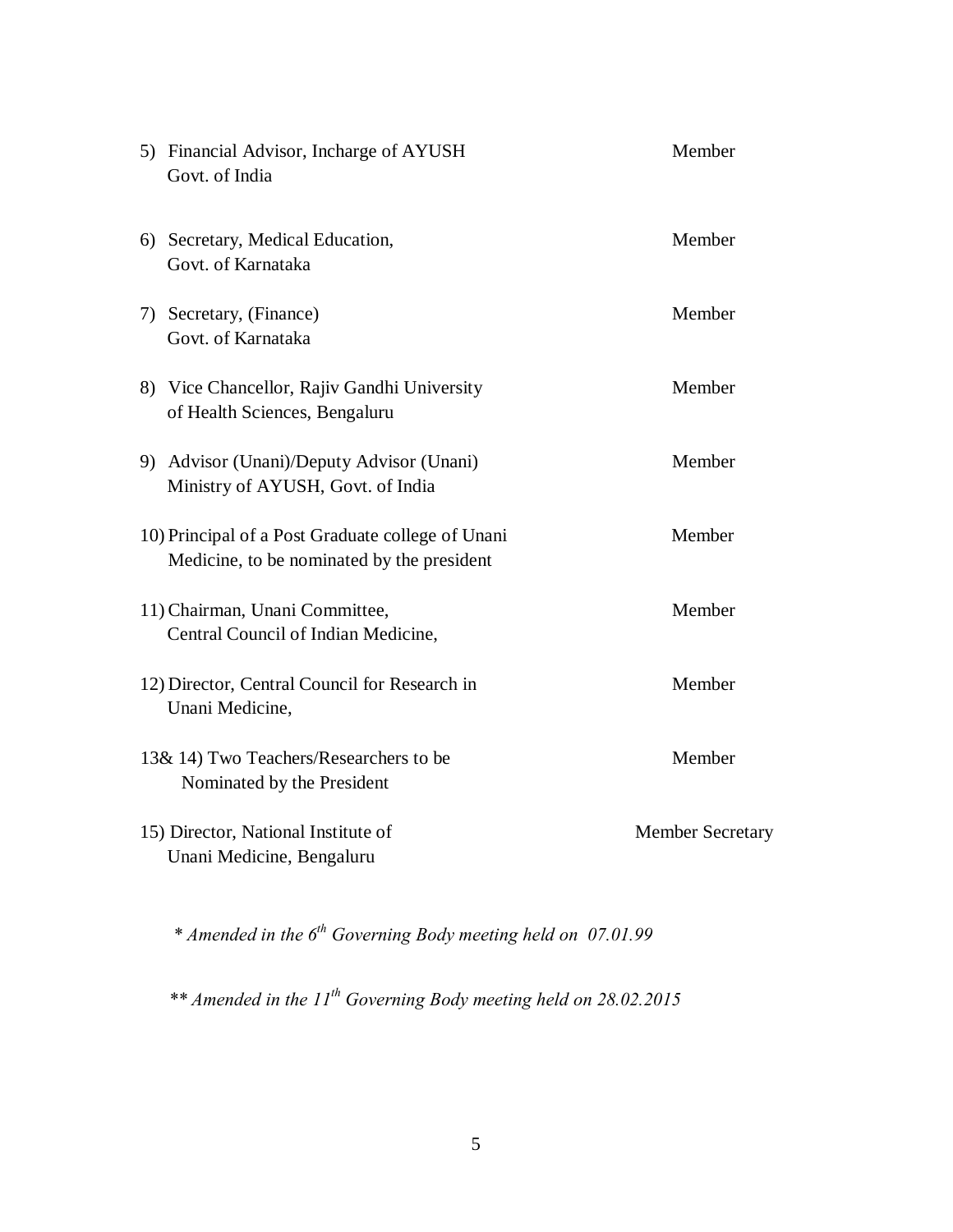- 4. The Property of the National Institute shall vest in the Governing Body and in any proceedings, civil or criminal, may be described as the property of the Governing Body. In any proceedings the Institute may sue or be sued in the name of the Secretary or such other members as shall in reference to the matter concerned by appointed by the Governing Body for the occasion.
- 5. The director of Institute shall be the Secretary of the Governing Body. The Director shall be appointed by the Governing Body. Till such time as the Director is appointed, the President is authorized to make arrangement for an officer to function as the Secretary of the Governing Body.

#### *Duration of Appointment of Members*

6.

- (i) Unless their membership of the Governing Body is previously terminated as in Sub-Rule (2) the term of office of the members of the Governing Body will be three years, except that, when a person has been appointed member of the Governing Body by reason of the office of appointment he holds, his membership shall terminate when he ceases to hold the office or appointment and the vacancy in the Governing Body shall be filled in by appointment of his successor in office. The vacancy of the nominee of the State Government/Government of India shall be filled in by nomination by the State Government/Government of India, as the case may be.
- (ii) A member of the Governing Body shall cease to be such member if he resigns, or becomes of unsound mind, or becomes insolvent or is convicted of a criminal offence involving moral turpitude.
- (iii) Resignation of membership shall be tendered to the Chairman of the Governing Body in person through the Secretary and shall not take effect until it has been accepted, on behalf of the Governing Body. Governing Body, by the Chairman.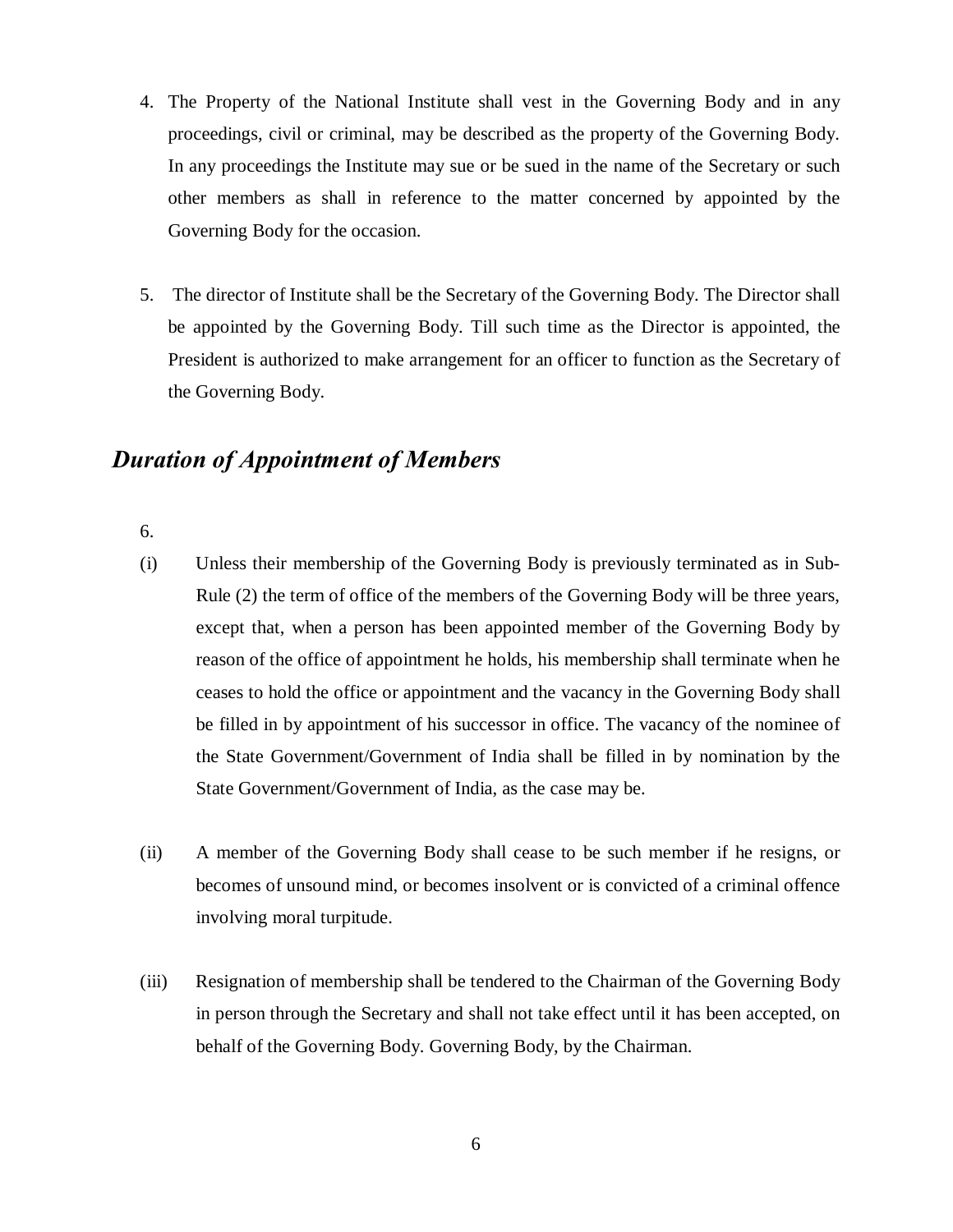(iv) Any vacancy in the membership of the Governing Body by death or by any of the reason mentioned in these sub-rules shall be filled by the Government of India when moved to do so by the Secretary acting on behalf of the Governing Body.

#### *Proceedings of the Governing Body*

- 7 (i) The Governing Body shall meet at least once a year at such time and place as the Chairman shall decide. Other meetings of the Governing Body may be held at any time during the year as the Chairman may decide and shall be called forthwith on a requisition signed by not less than one-third members of the Governing Body. Such extra meeting shall be held at such time and place as the Chairman may decide.
- (ii) The first annual general meeting shall be held by the Institute within eighteen months of its registration. The next annual meeting of the Institute shall be held within nine months after the expiry of the year in which the first annual general meeting was held; and thereafter at least one annual general meeting shall be held With nine months after the expiry of each year.

Provided that the Registrar of Societies may, for special reasons, extend the time within which an annual general meeting shall be held, by a further period not exceeding six months.

Provide further that except in the case referred to in the preceding proviso not more than eighteen months shall elapse between the date of the one general meeting and that of the next.

(iii) A special general meeting may be convened at any time on the requisition of the chairman, of the Governing Body, or on the requisition of not less than one third of the total number of members of the Society, entitled to vote who shall state in writing the business for which they wish the meeting to be convened and the Governing Body shall within then days from the date of the receipt of the requisition, proceed duly to call a meeting for the consideration of the business started on a day not later than forty days from the date of the receipt of other requisition.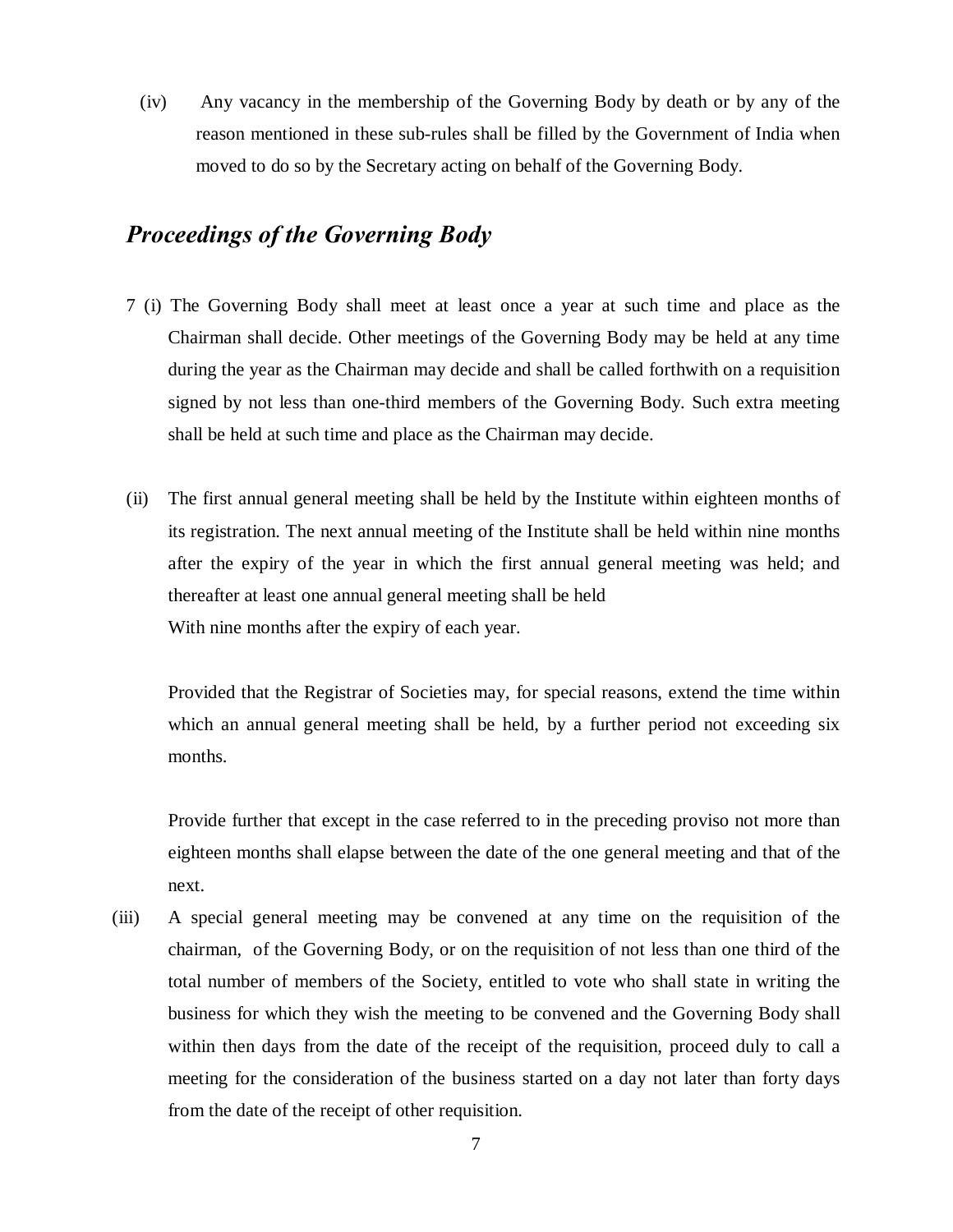- (iv) If a member has no registered address in India and has not supplied to the society an address within India for giving notice to him, a notice advertised in a newspaper in Kannada and in a newspaper in English or any other language circulating in the neighbourhood of the registered office of the society shall be deemed to duly given to him on the day on which the advertisement appears in the newspapers.
	- 8. At the annual meeting of the Governing Body, the following business shall be brought forward and disposed of:
		- a. The annual report of the previous year;
		- b. The Audited copy of the balance sheet, income and expenditure account and the auditor<sub> $\circ$ </sub> report for the past year;
		- c. The Budget for the next year;
		- d. Other business on the agenda;
		- e. Other business brought forward with the assent of the President.
	- 9. Every notice calling a meeting of the government Body shall state the date, time and place at which such meetings will be held and shall be served upon every member of the Governing Body not less than 21 clear days, in the case of annual meeting and not less than 7 clear days in the case of other meeting, before the day appointed for the meeting. Such notice shall be under the hand of the secretary and shall be accompanied by the agenda of the business to be placed before the meeting.
	- 10. The President or in his absence, the Vice-President, shall take the chair at meetings of the Governing Body. If the President/Vice-President be not present, the Governing Body may elect one of their members to act as Chairman of the meetings.
	- 11. Seven members of the Governing Body, in addition to the President/Vice-President, present in person shall constitute a quorum at any meeting of the Governing Body.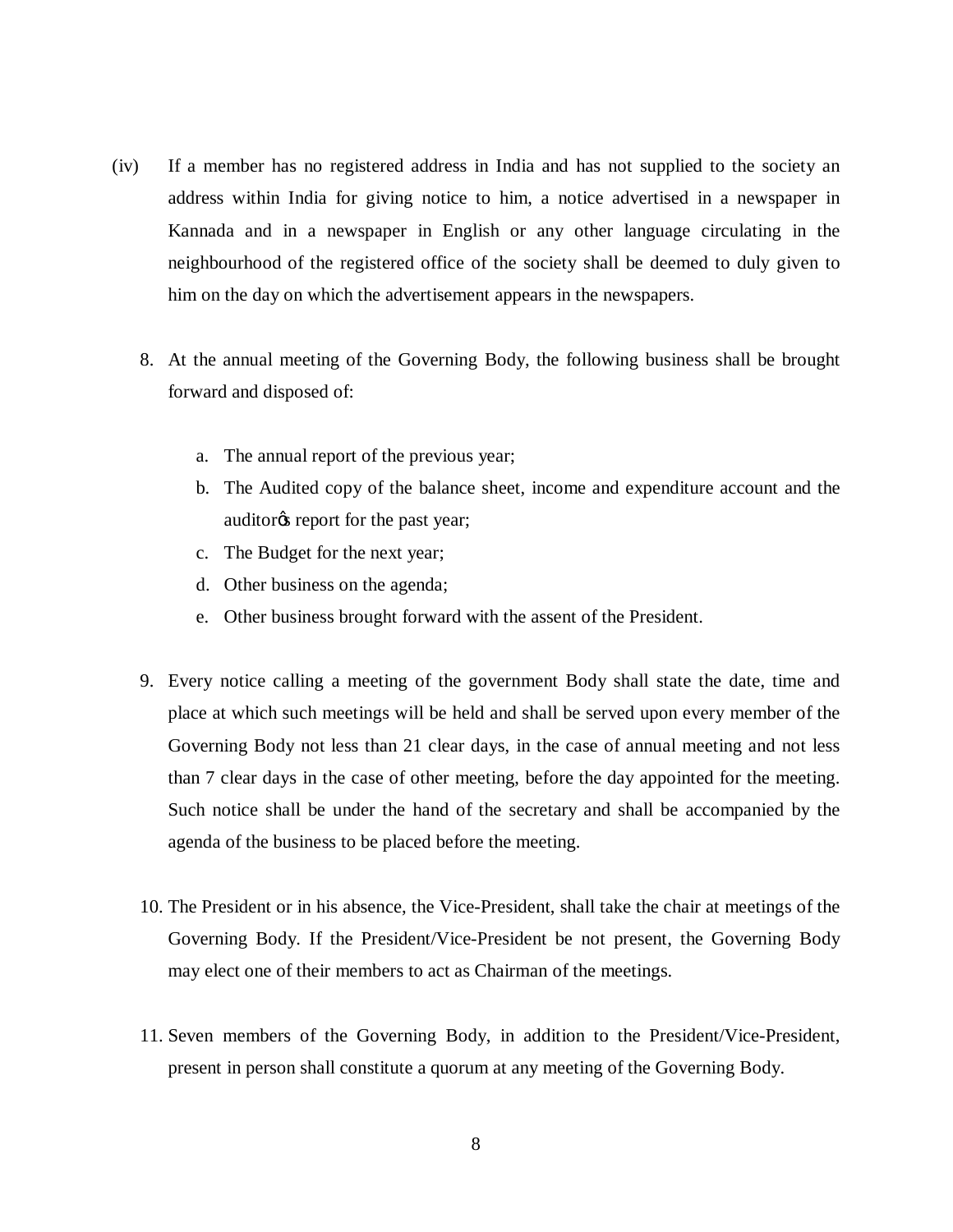- 12. All disputed questions at meetings of the Governing Body shall be determined by votes and the opinion of the majority shall prevail.
- 13. Each member of the Governing Body, including the president, shall have one vote and in case of equality of votes, the Chairman shall have a casting vote.
- 14. Any member desirous of moving any resolution at a meeting of the Governing Body shall give notice thereof if writing to the secretary not less than 7 days before in case of annual meeting and 5 days in case of other meeting before the day of such meeting.
- 15. Any business which it may be necessary for the Governing Body to perform except such as may be placed before the annual meeting, may be carried out by circulation among all its members and any resolution so circulated and approved by a majority of the members present in the country at that time shall be as effectual, and binding as if such resolution had been passed at a meeting of the Governing Body.

#### *Powers of the Governing Body*

- 16. The Governing Body shall have general control of the affairs of the Institute and shall have authority to do exercise and perform all the powers, acts and deeds for the planning, establishment and running of the institute, consistent with the aims and objects of the Institute.
- 17. The Governing Body shall have powers to create posts, subjects to specific provision in the budget on scales of pay applicable to similar posts under the Government of India or on scales of pay approved by Government of India, classify into grades and specify their designations. The Governing Body shall have full powers in the matter of expenditure from the funds of the Institute, save in the matter of pay, allowances and concessions to Government servants on foreign service, which shall be no greater than those admissible under the service rules of the Central Government.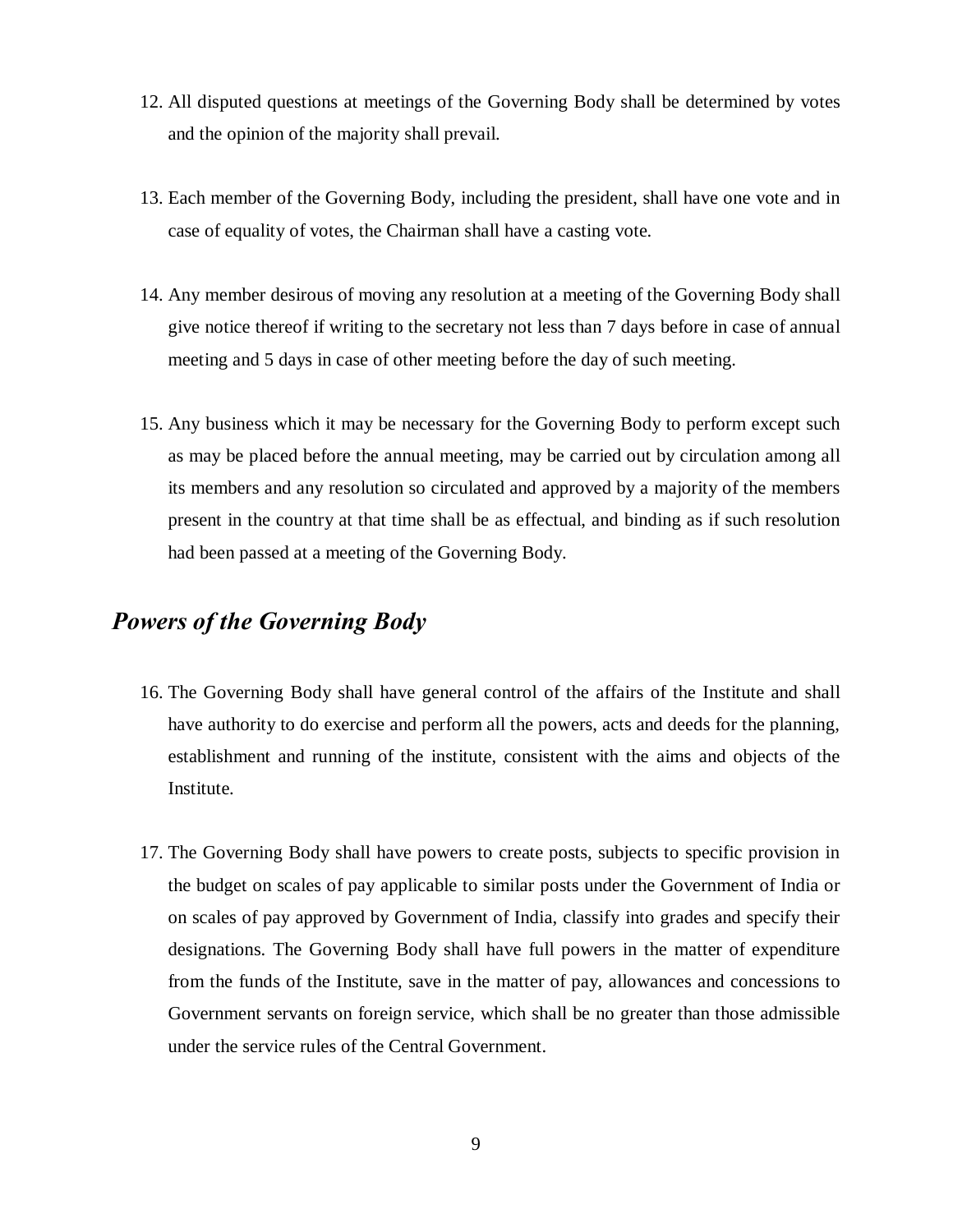- 18. (i) The Governing Body shall have full powers to make such by-laws as they shall think essential for the regulations of the business of the Institute and, in particular with reference to (i) the keeping of account (ii) the preparation and sanction of budget estimates (iii) the sanctioning of expenditure (iv) entering into contracts (v) the appointment of staff and determination of their conditions of service and (vi) any other purpose that may be necessary.
- (ii) Subject to the prior approval of the Central Government the Governing Body may alter, modify, rescind or add to the rules and regulations of the Institute at any time by a resolution passed by a majority of the members present and voting at any meeting of the Governing Body which shall have been convened for the purpose after giving due notice of such resolution to the member of the Governing Body.
- 19. The Governing Body may accept the management and administration of any endowment or trust fund or any subscription or donation provided that the same is unaccompanied by any condition inconsistent or in conflict with the nature and object for which the Institute is established.
- 20. The Governing Body may be resolution delegate to the President and to the Member-Secretary such of its powers for the conduct of business as the Governing Body may deem fit, subject to the condition that action taken by the President or by the Member-Secretary shall be reported for confirmation at the meeting of the Governing Body.
- 21. In the event of any business the president may take decision on behalf of the Governing Body. Such decisions shall be reported to the Governing Body at the next meeting for ratification.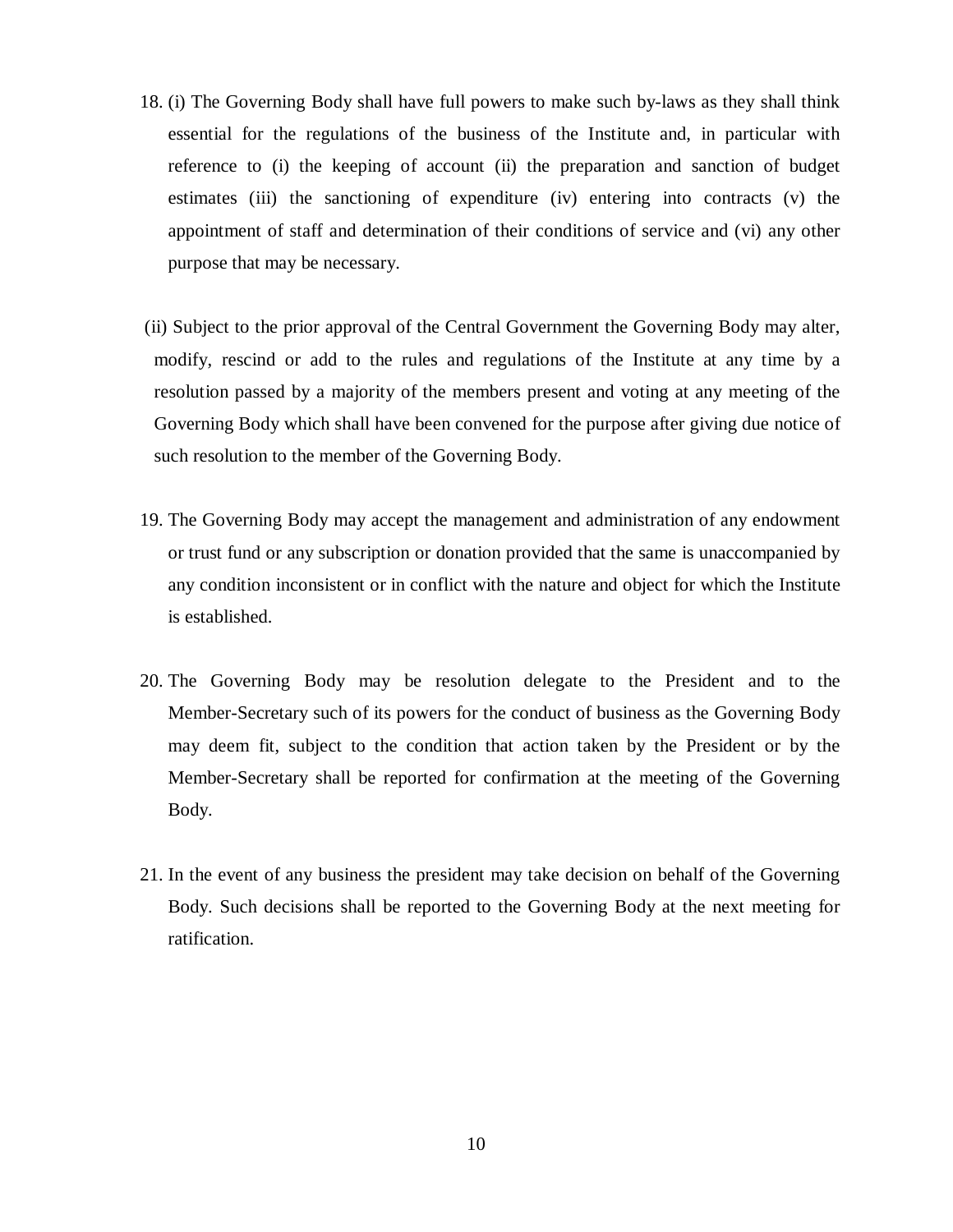## *Standing Finance Committee*

\*22.There would be a standing finance committee consisting of the following:-

| 1) | Joint secretary, Ministry of AYUSH,<br>Government of India                                                            | Chairman                |
|----|-----------------------------------------------------------------------------------------------------------------------|-------------------------|
| 2) | Financial adviser, Incharge of<br><b>AYUSH</b>                                                                        | Member                  |
| 3) | Secretary, Medical Education,<br>Govt. of Karnataka                                                                   | Member                  |
| 4) | Secretary, (Finance) or his nominee<br>Not below the level of Deputy Secretary<br>Govt. of Karnataka                  | Member                  |
| 5) | One expert in unani medical education<br>who is already a member of the governing body.                               | Member                  |
| 6) | One member of faculty not below<br>the rank of professor in NIUM to be<br>nominated by the Director of the Institute. | Member                  |
| 7) | Director,<br>National Institute of Unani of Medicine,<br>Bengaluru                                                    | <b>Member Secretary</b> |

*Note: \* Substituted vide the resolution of the Governing Body meeting dated 08.11.1996*

\_\_\_\_\_\_\_\_\_\_\_\_\_\_\_\_\_\_\_\_\_\_\_\_\_\_\_\_\_\_\_\_\_\_\_\_\_\_\_\_\_\_\_\_\_\_\_\_\_\_\_\_\_\_\_\_\_\_\_\_\_\_\_\_\_\_\_\_\_\_\_\_\_\_\_\_\_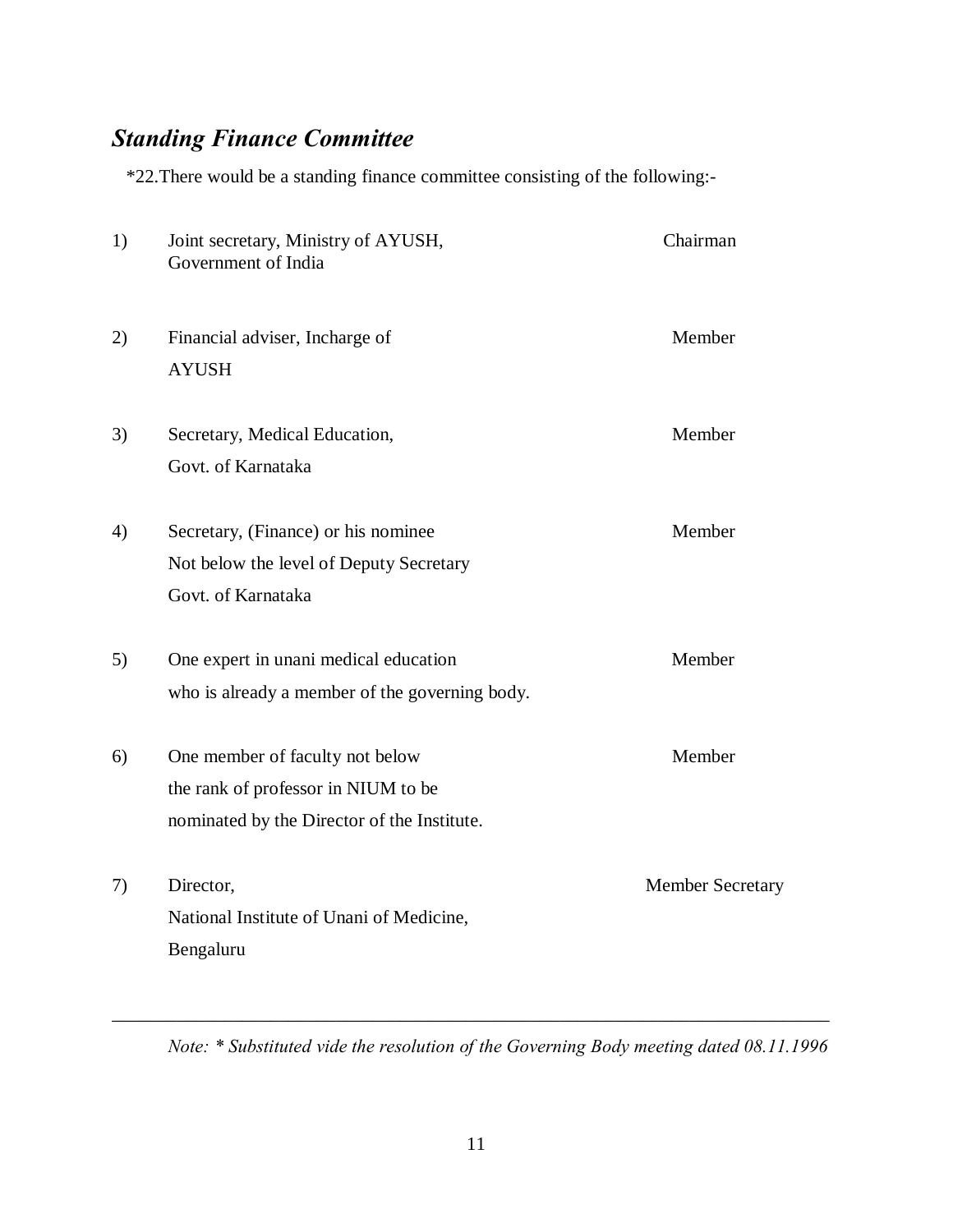The committee will consider and recommend all matters concerning finance of NIUM to the governing body/ executive committee. It will decide all such matters as may be delegated to it by the executive committee.

#### *The Standing Finance Committee shall have the following functions*

- (i) To consider and recommend for approval of the governing body the annual budget estimates of the institute.
- (ii) To consider and recommend for approval the annual audited account of the institution.
- (iii) To consider and recommend for approval new financial proposals which may arise during the course of the year which may not be already provided for under the budget, and to approve re-appropriation between previously approved major heads.
- (iv) To consider quarterly report submitted by the Director for information, to examine from time to time adequacy of institute, and to make appropriate for recommendation to the governing body.
- (v) All proposal for creation of new pasts &
- (vi) All matters relating to invitation and acceptance of tenders.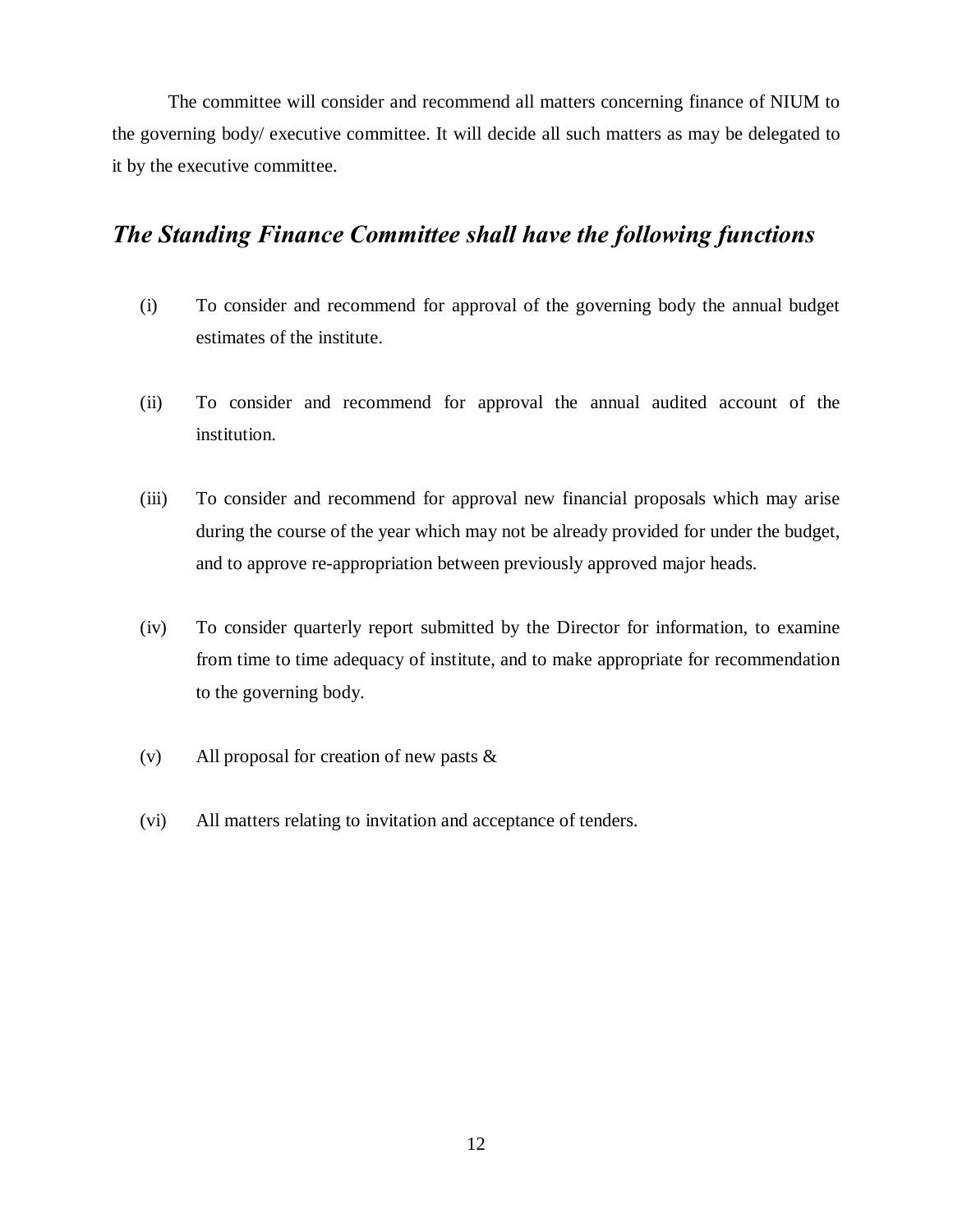## *\*Scientific Advisory Committee*

\*\*22(A).There would be a Scientific Advisory Committee consisting of the following:-

| 1) | An eminent Scientist having experienced<br>in Research on Unani Medicine | Chairman                |
|----|--------------------------------------------------------------------------|-------------------------|
| 2) | One Member of Governing Body                                             | Member                  |
| 3) | Dean of a P.G. Unani Faculty                                             | Member                  |
| 4) | One Pharmacologist having<br>experienced in Research on Unani Drugs      | Member                  |
| 5) | One Scientist having<br>experienced in Standardization of Crude Drugs.   | Member                  |
| 6) | One Scientist from NIMHANS<br><b>Involved in Clinical Research</b>       | Member                  |
| 7) | Director, CCRUM                                                          | Member                  |
| 8) | Adv./ Dy. Adv.(U)                                                        | Member                  |
| 9) | Director, NIUM                                                           | <b>Member Secretary</b> |

*\*The nomenclature of the Scientific& Academic Committee has been changed as Scientific Advisory Committee in the 10th Governing Body meeting held on 2.03.2009 \*\* Substituted vide the resolution of the 9th Governing Body meeting dated 04.04.2007*

\_\_\_\_\_\_\_\_\_\_\_\_\_\_\_\_\_\_\_\_\_\_\_\_\_\_\_\_\_\_\_\_\_\_\_\_\_\_\_\_\_\_\_\_\_\_\_\_\_\_\_\_\_\_\_\_\_\_\_\_\_\_\_\_\_\_\_\_\_\_\_\_\_\_\_\_\_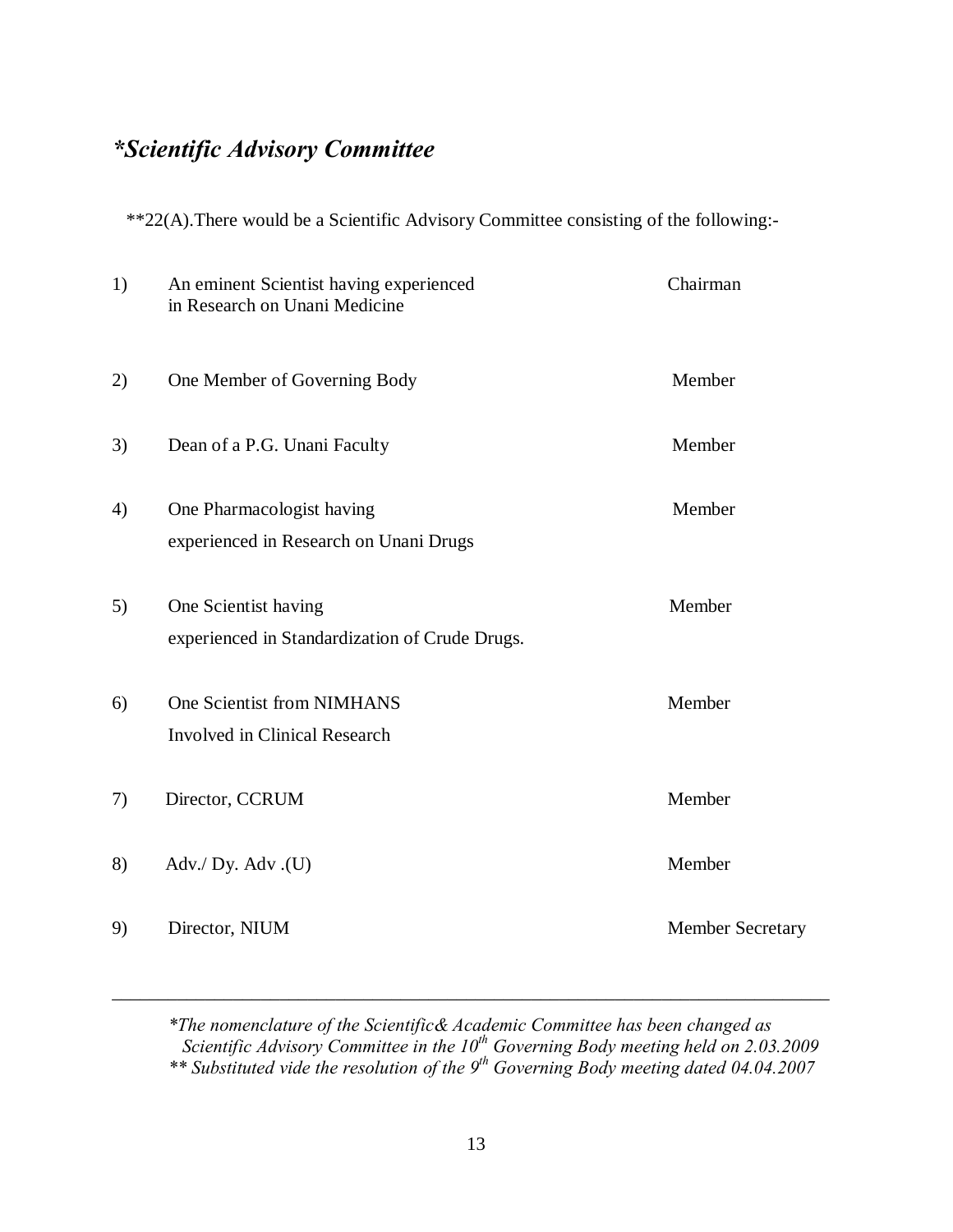- 23. The Governing Body may also appoint one or more committee or sub- committee for proper functioning of the institute and delegate to them such function and powers as it deems necessary.
- 24. The Director shall be the  $\pm$ head of the department in terms of S.R.2 (1) and shall exercise the powers of  $\tilde{\text{o}}$ Head of the Department  $\tilde{\text{o}}$  and inter-alia, discharge the duties mentioned below.
- a) He shall be Incharge of the administration of the institute. He shall allocate duties to officers and employees of the institute and shall exercise such supervision and executive control as may be necessary subject to the rules and regulations.
- b) He shall be also exercise the powers as may be specified as power of the Director.
- c) He shall also have powers to delegate any of his powers to the officers on the administrative side subject to such limitations as may be imposed by the Governing Body.

### *Funds of the Institute*

- 25. The funds of the Institute will consist of the following:
	- 1) Grant made by the central government and the state government of Karnataka for the furtherance of the objects of the institute.
	- 2) Contribution from other sources
	- 3) Income from investment and
	- 4) Receipts of the institute from other sources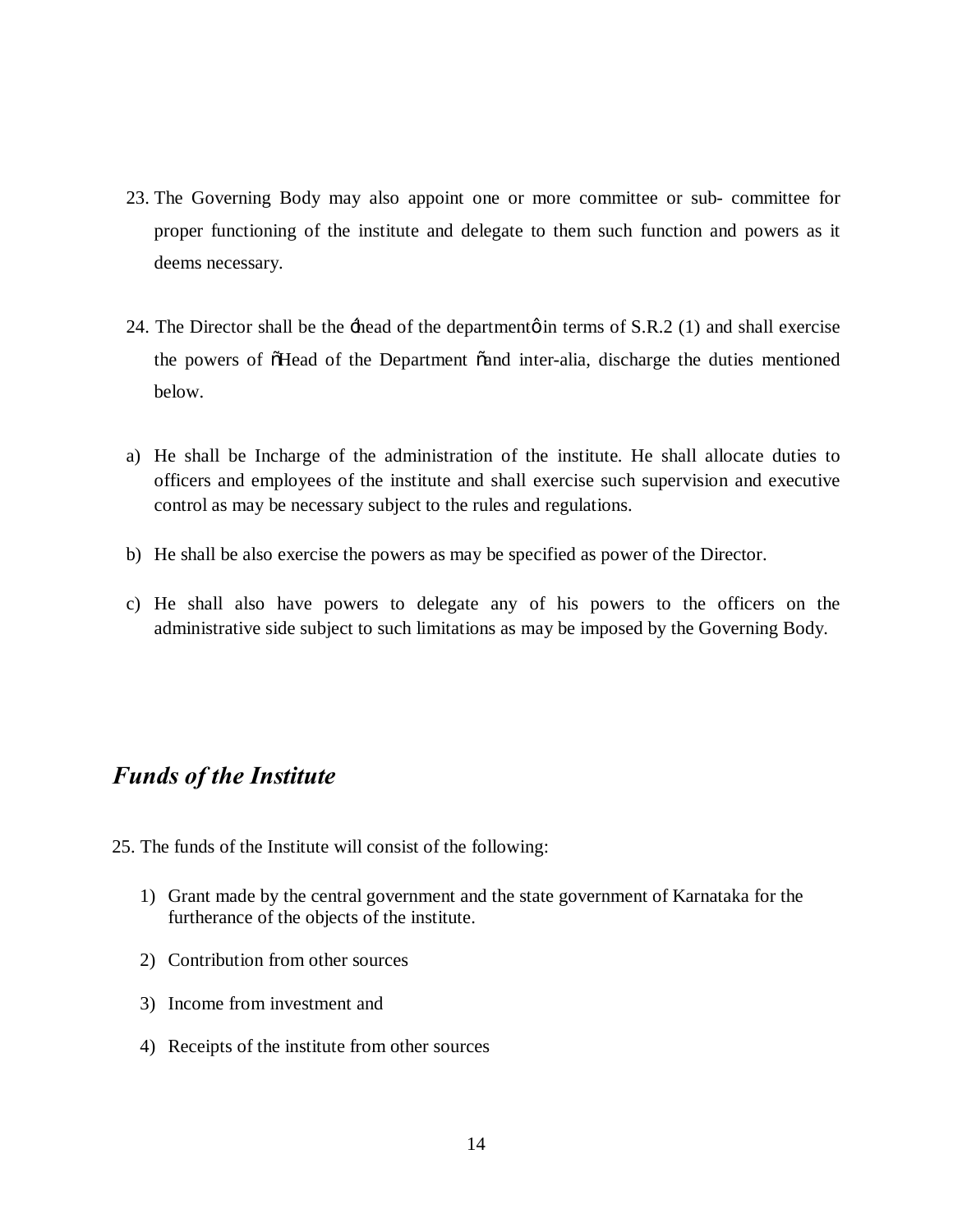#### *Application of the Income and Property*

- 26. The income and property of the institute shall be appointed solely towards the promotion of the objects of the institute as specified in the memorandum of association and expenditure incurred shall be subject to such restrictions as the central government may from time to time impose in respect of grants or donation made by them . No part of the income or property of the institute shall be spent or transferred directly or indirectly by the way of dividends, bonus, or otherwise however to persons who at any time have been member of the institute, expect by way of remuneration for services to the institute or as travelling allowances, daily allowances or other similar compensatory allowance.
- \* 26A.The Institute shall follow the rules and regulation of the government of India in all matters.
- \*\*26B. Proposal relating to emolument structure, i.e. adoption of pay scales, allowances and revision thereof and creation of post etc. would need the prior approval of the Govt. of India in consultations with the Ministry of Finance, Dept. of Expenditure.
- 27. The Bankers shall be the State Bank of India or any other nationalized Bank. All funds shall be paid into the Institute is account with the Bank and shall not be withdrawn except on the Cheque signed by Director or by such officer as may be duly empowered by the President.
- 28. The office of the Institute shall be situated at Bengaluru.
- 29. For the purpose of these Rules and Regulations as year shall be taken to mean the twelve months commencing on the  $1<sup>st</sup>$  April, and ending on the  $31<sup>st</sup>$  March.

*Note: \* Inserted vide the resolution of the Governing Body meeting dated 06.10.1995 \* \* Inserted vide the resolution of the Governing Body meeting dated 4.04.2007*

\_\_\_\_\_\_\_\_\_\_\_\_\_\_\_\_\_\_\_\_\_\_\_\_\_\_\_\_\_\_\_\_\_\_\_\_\_\_\_\_\_\_\_\_\_\_\_\_\_\_\_\_\_\_\_\_\_\_\_\_\_\_\_\_\_\_\_\_\_\_\_\_\_\_\_\_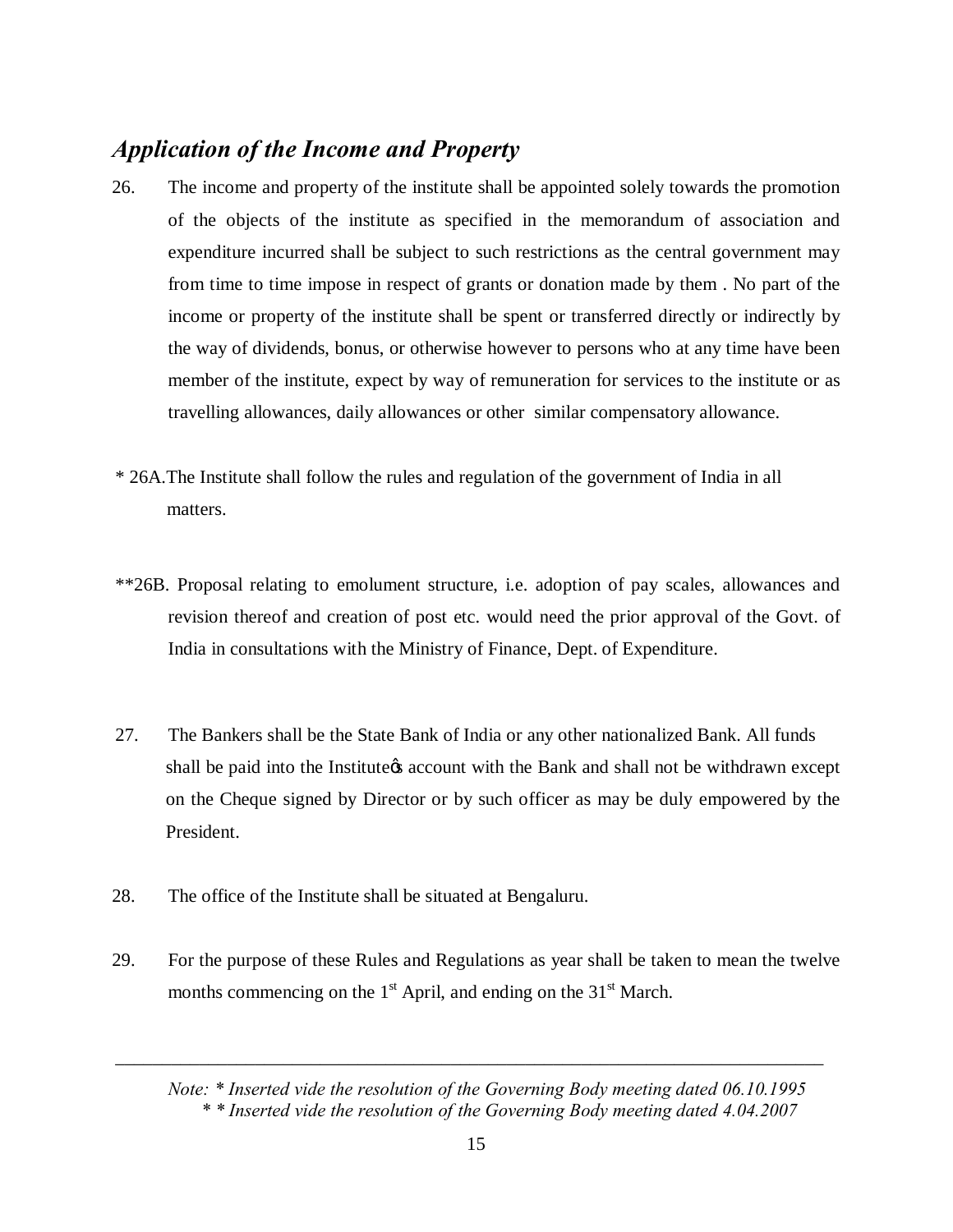- 30. The accounts of the Institute shall be audited by the comptroller and Auditor General of India or by any other persons appointed by him in this behalf. The Auditor General shall have the right to demand the production of all books, accounts, vouchers and other necessary documents and papers. The Auditors shall submit a copy of the Audit Report to the \*Ministry of AYUSH.
- 31. The Annual Report of the proceedings of the Institute and of all work undertaken during the year shall be prepared by the Governing Body for information of the Government of India.
- 32. The Annual Report including Annual Accounts and Audit Report of the Institute shall be made available to the \*Ministry of AYUSH, Government of India within 8 months from the close of the financial year for laying it on the table of parliament.
- 33. The annual balance sheet and revenue account when accepted and passed at the annual meeting of the Governing Body shall be sent to the Government of India.
- 34. (i) No propositions for altering, extending or abridging the objects and purposes for which the Institute is established or amalgamating the Institute with any other Association, etc., shall be processed unless a special general meeting of the Governing Body has been convened for its consideration according to the Rules and Regulations of the Institute.

(ii) No such proposals shall be carried into effect unless proposals for altering, extending or abridging the object, etc., has been delivered or sent by post to every member of the Governing Body of the Institute 10 days previous to the special general meeting of the Governing Body for the consideration thereof, nor unless such proposals have been agreed to by the vote of the two thirds of the members delivered in person or by proxy confirmed by the votes of the 2/3 of the members present at a second special meeting convened by the Governing Body at an interval of one month after the former meeting.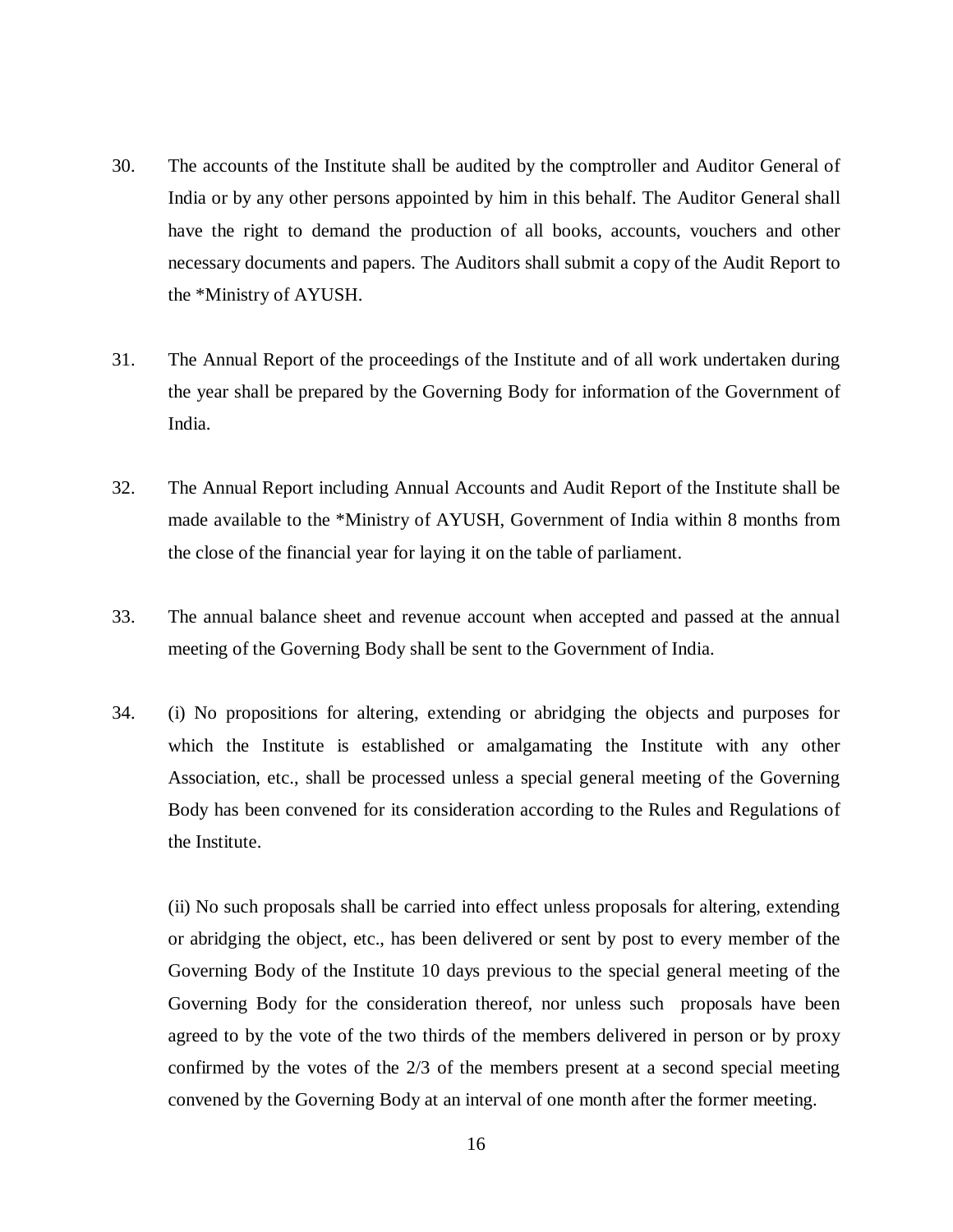(iii) The Governing Body may with the consent of not less than three fourth of its members by a resolution passed at a special general meeting convened for the purpose in accordance with the rules and regulations of the Institute and subject to the provisions of the rule 34 (iv), change its name.

(iv) Notice in writing of every change in name, signed by the Secretary and seven members of the Governing Body changing its name, shall be sent to the Registrar of Societies, Karnataka Societies Registration Act, 1960 (Karnataka Act 17 of 1960) within 30 days after passing of the resolution under Rule 34(iii) for necessary action.

- 35. Three fourth of the members of the Governing Body of the Institute may determine that it shall be dissolved and there upon it shall stand dissolved forthwith at or at the time then agreed upon and all necessary steps shall be taken for the disposal and settlement of the property of the Institute and its claims and liabilities according to the Rules and Regulations of the institute applicable thereto, if any and if not, then as the Governing Body in respect of matters affecting the winding up of the institute shall find expedient provided that.
	- (i) In the event of any dispute among the members of the Governing Body or if it has been replaced by a special committee as aforesaid, among the members thereof, the adjustment of its affairs shall be referred to the principal court of original civil jurisdiction at Bengaluru and the court shall make such order in the matter as it shall deem requisite.
	- (ii) Any matter decided by three-fourth of the members of the Governing Body or any special committee formed to replace the Governing Body for the purpose of winding up the affairs of the Institute present either in person or by proxy at any meeting of the Governing Body or the special committee shall not be deemed to be a matter of dispute within the meaning of sub-rule (i) above.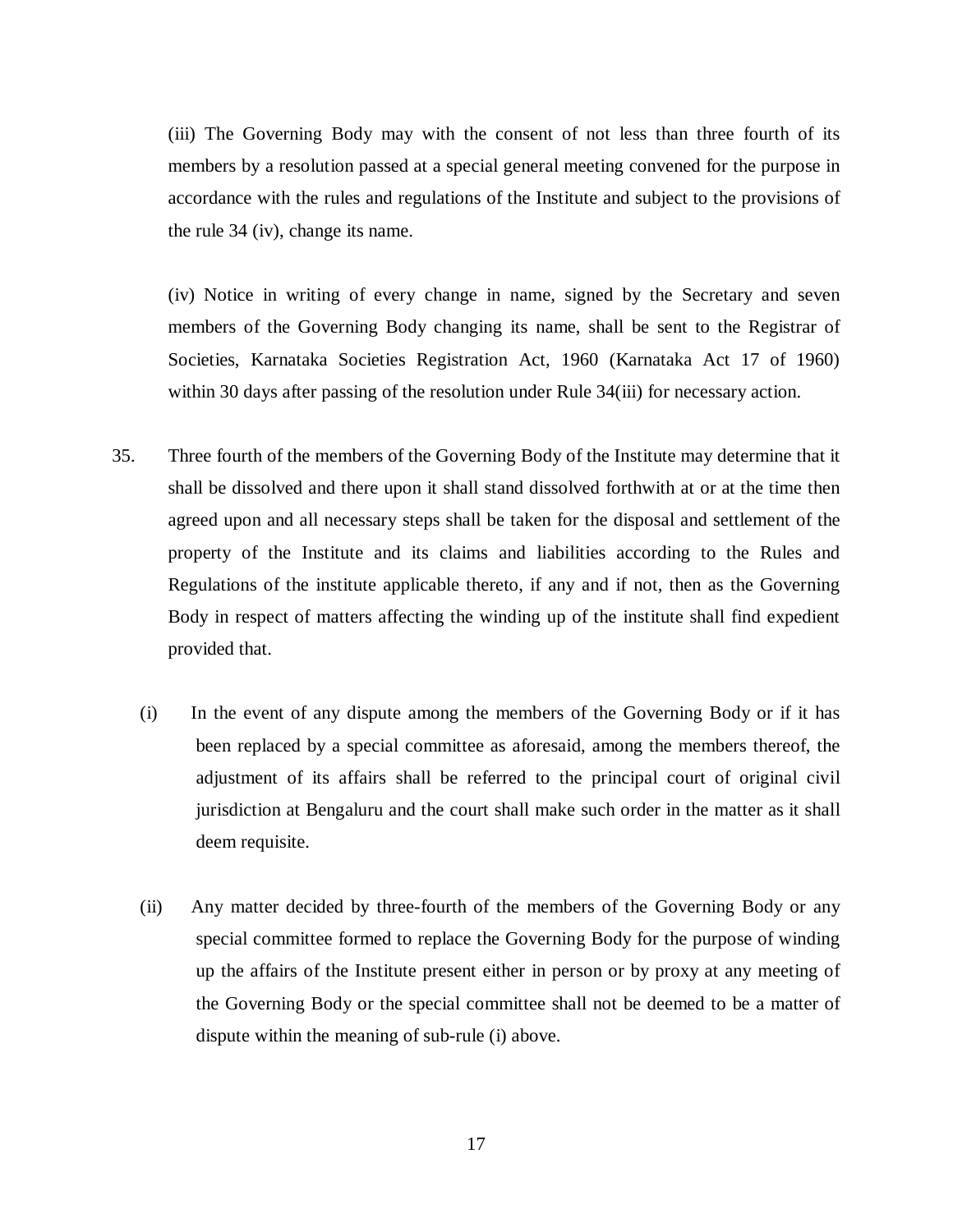- (iii) The Institute shall not be dissolved without the consent of the Government of India and Government of Karnataka and unless three-fourth of the members of the Governing Body of the Institute shall have expressed a wish for such dissolution by their votes delivered in person or by proxy at a special general meeting convened for the purposes.
- 36. If, upon the dissolution of the Institute, there shall remain after the satisfaction of all its debts and liabilities any property whatsoever, the same shall be disposed of in accordance with the agreement as may reach between the Government of India and the Government of Karnataka.
- 37. Not withstanding the provisions of these Rules, the provisions of the Karnataka societies Registration Act, 1960 (Karnataka Act 17 of 1960) and the Rules made there under will apply to this Institute.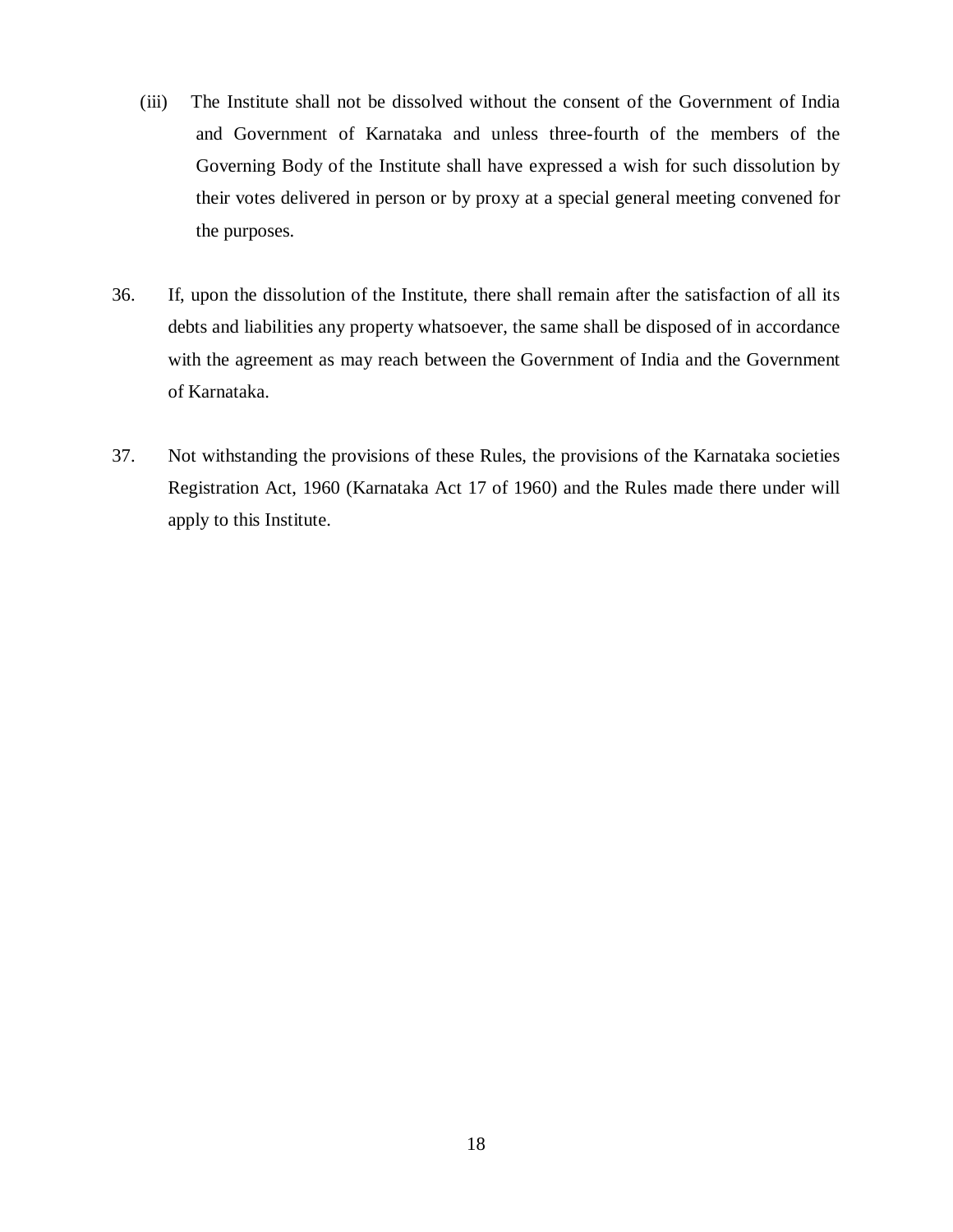## **III. BYE-LAWS**

#### *Preparation and Sanction of Budget Estimates*

- 1. The Director shall prepare, each year, before the annual meeting of the Governing Body, detailed estimates of receipts and expenditure and the anticipated opening and closing balance of the Institute for the ensuing financial year.
- 2. No provision shall be included in the budget estimates for any scheme which has not been duly approved by the Governing Body.
- 3. Should it be proposed, during the course of a financial year, to finance any scheme, which has not been included in the estimates for that year, sanction of the Governing Body shall be obtained to the method proposed for financing it, whether that be by means of supplementary grant, from the balance or by re-appropriation within the sanctioned estimates. The Director shall maintain in his office, a budget register in which he shall enter the grants received from the Govt. of India and any amount received from other sources and shall show all amount allotted for expenditure on specific heads for specific purposes. The Director shall furnish an annual certificate to the Audit as to the correctness of the annual balance.
- 4. The Director shall be responsible for submitting budget estimates for the ensuing financial year for approval of the Standing Finance Committee and Governing Body.
- 5. One copy of the finally sanctioned estimated shall be supplied to the Auditor. All variations in the estimates sanctioned by the competent authority during the year shall be similarly communicated.
- 6. Approval of Standing Finance Committee and/or Governing Body is necessary to all schemes proposed to be financed from the funds of the Institute.
- 7. An additional or approved scheme or new emergent expenditure for the purposes and objects of the Institute can be sanctioned upto the following financial limits:

| President      | ٠ | $Rs. 60,000/$ - |
|----------------|---|-----------------|
| Vice President | ٠ | $Rs. 40,000/$ - |
| Director       | ٠ | $Rs. 25,000/$ - |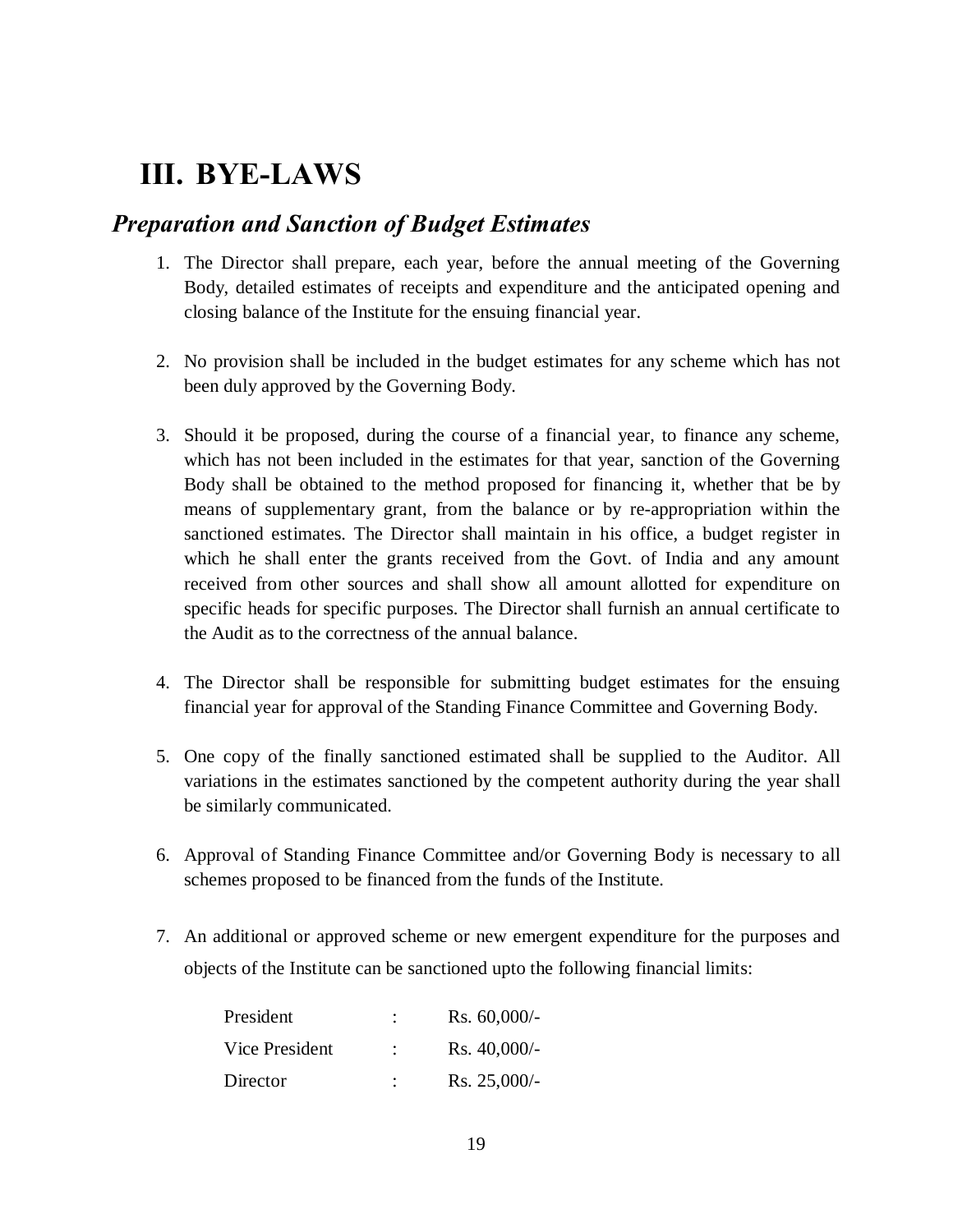#### *Appropriation*

- 8. The funds of the Institute shall not be appropriated for expenditure on any item which has not been approved by the competent authority under these Bye-Laws.
- 9. The primary units of appropriation shall ordinarily be  $\div$ Scheme or  $\div$ Schedule  $\phi$  and secondary units such as -Salaries  $\alpha$  -Allowances  $\alpha$  -Contingents a etc. being opened, subordinate thereto, as may be required.

#### *Re-appropriation and Expenditure Sanction*

- 10. The Director shall have the power to re-appropriate fund from one primary unit of appropriation to another or from one secondary unit of appropriation to another within the primary unit.
- 11. The Director shall keep a watch over expenditure against the grants sanctioned by the Governing Body and in case where expenditure has exceeded or is likely to exceed the sanctioned grant, shall take steps to provide an additional grant or make a reappropriation from anticipated savings under other units of appropriation with the approval of Vice-President/President.
- 12. A sanction to expenditure will not become operative until there has been an appropriation of funds under these Bye-Laws to cover it.
- 13. No expenditure from the funds of the Institute shall be incurred without sanction of the competent authority.
- 14. The Director shall have full powers to sanction the expenditure on any item included in the budget.
- 15. The Deputy Director (Administration) and Administrative Officers duly authorized by the Director on his behalf, shall have the power to sanction an expenditure of a miscellaneous or contingent nature up to an amount not exceeding Rs. 5,000/- in the case of Deputy Director (Administration) and Rs. 3,000/- in the case of Administrative Officers in each case.
- 16. The Director shall sign and execute, on behalf of the Governing Body and the Institute all agreements, contracts etc. which may be necessary for proper conduct of business and the Institute. The drafts of all contracts involving consideration exceeding \*Rs. 5,00,000/- shall be submitted to the solicitor to the Govt. of India or such other officer dealing with conveyance matter in the Ministry of Law of his advice as to its correctness of their form.

(\*approved vide Ministry letter No. R 14011/7/2008-NI dated 12.02.2009)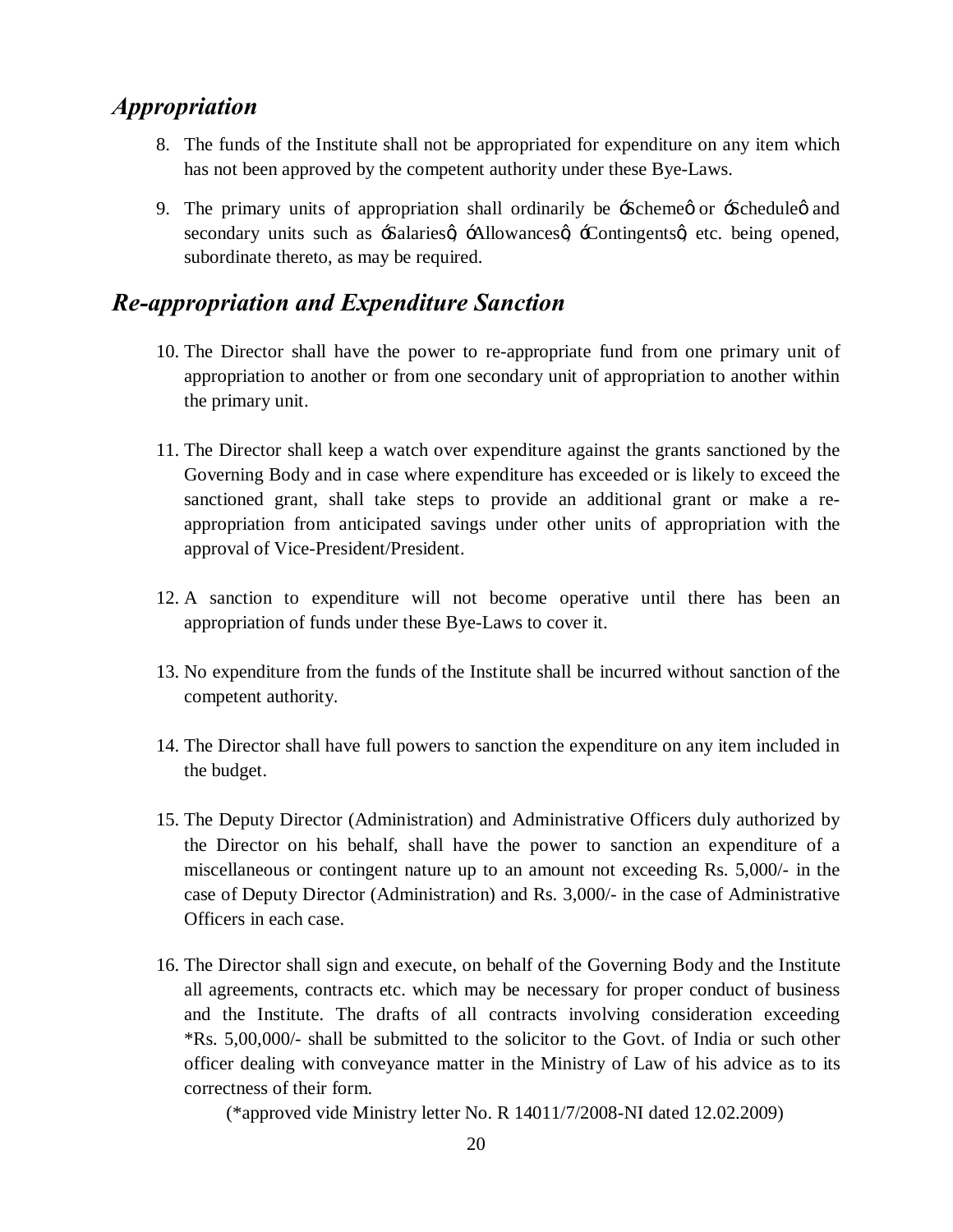#### *Investments*

- 17. The funds of the Institute including the funds that could be invested under GP Fund Rules may be invested only in the following manner:
	- a. In Promissory Notes, Treasury Deposit Certificates or other Securities of any State Government or Govt. of India.
	- b. In Fixed Deposits with any nationalized Bank for a specific period as would earn maximum rate of interest under Rules of the Reserve Bank of India.

#### Or

- c. In such other manner as the Governing Body may authorize.
- 18. All investments of funds of the Institute shall be made in the name of the Institute. All purchases, sales or alterations of such investments shall be effected and all contracts, transfer deeds or other documents necessary for purchasing, selling or altering the investments of the Institute shall be executed by the Director on behalf of the Institute. The safe custody of receipt will remain in the personal charge of the Director and will be verified once in six months with the Register of Securities and a certificate of verification will be recorded by the Director in the Register.
- 19. The Director shall maintain a register of securities held by the Institute in which transaction affecting the securities shall be recorded.

#### *Drawl of Funds*

- 20. Funds will be drawn from the Bank in the manner laid down in rule 25. Cheque Books will remain in the personal custody of Director or an Officer as may be authorized by the Director on his behalf.
- 21. Various Heads of Departments/Units, etc. of the Institute shall submit all new charges and any demand of funds to the Director. The Claims for pay and allowances and travelling allowances of the officers and contingent bills will be drawn in the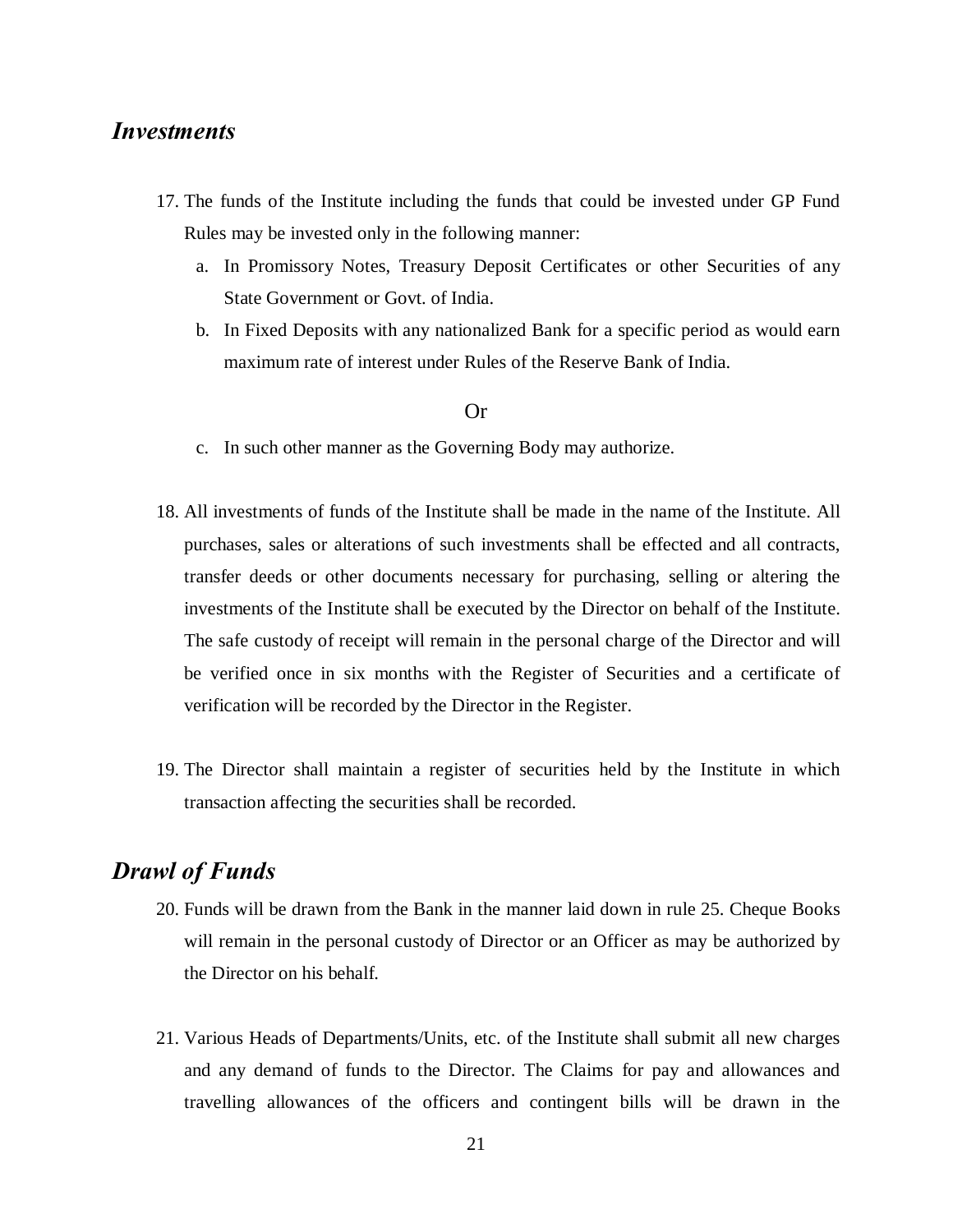prescribed forms and submitted to the Director for payment. All bills will be checked and passed for payment by the Drawing and Disbursing Officer who may be authorized by the Director. The contingent and travelling allowances bills will be countersigned by the Director or by any officer authorized by him on his behalf before these are passed by DDO for payment. The monthly pay and allowance bill shall be received directly by DDO and passed by him. Payments will be made by means of cheque or demand draft, as the case may be.

#### *Maintenance of Accounts, Registers and Conduct of Audit*

- 22. The Director of the Institute shall maintain proper accounts and other relevant records and prepare annually an income and expenditure account for the year ending and balance sheet as on  $31<sup>st</sup>$  March in such form as may be prescribed by the Governing Body and acceptable to the Auditors. The Director will be assisted by the Accounts Officer/DDO who will advise the Director for the accuracy and completeness of the accounts of the Institute.
- 23. The primary accounts of the Institute shall be maintained in the following Registers in the Forms prescribed in GFR:
	- 1. The Cash Book
	- 2. The Register of Securities
	- 3. The Receipt Book
	- 4. The Register of Stock of Cheque Books
	- 5. The Register of Stock of Receipt Books
	- 6. The Register of Stock of Non-expendable Articles
	- 7. The Register of Leave and Pension Contributions
	- 8. The Register of Advances, Permanent and Temporary
	- 9. The Annual Accounts.

24. The Accounts Officer/DDO shall apply a check of the nature of pre-audit to all payments from the funds of the Institute and will maintain registers in the following form:

10. Establishment Audit Register

- 11. Register of Pay & Allowances of Officers and Staff
- 12. Travelling Allowances/LTC Registers
- 13. Contingent Register
- 14. Objection Book relating to irregular payments
- 15. Adjustment Register
- 16. Register of financial orders, delegations, etc.
- 17. Budget Control Accounts Register
- 18. Advance Register (HBA, Conveyance, Computer etc.)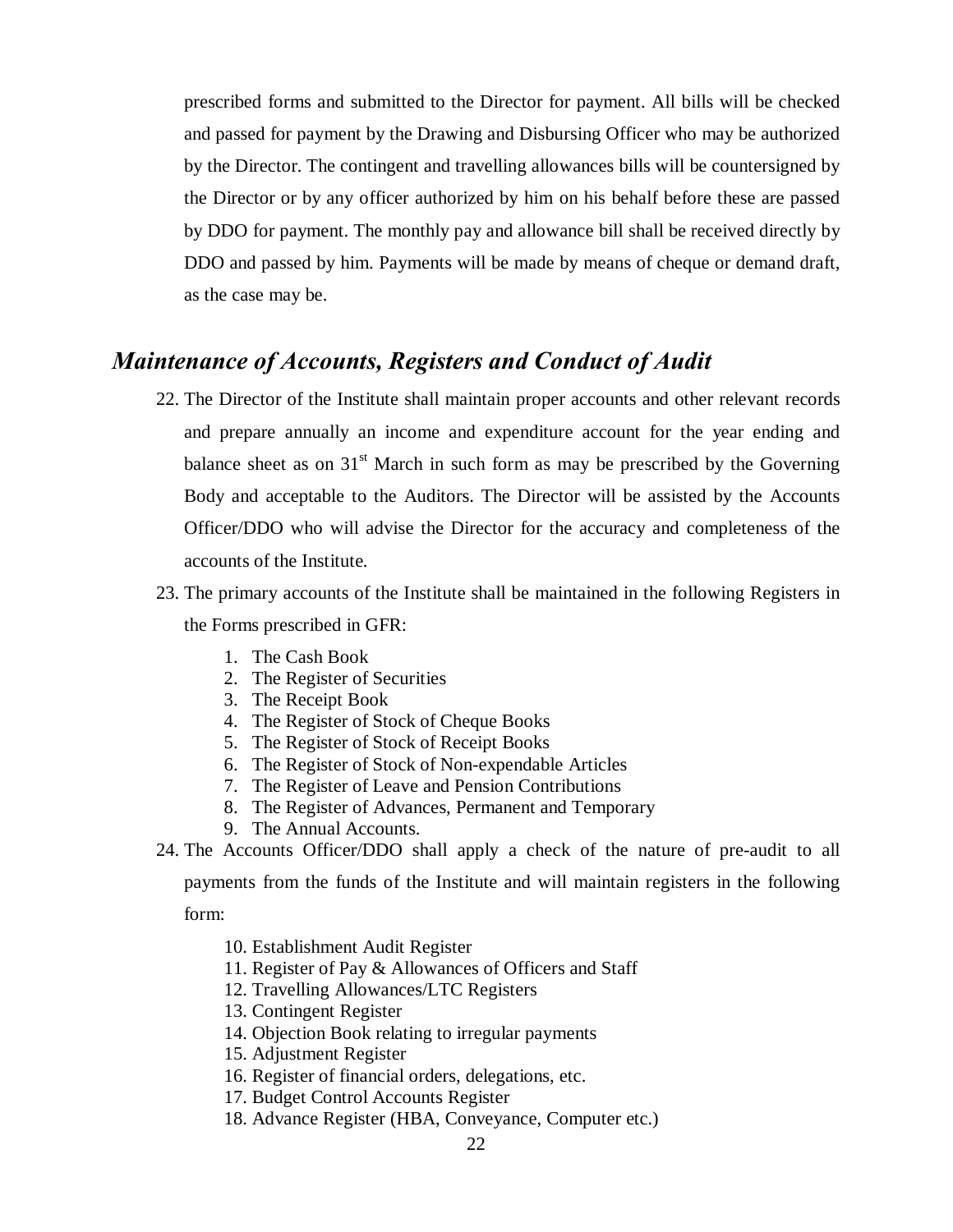- 25. The accounts of the Institute shall be subject to audit and the functions of the Auditor of the Institute will be exercised by the Comptroller and Auditor General of India or any person appointed by him n his behalf. Any expenditure incurred in connection with such audit shall be payable by the Institute to the Comptroller and Auditor General of India or to the person/ authority so appointed by him on his behalf.
- 26. The Comptroller and Auditor General of India and any person appointed by in connection with audit of the accounts of the Institute shall have the same rights, privileges and authority in connection with such audit as the comptroller and Auditor General of India has in connection with the audit of the Government accounts and in particular, shall have the right to demand production of books of accounts, connected vouchers and other documents and paper and to inspect any of the offices of the Institute.
- 27. If expenditure from the funds of the Institute consists of a grant to any authority or individual under the audit of any officer, the Auditor will satisfy himself that the purpose of grant-in-aid is within the scope of the objects of the Institute as set out in the Memorandum of Association and will call for an accept a certificate of audit of that audit officer of the expenditure from the grant. The Director shall arrange to obtain and produce such certificate audit.
- 28. All sanctions, orders and delegation of competent authorities under the Rules and Regulations of these Bye-Laws affecting the Institute account shall be reduced to writing and communicated to the Accounts Officer.
- 29. The accounts of the Institute as certified by the comptroller and Auditor General of India or any other person appointed by him in this behalf together with the audit report thereon shall be forwarded annually to the \*Ministry of AYUSH and also to the Governing Body.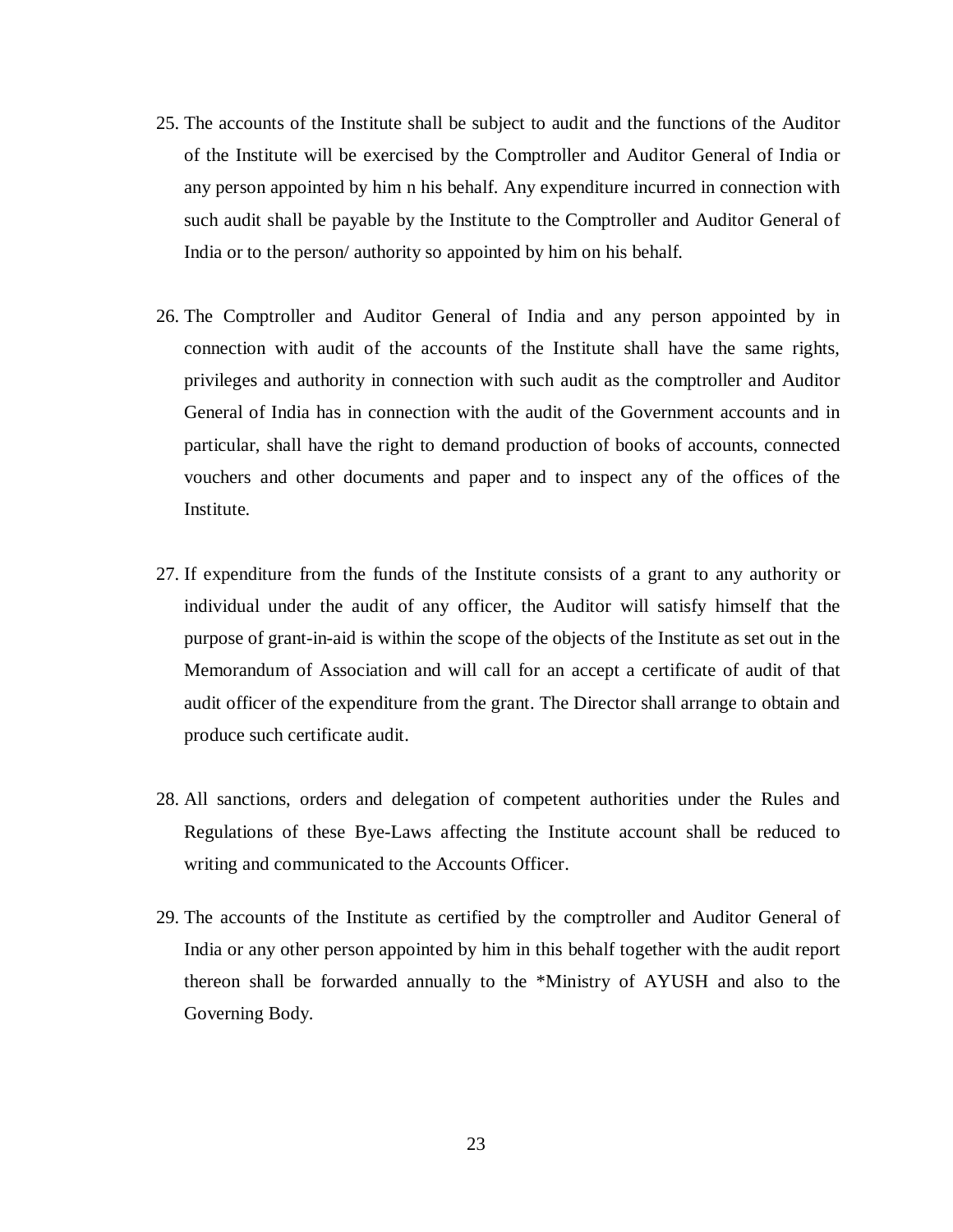30. The Director of the Institute shall exercise the powers similar to those of a  $\tilde{\text{o}}$ Head of a Departmentö of the Government of India and also those specified in Annexure 6 A attached to these Bye-Laws subject to the limits mentioned against each item therein.

#### *Disposal of Property*

31. The Director shall have the powers to dispose of the non-expendable and other articles and to write off any unserviceable and condemned articles subject to powers delegated under the provisions of Delegation of Financial Powers Rules, 1978.

#### *CONDITIONS OF SERVICE*

#### *Appointments*

32. (a) Officers and Staff of the Institute shall be classified in the following categories:

| $Group-A$ | A post carrying a pay or a scale of pay with a maximum of not less<br>than 13,500.                       |
|-----------|----------------------------------------------------------------------------------------------------------|
| $Group-B$ | A post carrying a pay or a scale of pay with a maximum of not less<br>than $10,500$ but less than 13500. |
| $Group-C$ | A post carrying a pay or a scale of pay with a maximum over 4,000<br>but not less than 10,500.           |
| $Group-D$ | A post carrying a pay or a scale of pay with a maximum 4,000 or                                          |

(b) Recruitment, appointment and promotion to all posts shall be made according to the National Institute of Unani Medicine Service Rules as laid down by the Governing Body and also as per guidelines/ orders/rules of the Govt. of India issued from time to time. Selection shall be made through the Selection Committee/ Departmental Promotion Committee as specified in the NIUM Service Rules.

less.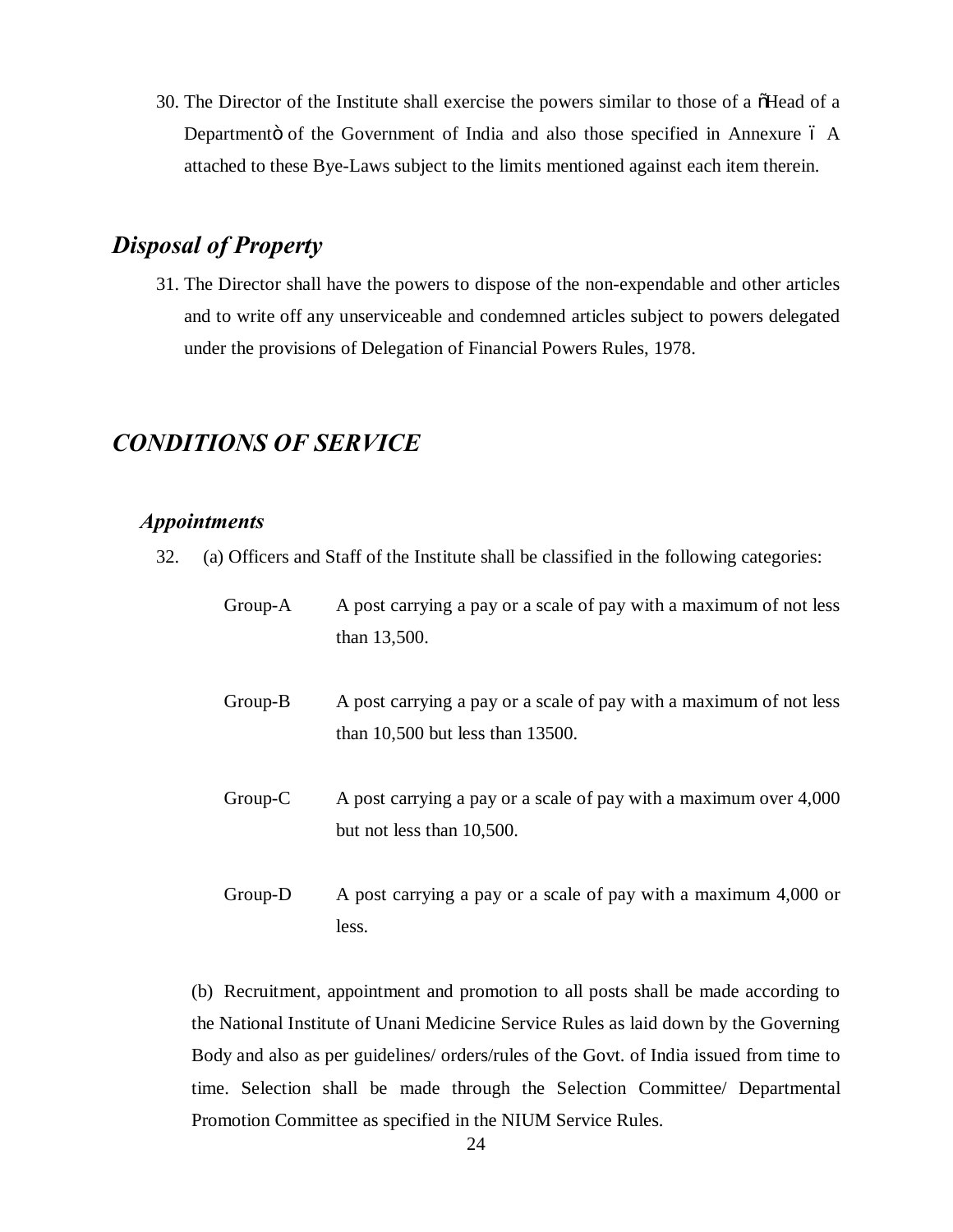(c) The Selection Committee shall examine the credentials of all candidates who have been called for interview and may also consider other suitable names, if any. The Selection Committee may interview any or all the candidates as it thinks fit and shall make its recommendation to the appointing authority.

(d) The powers to make an appointment to a post having a salary (excluding allowances) or a maximum in salary scale (excluding allowances) of Rs. 22,400/- per mensem or more shall vest in the Appointments Committee of Cabinet of the Govt. of India.

(e) The Appointing Authority for various posts in the Institute shall be as specified in the National Institute of Unani Medicine Service Rules, 1984.

#### *Tenure of Appointment*

- 33. Service under the Institute shall be temporary until it is made permanent.
	- (a) A person appointed on a regular vacancy shall be placed on probation for a period of two years in the case of Direct Recruitment and for one year on the case of Promotion provided probation shall apply to promoted persons only once in each Group of post at the time of this entry to that Group. In case an official is considered not fit for the post on which he is placed on probation, his reversion/termination should be considered. Cases of probation of official should be reviewed every six months. In case the result of review of performance of an official is found indifferent, he should be warned of the consequences, i.e. termination of his service/reversion to the post from which he is promoted. Such a warning should be issued atleast six months in advance after which the performance of the official concerned should be continuously kept under observation. If during the period of probation or any extension thereof, as the case may be, if the person is not found fit for temporary or permanent appointment, he shall be discharged or reverted to the post held by him prior to his appointment in the service, as the case may be.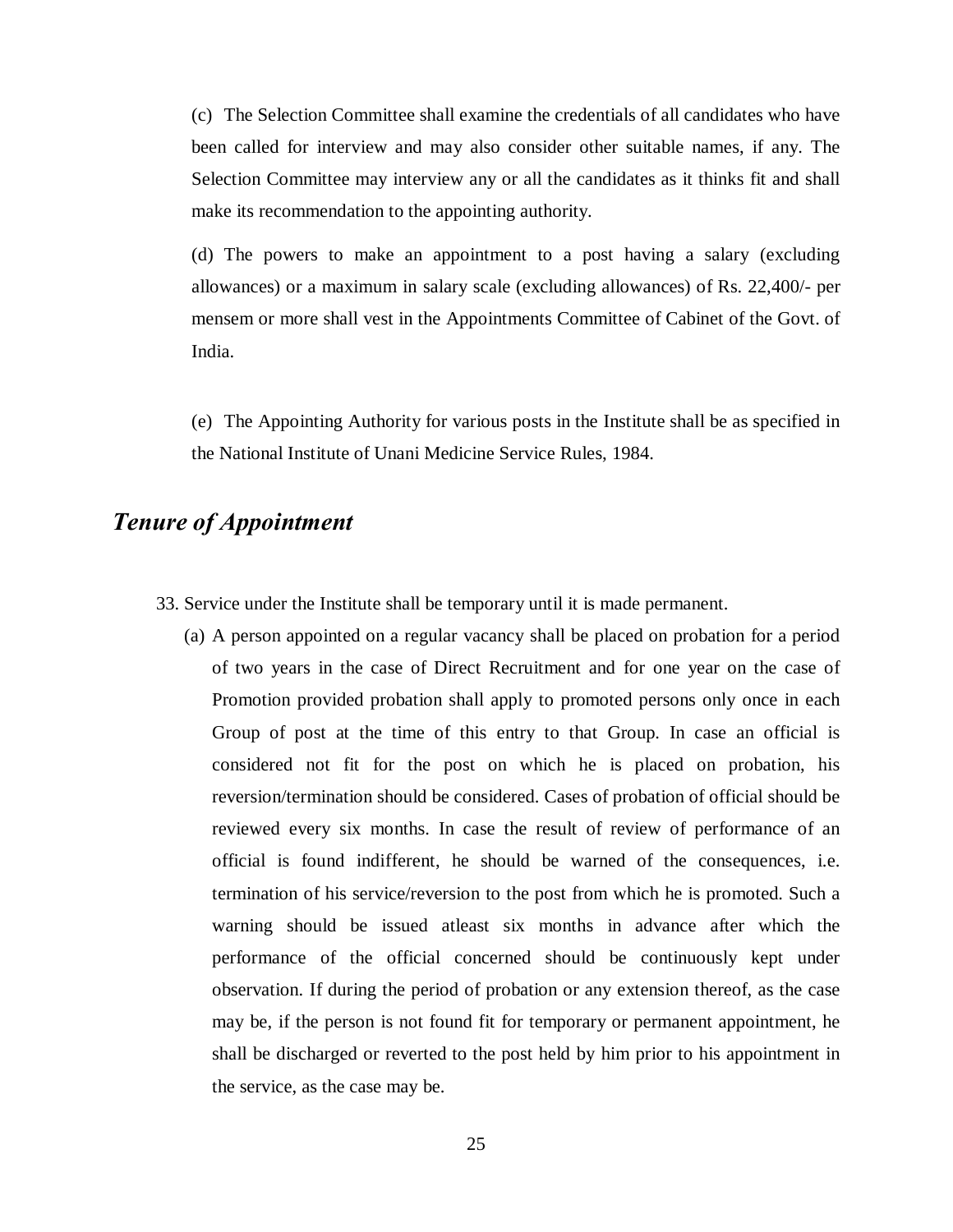- (b) The Conditions of service of temporary official are governed by the provision of CCS (TS) Rules, 1965. The services of an official can be terminated without giving any reason under Rule 5 of the said Rules or for any misconduct under the provisions of the said Rules, after observing the procedure prescribed therein. The services of a temporary official shall be liable to termination at any time by a notice in writing given either by an official to the appointing authority or by the appointing authority to an official. The period of such notice shall be one month provided that the service of any such official may be terminated forthwith and on such termination an official shall be entitled to claim a sum equivalent to the amount of pay plus allowances for the period of the notice at the same rates at which he was drawing them immediately before the termination of his services or, as the case may be, for the period by which such notice falls short of one month.
- (c) The service of a permanent employee can be terminated as per the rules and conditions laid down by the Govt. of India and after following the said procedures in this regard.
- 34. The period of probation, seniority, etc. shall be as specified in the National Institute of Unani Medicine Service Rules and as per the guidelines/orders/rules issued by the Govt. of India, from time to time.

#### *Employees to be whole-time Servants*

35. Unless otherwise provided, the whole-time of an employee of the Institute shall be at the disposal of the Institute and he may be employed in any manner required by the proper authority of the Institute without any claim for additional remuneration.

#### *Superannuation*

36. The Rules governing retirement of employees of the Govt. of India, as amended from time to time, shall mutatis mutandis apply to the employees of the Institute. However,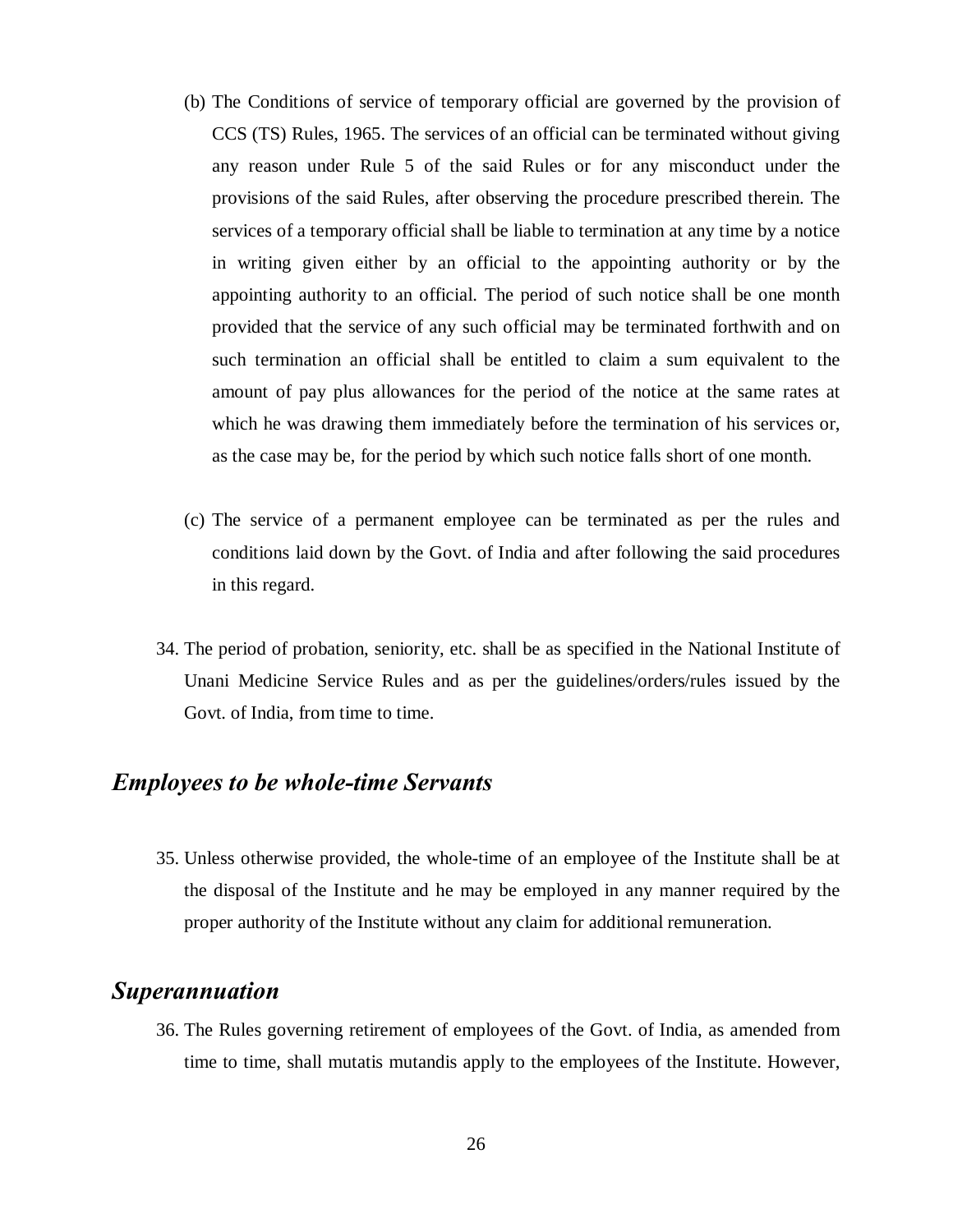the retirement age in respect of any category of posts may be raised to the extent the Governing Body and Govt. of India may decide.

37. The Fundamental Rules and Supplementary Rules and the General Financial Rules of the Govt. of India, as amended from time to time, shall apply mutatis mutandis to the employees of the Institute.

#### *Private Practice*

38. The service under the Institute debars the teaching, research and clinical officers from either private or consulting practice of any kind.

#### *Status of non-officials for regulation of TA*

39. Private persons who are not whole-time servants of the Institute or who are remunerated wholly or partly by fees, rank for the purpose of travelling allowance under Supplementary Rule 17 in such grade as the Institute may with due regard to their status declare. The air travel to private members shall be allowed with prior approval of the Department of AYUSH.

#### *De-factor Permanent and Temporary Status of the Institute Employees*

40. The employees of the Institute with three years of continuous service or more will, for the purpose of drawl of increments, fixation of pay, grant of personal advances, etc. be treated in the same manner and shall be subject to the same rules as are applicable to permanent Government Servants and to the staff with less than three years service, rules as for temporary Government servants shall apply.

NOTE: Bye-Laws 41 and 42 are not applicable to Government Servants employed in the Institute on Foreign Service terms.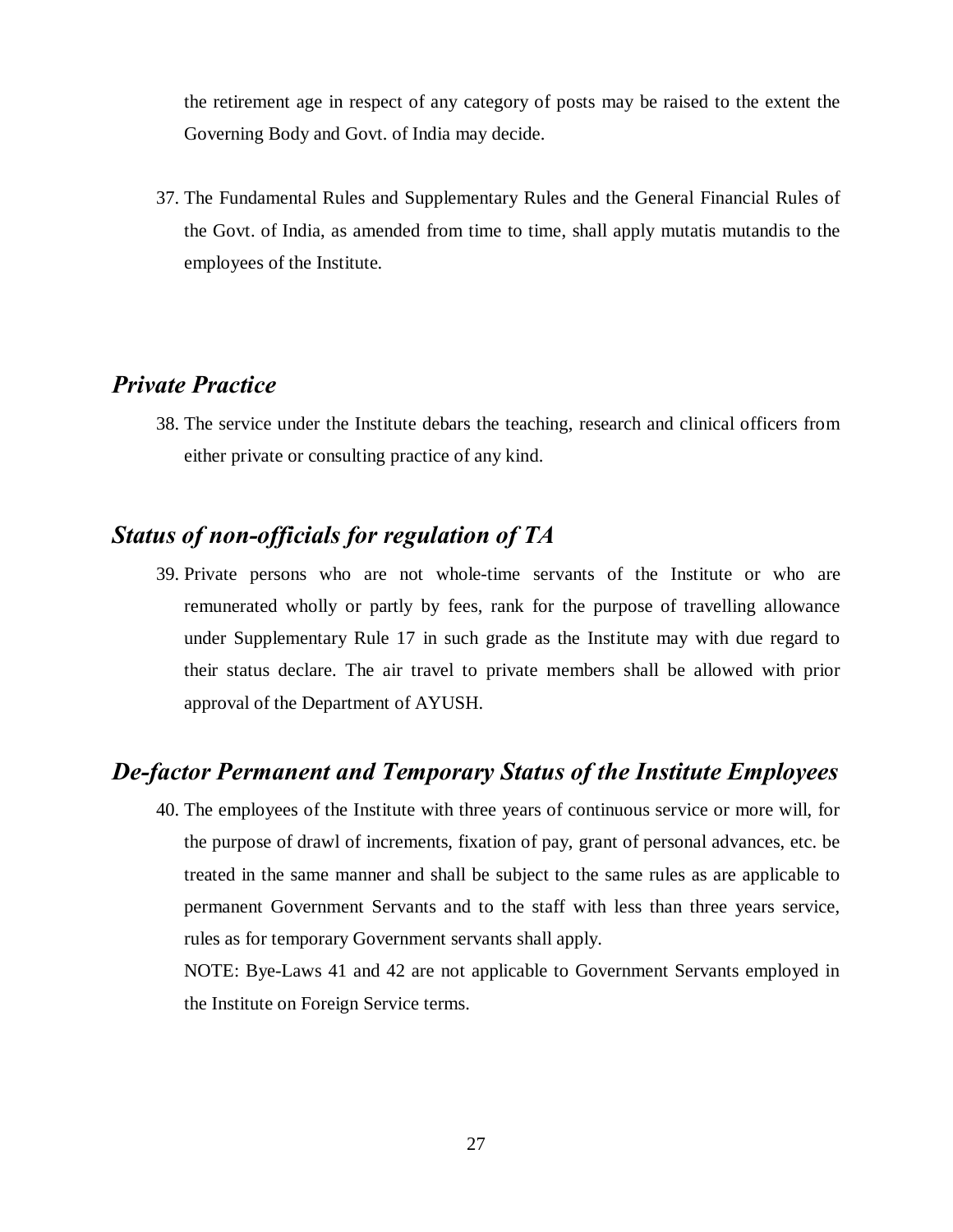#### *Deputation in India and abroad*

- 41. Such employees of the Institute as have completed five years of service and are awarded fellowships for higher studies or training in India or abroad, may be granted deputation-cum-special leave terms. The grant of these terms shall be regulated mutates mutandis by the orders issued on the subject by the Govt. of India, from time to time with the approval of the Ministry.
- 42. The grant of leave to employees of the Institute under the Bye-Law shall not debar employment of temporary substitutes provided the nature of duties performed requires that a substitute should be engaged.

#### *Leave Rules*

43. The Central Civil Service (Leave) Rules, 1972, as amended from time to time, shall apply mutates mutandis, to the employees of the Institute appointed other than on contract basis Employees appointed on contract/part-time basis shall be granted leave under the same rules as are applicable to such employees of the Govt. of India.

#### *Medical Facilities*

44. The employees of the Institute shall be governed by the Central Civil Service (Medical Attendance) Rules, mutates mutandis.

#### *Scale of Pay of various posts*

45. The scale of pay and allowances applicable to various posts in the service of the Institute shall be those prescribed by the Govt. of India for similar personnel under them.

#### *Allotment of Institute Residence to Employees*

46. The employees of the Institute shall be eligible to the allotment of Institute Residential Quarters, if available, as per the rules laid down for the purpose.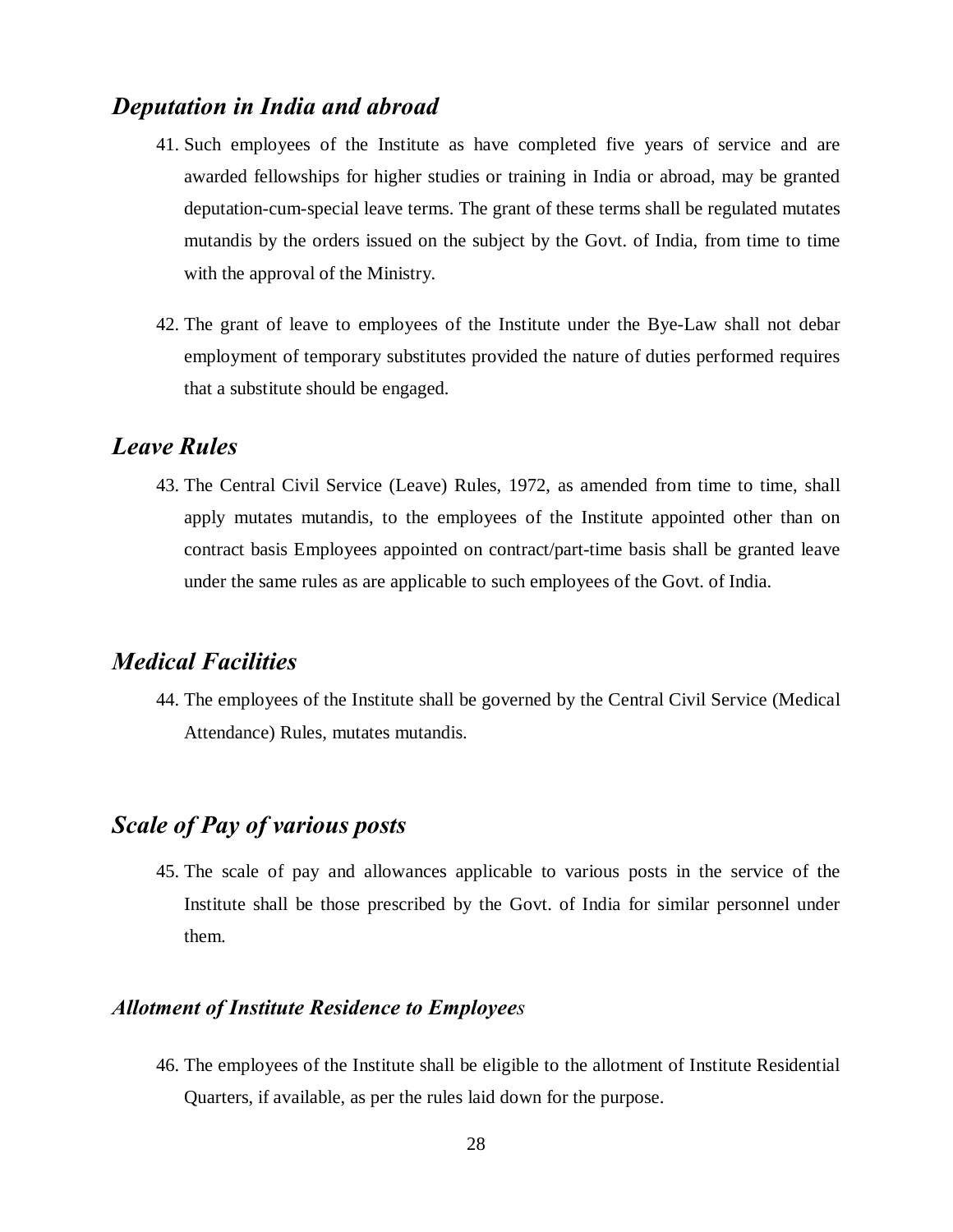#### *Conduct, Discipline and Penalties*

- 47. The Central Civil Service (Conduct) Rules and also the Central Civil Service (Classification, Control and Appeal) Rules of the Govt. of India will, mutates mutandis, apply to the employees of the Institute.
- 48. The authorities empowered to impose penalties shall be as specified in Annexure-B and the appeals from orders imposing any of the penalties specified shall be made to the authorities specified in Column 4 or 5, as the case may be, of the said Annexure and whose decision shall be final.

#### *Other Conditions of Service*

- 49. In respect of matters not provided for in these Bye-Laws, the rules as applicable to the Central Government servants regarding general conditions of service, pay, allowances, TA and daily allowances, foreign service terms, deputation in India and abroad, etc. and orders and decisions issued in this regard or any other regard by the Central Government, from time to time, shall apply, mutates mutandis, to the employees of the Institute.
- 50. Any alteration in these Bye-Laws shall require prior approval of the Governing Body of the Institute.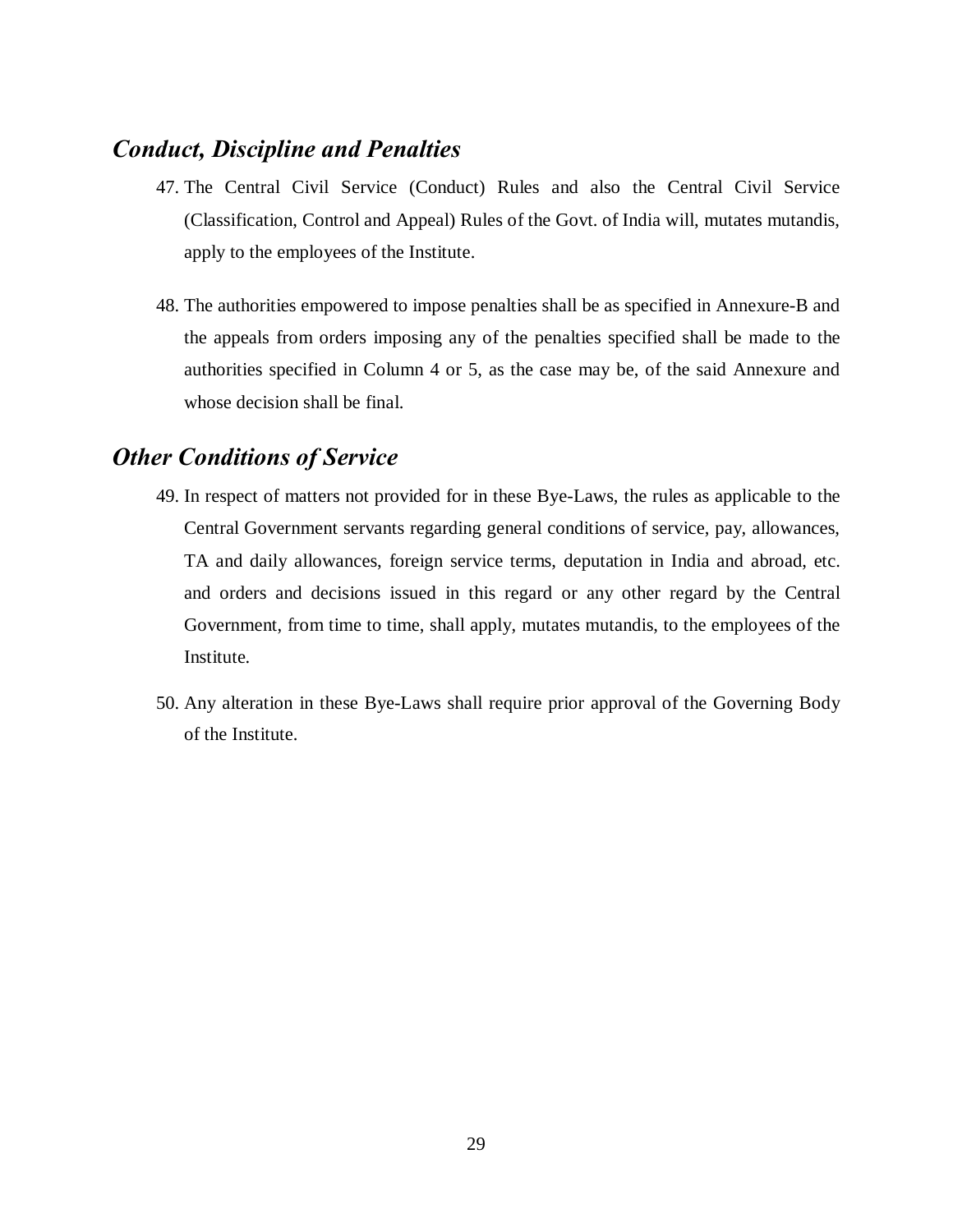## **IV. POWERS & FUNCTIONS**

#### ANNEXURE-A

#### *Powers and functions of Director*

#### **(Bye-Law 30)**

- 1. The Director shall be the Chief Executive of the Institute and shall be responsible for the co-ordination of policies, planning and execution of various programs under the Institute. Without prejudice to the generality of the foregoing provisions, the Director shall exercise such powers and discharge such functions as specified in Schedule-I and also those laid down below subject to any direction under the relevant rules as issued by the Govt. of India, from time to time.
	- (a) He shall do all such acts as may be required for the proper conduct of the ordinary current administrative and business duties and affairs of the Institute;
	- (b) He shall allocate duties to officers and employees of the Institute and shall exercise such supervising and executive control as may be necessary subject to the rules and these regulations;
	- (c) All the correspondence shall be over his signature or of an officer(s) authorized by him in his behalf.
	- (d) He shall also be Member (ex-officio) of all the Committees appointed by the Governing Body and shall attend at his discretion all or any meetings of such Committees;
	- (e) He shall exercise such of the financial and administrative powers as may be delegated by the Governing Body or by the President;
	- (f) The Director shall sign and execute on behalf of the Governing Body all agreements, contracts, etc. which may be necessary for the proper conduct of the business of the Institute. The drafts to all contracts involving consideration exceeding \*Rs.5,00,000/- shall be submitted to the Solicitor to the Govt. of India or such other officer dealing with conveyancing matter in the Ministry of Law for his advice as to its correctness of their form;

(\*approved vide Ministry letter No. R 14011/7/2008-NI dated 12.02.2009)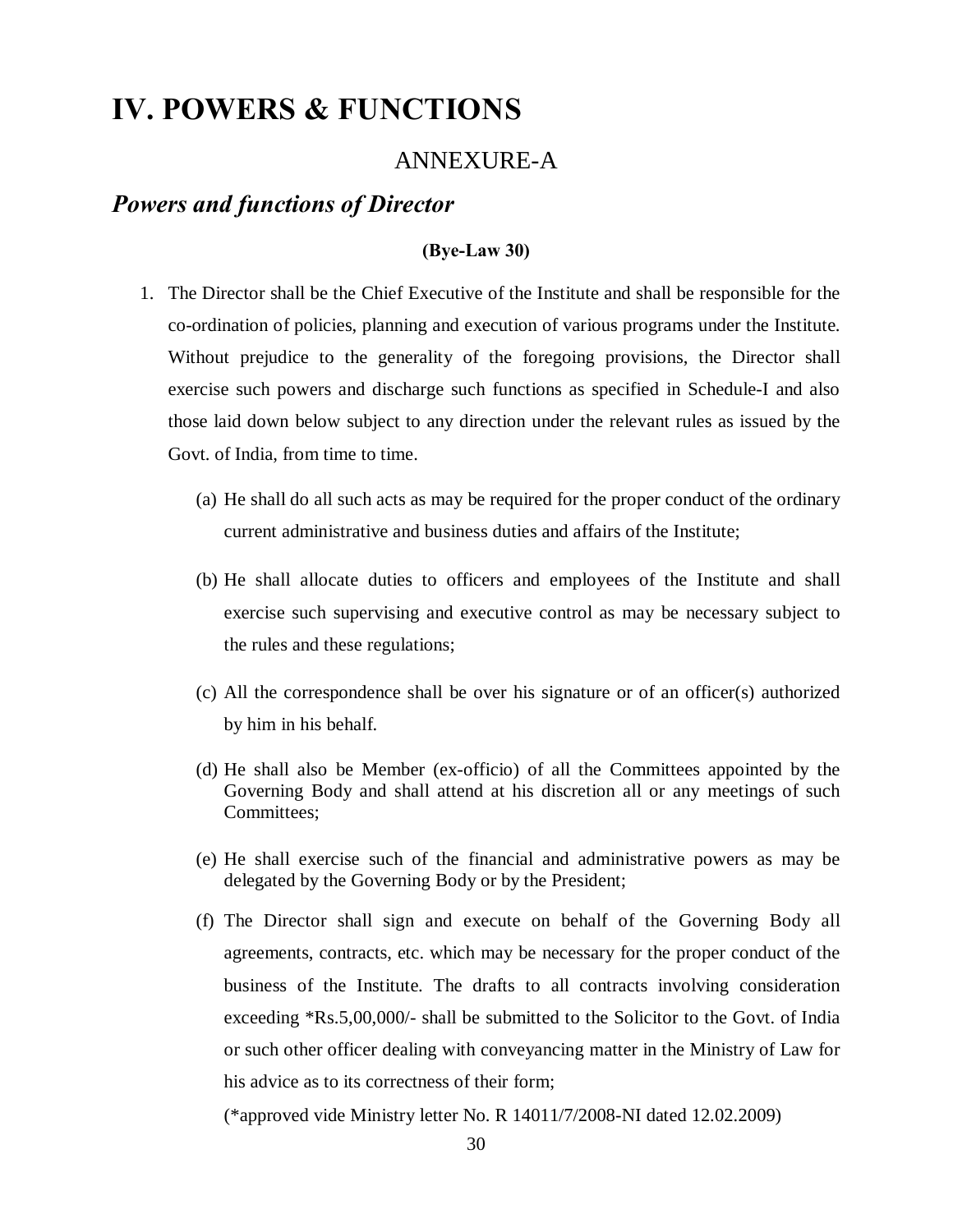- (g) He shall sign and verify plaints, written documents, statements, affidavits, petitions and tabular statements and institute or defend suits, action, and other legal proceedings on behalf of the Institute/Governing Body.
- (h) He shall have power to compromise, settle of refer to arbitration any dispute relating to the Institute after taking competent legal advice;
- (i) The Director may, subject to such restrictions as he may think fit to impose, authorize the Departmental Heads/Deputy Director (Admn.)/Administrative Officer/Accounts Officer and Disbursing Officer, as the case may be, to exercise powers upto the extent indicated by him;
- (j) The Director may, subject to such restrictions as he may think fit to impose, authorize the Heads of the Projects, to exercise such of the powers conferred upon him under the Bye-Laws;
- (k) The Drawing and Disbursing Officer or any other officer of Group A or B authorized by the Director on his behalf shall have the power to sanction an expenditure of contingent nature upto the amount not exceeding Rs. 5,000 /- in each case.

NOTE: In the event of any authorization by the Director under items  $(i)$ ,  $(i)$  and  $(k)$ above, the authorized officers shall be responsible for the correctness, regularity and propriety of the decisions taken by them. However, the Director shall continue to be responsible for all such decisions taken by the authorized officers.

- 2. Powers of the Director in regard to writing off the irrecoverable value of stores, money, advances etc. shall not be re-delegated.
- 3. In case of any doubt, the matter should be referred to the \*Ministry of AYUSH, Govt. of India.
- 4. The word  $\pm$ the Governmentøin Schedule-I means the Govt. of India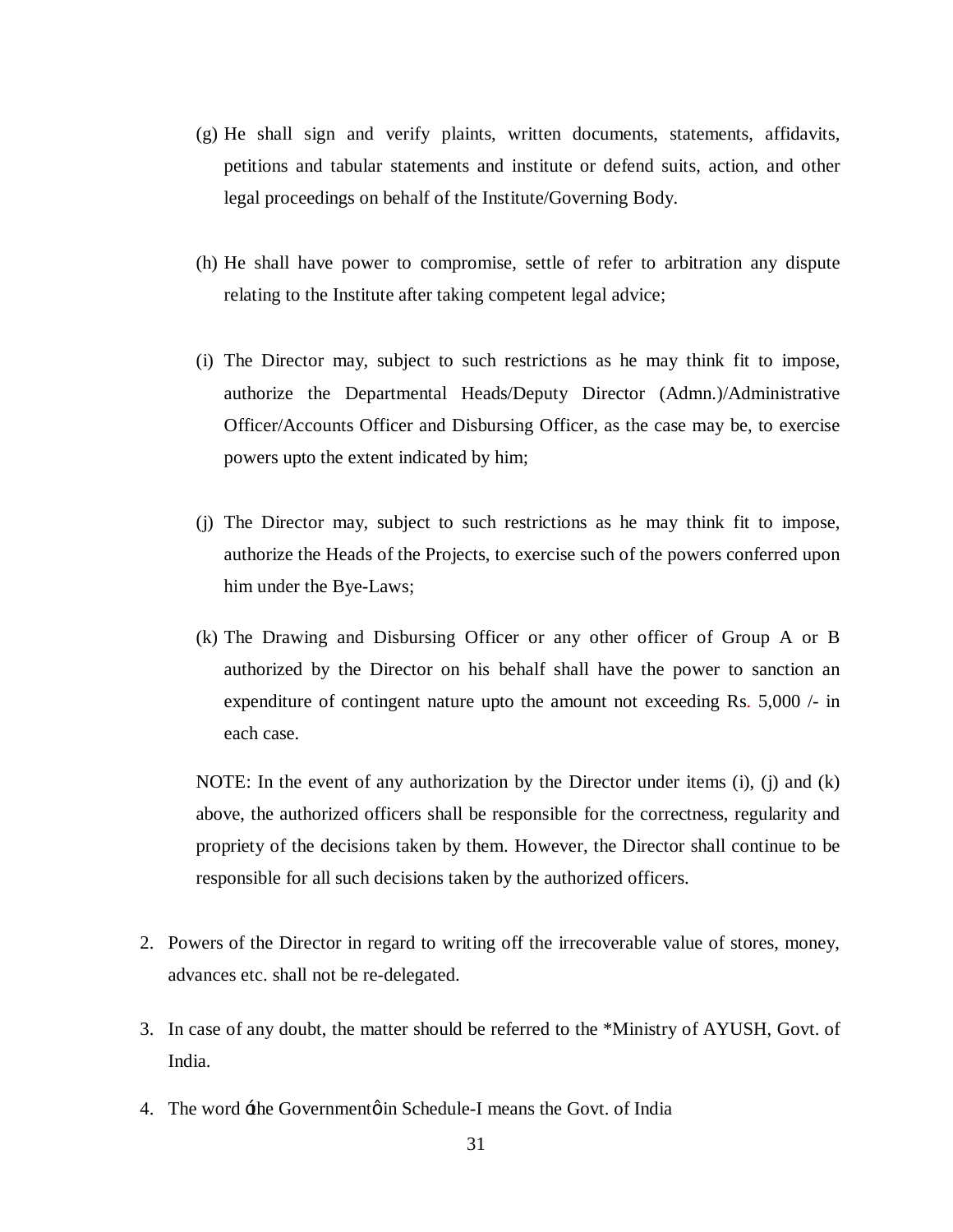#### **SCHEDULE - I**

#### **SCHEDULE OF POWERS VESTED IN DIRECTOR**

| SI. | <b>Power</b>                                 | <b>Extent</b>                               |  |
|-----|----------------------------------------------|---------------------------------------------|--|
| No. |                                              |                                             |  |
| 1.  | To declare an Institute employee to be a     | Full powers.                                |  |
|     | ministerial servant                          |                                             |  |
| 2.  | To dispense with a medical certificate of    | Full powers in respect of the categories of |  |
|     | fitness before appointment (in individual    | the posts for which Director is the         |  |
|     | case)                                        | appointing authority.                       |  |
| 3.  | To suspend a lien                            | Full powers provided he is authorized to    |  |
|     |                                              | make appointments to the post in            |  |
|     |                                              | question.                                   |  |
| 4.  | To transfer a lien                           | Full powers provided that he is authorized  |  |
|     |                                              | to make appointments to both the posts      |  |
|     |                                              | concerned.                                  |  |
| 5.  | To transfer an employee from one post to     | Full powers                                 |  |
|     | another                                      |                                             |  |
| 6.  | To appoint an employee to hold a dual        | Full powers provided he has power to        |  |
|     | charge and to fix emoluments                 | make appointments in each post.             |  |
| 7.  | To sanction grant or acceptance of           | Upto a maximum of Rs. 25,000/- in each      |  |
|     | honorarium                                   | case per year.                              |  |
| 8.  | To permit teaching staff of the Institute to | Full powers subject to the provision of     |  |
|     | accept fee for examiner-ship, invigilator-   | Service Rules-12<br>and maximum<br>of       |  |
|     | ship, paper setting Valuation of answer      | Rs.2,500/- in a financial year.             |  |
|     | book etc.                                    |                                             |  |
| 9.  | To permit undertaking of private work and    | Upto Rs. 1,200/- in case of each            |  |
|     | acceptance of fee                            | employment per year.                        |  |
| 10. | To decide the shortest of two or more        | Full powers.                                |  |
|     | Routes.                                      |                                             |  |
| 11. | To allow mileage allowance by a rout         | Full powers provide selection of the route  |  |
|     | other than the shortest                      | is in the Institute <sub>g</sub> interest.  |  |
|     |                                              |                                             |  |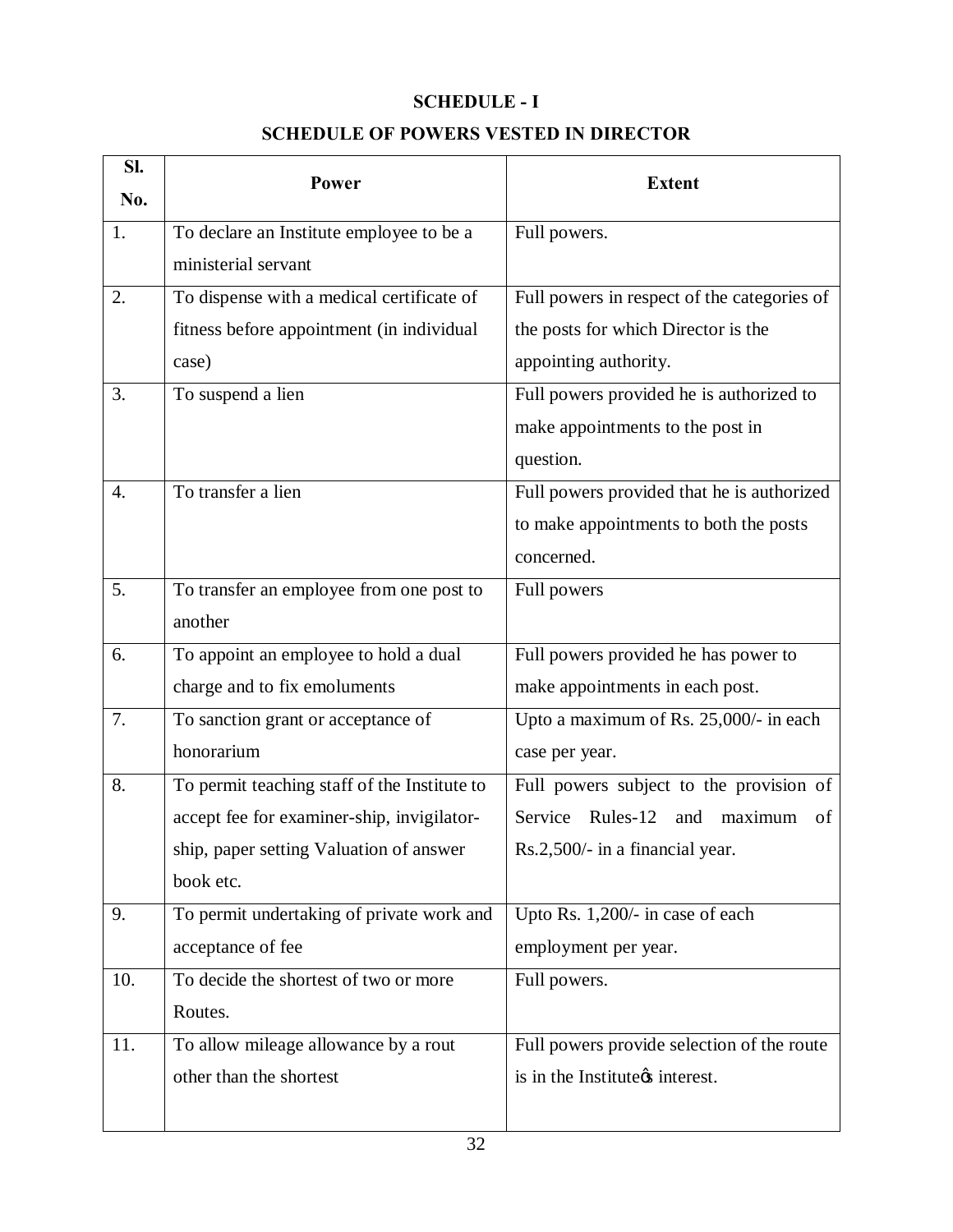| 12. | To define the limits of an employee¢s         | Full powers                            |
|-----|-----------------------------------------------|----------------------------------------|
|     | Sphere of duty for the purpose of TA          |                                        |
| 13. | To decide whether a particular Absence is     | Full powers                            |
|     | absence or duty for the purpose of TA.        |                                        |
| 14. | To authorize an employee to proceed on        | Full powers                            |
|     | duty to any part of India                     |                                        |
| 15. | To restrict the frequency and duration of     | Full powers                            |
|     | journey                                       |                                        |
| 16. | To reimburse cancellation charges on          | Full powers where the cancellation was |
|     | Unused air/rail tickets                       | done in the interest of the Institute. |
| 17. | To allow actual expenses for Carriage of      | Full powers                            |
|     | personal effects by road between stations     |                                        |
|     | connected by rail                             |                                        |
| 18. | Power to declare an officer of Group A or     | Full powers                            |
|     | B to be Head of an office (Powers of head     |                                        |
|     | of Office to sign bills and cheques, last pay |                                        |
|     | certificates, contingent registers etc. He    |                                        |
|     | can also delegate such powers in certain      |                                        |
|     | cases to any other gazetted officer           |                                        |
|     | subordinate to him).                          |                                        |
| 19. | Power to permit an officer to countersign     | Full powers                            |
|     | TA advance bills where permanent TA           |                                        |
|     | Advances have been sanctioned to that         |                                        |
|     | Officer.                                      |                                        |
|     |                                               |                                        |
|     |                                               |                                        |
| 20. | To declare who shall be the controlling       | Full powers provided no employee is    |
|     | officer and to make rules for his Guidance    | declared his own controlling officer.  |
|     |                                               |                                        |
|     |                                               |                                        |
|     |                                               |                                        |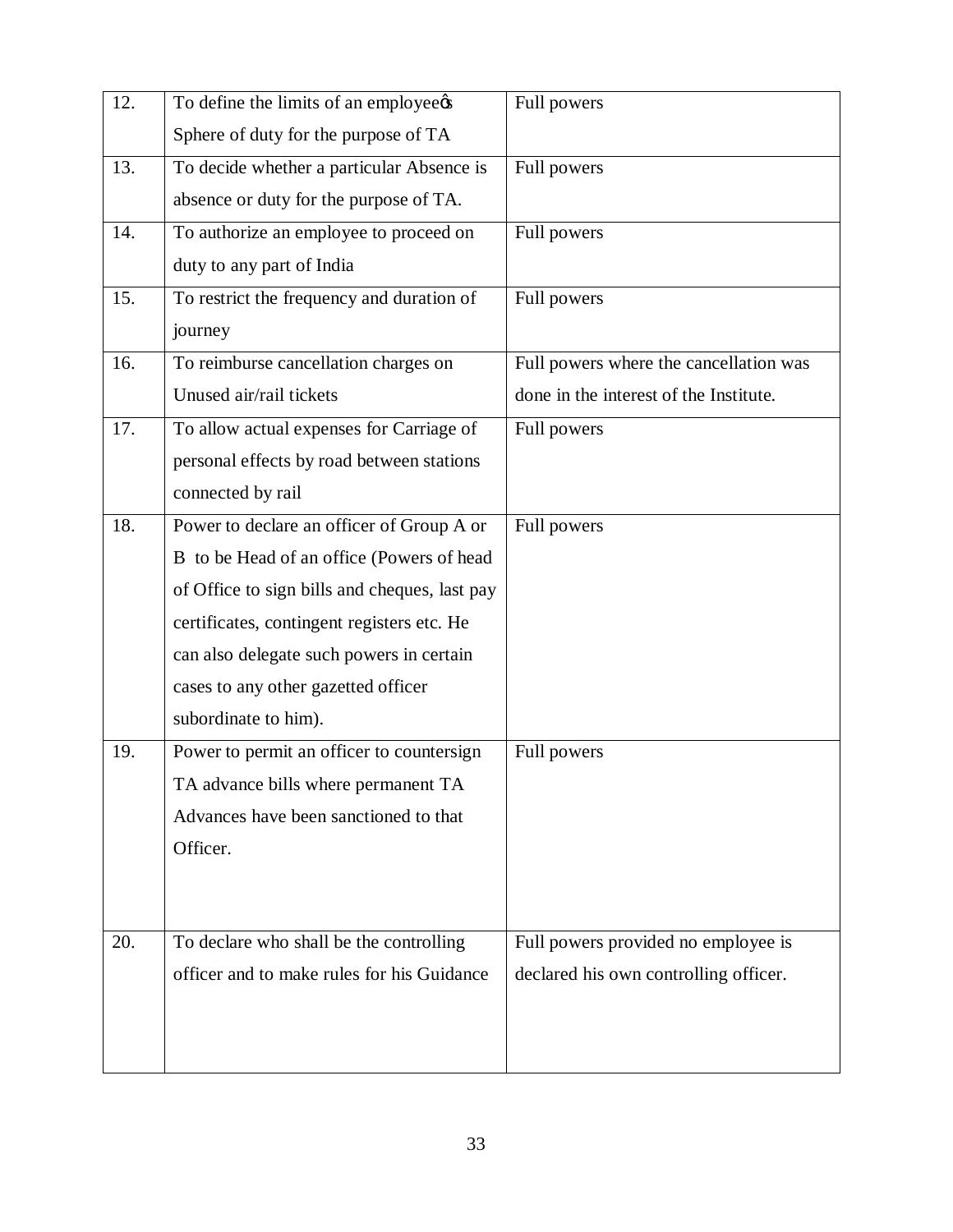| 21. | To purchase raw and prepared drugs,         | Upto the limit of budget provision for                 |
|-----|---------------------------------------------|--------------------------------------------------------|
|     | dressings, medicals stores hospital         | such purchase according to usual rules                 |
|     | equipment, dietary articles, furnitureøs,   | and prescribed procedures.                             |
|     | other stores etc. for working of the        |                                                        |
|     | Institute/Departments, Hospitals or any of  |                                                        |
|     | its Units, for teaching, Research and       |                                                        |
|     | Hospital purposes.                          |                                                        |
|     |                                             |                                                        |
|     |                                             |                                                        |
|     |                                             |                                                        |
| 22. | Power to sanction non-recurring contingent  | Up to the limit of budget provision for                |
|     | Charges within budget limits.               | such Charges within budget limits.                     |
|     |                                             | Purchase according to usual rules and                  |
|     |                                             | Prescribed procedure (only in respect of               |
|     |                                             | approved schemes)                                      |
|     |                                             |                                                        |
| 23  | Power to sanction recoupment of             | Full powers.                                           |
|     | Permanent advance.                          |                                                        |
| 24  | Power to sanction Municipal or              | Full powers.                                           |
|     | Cantonment taxes.                           |                                                        |
| 25  | Power to purchase within budget Limits      | Full powers.                                           |
|     | Government and Non-Government               |                                                        |
|     | publications required by him or by officers |                                                        |
|     | under his control.                          |                                                        |
| 26  | Power to sanction the renting of Ordinary   | Rs.15, 000/- per annum. Subject to the                 |
|     | offices and hostel accommodation.           | Recommendation of the Finance                          |
|     |                                             | Committee in principle, for hiring such                |
|     |                                             | Accommodations.                                        |
| 27  | Maintenance of building and petty works     | For ordinary repairs to Institute own                  |
|     | repairs and alternations to hired and       | building of ull powers subject to budget<br>Provision. |
|     | requisitioned buildings.                    |                                                        |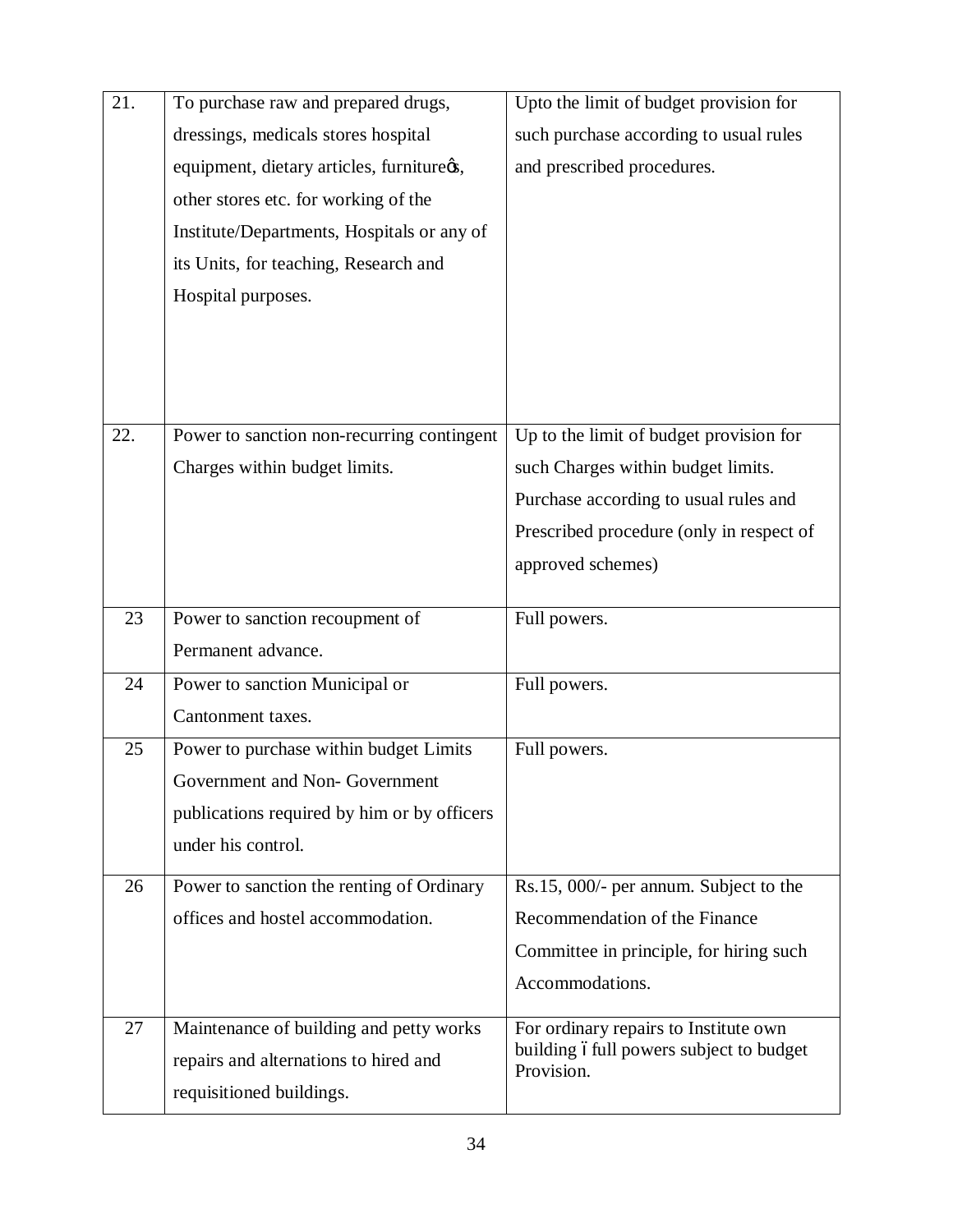| 28 | Power to sanction fixed recurring charges                                          | Full powers.        |
|----|------------------------------------------------------------------------------------|---------------------|
|    | of a contingent character                                                          |                     |
|    |                                                                                    |                     |
| 29 | Power to sanction telephone rents.                                                 | Full powers         |
| 30 | Power to advance of pay to an officer                                              | Full powers.        |
|    | under transfer                                                                     |                     |
|    |                                                                                    |                     |
| 31 | Power to grant advance of TA to Himself                                            | Full powers.        |
|    | and to other employees.                                                            |                     |
|    |                                                                                    |                     |
| 32 | Power to sanction advances and final                                               | Full powers.        |
|    | Withdrawal from CP Fund/EP Fund/GP                                                 |                     |
|    | Fund in accordance with the Government                                             |                     |
|    | Rules as amended from time to time                                                 |                     |
| 33 | Power to sanction festival advance in                                              | Full powers.        |
|    | Accordance with the government rules as                                            |                     |
|    | amended from time to time.                                                         |                     |
|    |                                                                                    |                     |
| 34 | Power to sanction advance for the purchase                                         | Full powers.        |
|    | of Conveyance in accordance with the                                               |                     |
|    | Government, rules as amended from to                                               |                     |
|    | time.                                                                              |                     |
| 35 |                                                                                    |                     |
|    | Power to incur expenditure and sanction<br>Advances for Law Suits to which the     | Full powers.        |
|    |                                                                                    |                     |
|    | Institute is party in accordance with the<br>Government Rules as amended from time |                     |
|    | to time.                                                                           |                     |
|    |                                                                                    |                     |
| 36 | Power to vary the terms of repayment of                                            | Full powers.        |
|    | Advances.                                                                          |                     |
| 37 | Power to order retention of undisbursed                                            | Up to three months. |
|    | pay and allowances.                                                                |                     |
|    |                                                                                    |                     |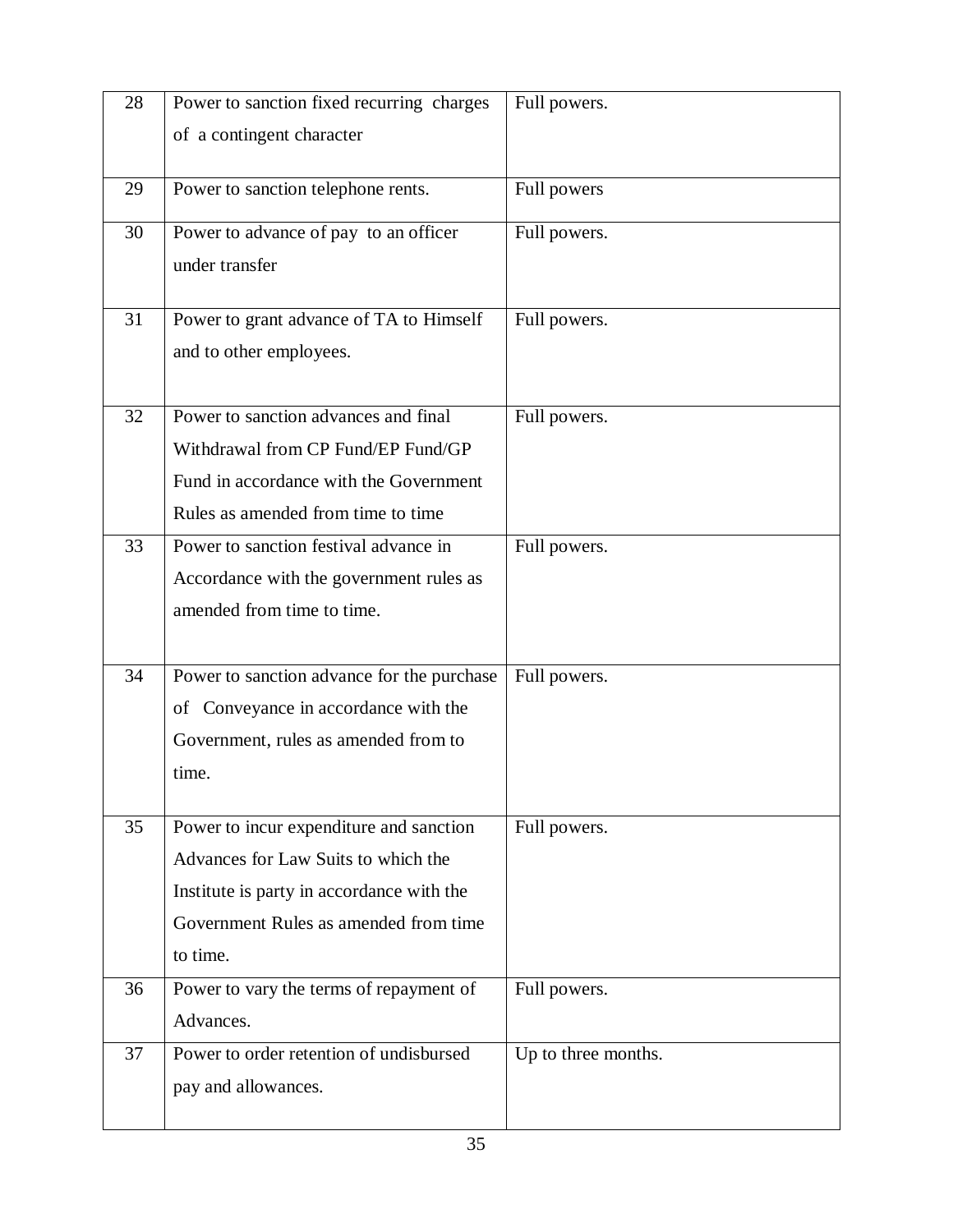| 38     | Power to sanction Children Education          | Full powers                                |
|--------|-----------------------------------------------|--------------------------------------------|
|        | Allowance and reimbursement of Tuition        |                                            |
|        | Fees in accordance with the Central Govt.     |                                            |
|        | Rules as amended from time to time.           |                                            |
| 39     | Power to sanction reimbursement<br>of         | Director are empowered to make suitable    |
|        | Medical<br>Expenses<br>incurred<br>by<br>an   | for providing<br>medical<br>arrangements   |
|        | employee for himself Or in respect of a       | facilities to the staff in areas which are |
|        | member of the family in Accordance with       | not covered under CGHS provided that       |
|        | the Central Government Rules as amended       | such agreements if they are more liberal   |
|        | from time to time or Institute¢s<br>Own       | than the Central Civil Service (Medical    |
|        | rules / scheme on medical attendance as       | Attendance) Rules, 1944 will require       |
|        | Approved by the Governing Body                | prior approval of the Department.          |
|        |                                               |                                            |
| 40     | Power to sanction the purchase of             | This will henceforth include purchase of   |
|        | typewriter.                                   | Computers, Printers, Fax machines,         |
|        |                                               | Photocopiers etc., subject to observance   |
|        |                                               |                                            |
|        |                                               | of laid down procedure.                    |
| 41     | Power in regard to writing of the             | Up to a limit of Rs.10,000/- in each case. |
|        | irrecoverable Value of stores, money,         | Full powers with the approval of the       |
|        | advances etc., provided that (i) the loss is  | Finance Committee.                         |
|        | not due to theft, (ii) it does not disclose a |                                            |
|        | defect of system or serious negligence on     |                                            |
|        | the part of some individual servant of the    |                                            |
|        | Institute which might possibly call for       |                                            |
|        | Disciplinary action requiring the orders of   |                                            |
|        | a higher authority.                           |                                            |
| 41. a. | Contractual appointment against approved      | Director may appoint contractual Staff for |
|        | Posts.                                        | one year or till such time Regular         |
|        |                                               | appoints are made, Whichever is earlier,   |
|        |                                               | against approved Posts, subject to proper  |
|        |                                               | selection procedure. This also applies to  |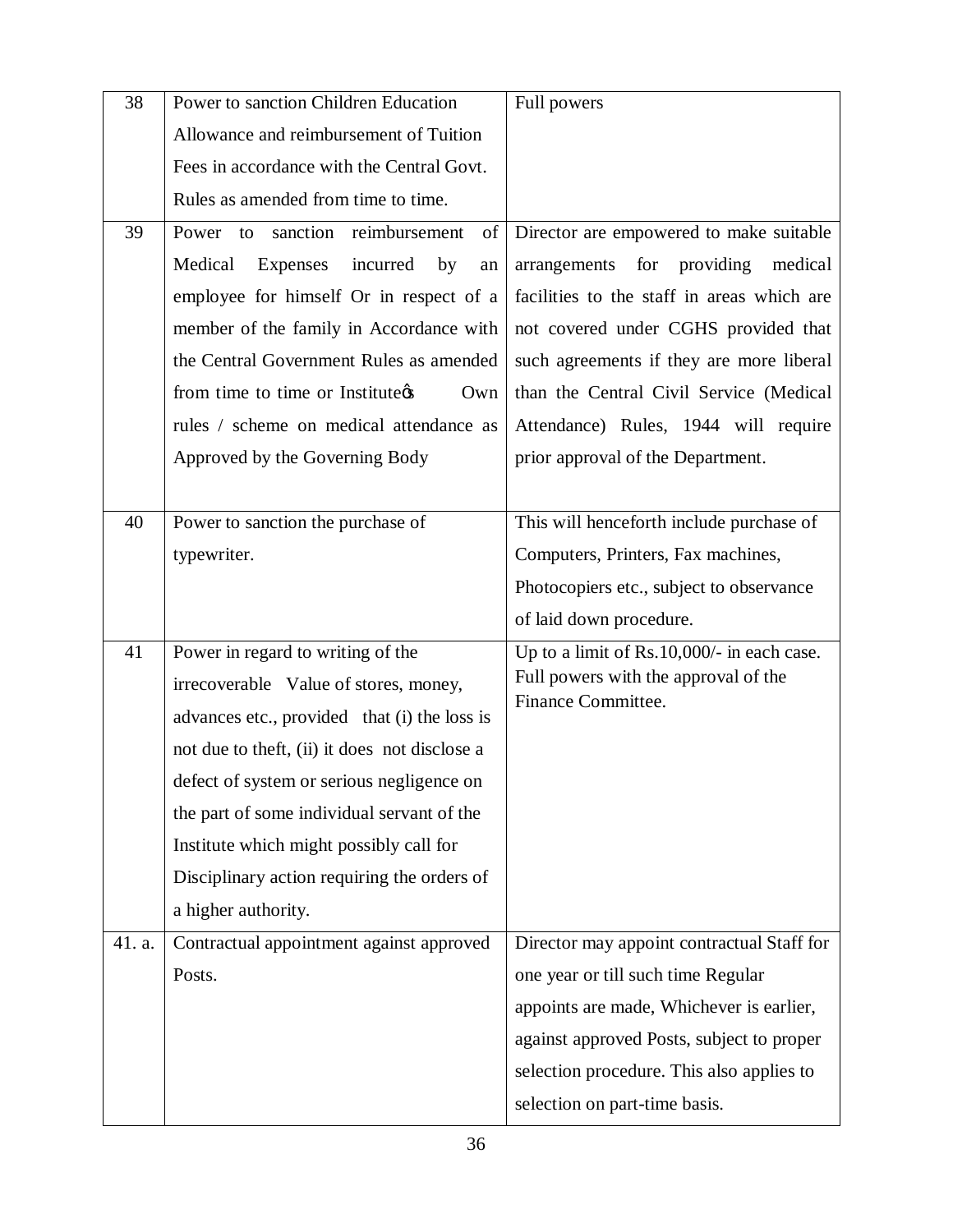| 42. | Power to order destruction of records.       | Full powers subject to observance                                                                                                                                                                                          |  |
|-----|----------------------------------------------|----------------------------------------------------------------------------------------------------------------------------------------------------------------------------------------------------------------------------|--|
|     |                                              | of periods or retention of records as                                                                                                                                                                                      |  |
|     |                                              | Prescribed by the Government of India.                                                                                                                                                                                     |  |
| 43. | To order, sale by auction or otherwise in    | Full powers                                                                                                                                                                                                                |  |
|     | the interest of Institute of unserviceable   |                                                                                                                                                                                                                            |  |
|     | Stores or Perishable articles.               |                                                                                                                                                                                                                            |  |
| 44  | Power to give gift items / medicine to       | Up to Rs.1,000/- in each case.                                                                                                                                                                                             |  |
|     | visiting Dignitaries or public bodies at his |                                                                                                                                                                                                                            |  |
|     | discretion.                                  |                                                                                                                                                                                                                            |  |
| 45  | Power to countersign his own travelling      | Full powers                                                                                                                                                                                                                |  |
|     | Allowance bills.                             |                                                                                                                                                                                                                            |  |
| 46  | Power to grant all kinds of leave excluding  | Full powers                                                                                                                                                                                                                |  |
|     | Study leave to staff of the Institute as per |                                                                                                                                                                                                                            |  |
|     | <b>CCS</b> Leave Rules.                      |                                                                                                                                                                                                                            |  |
| 47  | Power to grant upto five advance             | Full powers                                                                                                                                                                                                                |  |
|     | Increments in respect of Group C & D staff   |                                                                                                                                                                                                                            |  |
|     | on the basis of the Recommendation of the    |                                                                                                                                                                                                                            |  |
|     | Selection Committee.                         |                                                                                                                                                                                                                            |  |
| 48  | Printing and binding.                        | Full powers subject to codal formalities.                                                                                                                                                                                  |  |
|     |                                              |                                                                                                                                                                                                                            |  |
| 49  | Power to incure expenditure on               | Powers of Director limited to                                                                                                                                                                                              |  |
|     | miscellaneous items or contingent nature.    | Rs.1.00 Lakh each time.                                                                                                                                                                                                    |  |
|     |                                              |                                                                                                                                                                                                                            |  |
| 50  | Power to purchase stationery for Offices /   | Powers according to necessity subject to                                                                                                                                                                                   |  |
|     | Hospital etc.                                | budget provision.                                                                                                                                                                                                          |  |
|     |                                              |                                                                                                                                                                                                                            |  |
| 51  | Repair of motor vehicles.                    | Full powers to the Director.                                                                                                                                                                                               |  |
| 52  | *Emergent Expenditure Rs. 25,000/-           | The financial limits of incurring                                                                                                                                                                                          |  |
|     | expenditure (Generally).                     | expenditure in emergent cases are subject                                                                                                                                                                                  |  |
|     |                                              | to the following                                                                                                                                                                                                           |  |
|     | (*amended vide letter No.                    | limits:                                                                                                                                                                                                                    |  |
|     | R.14011/7/2008-NI dated 28.01.2009 of        | a) Rs. 10,00,000/- Head of                                                                                                                                                                                                 |  |
|     | Dept. of AYUSH)                              | Governing Body / SFC by                                                                                                                                                                                                    |  |
|     |                                              | whatever name called in the MOA                                                                                                                                                                                            |  |
|     |                                              | (depending on the clauses of the                                                                                                                                                                                           |  |
|     |                                              | MOA)                                                                                                                                                                                                                       |  |
|     |                                              | b) Rs. $5,00,000/$ - Chairman of the                                                                                                                                                                                       |  |
|     |                                              | Governing Council or equivalent                                                                                                                                                                                            |  |
|     |                                              | authority as laid down in the                                                                                                                                                                                              |  |
|     |                                              |                                                                                                                                                                                                                            |  |
|     |                                              |                                                                                                                                                                                                                            |  |
|     |                                              |                                                                                                                                                                                                                            |  |
|     |                                              |                                                                                                                                                                                                                            |  |
|     |                                              |                                                                                                                                                                                                                            |  |
|     |                                              |                                                                                                                                                                                                                            |  |
|     |                                              |                                                                                                                                                                                                                            |  |
|     |                                              | MOA.<br>c) Rs. $2,00,000/$ - Director of the<br>Institute.<br>These powers must be exercised keeping<br>in mind the definition of emergent<br>expenditure viz, expenditure which is<br>unforeseen and cannot be postponed. |  |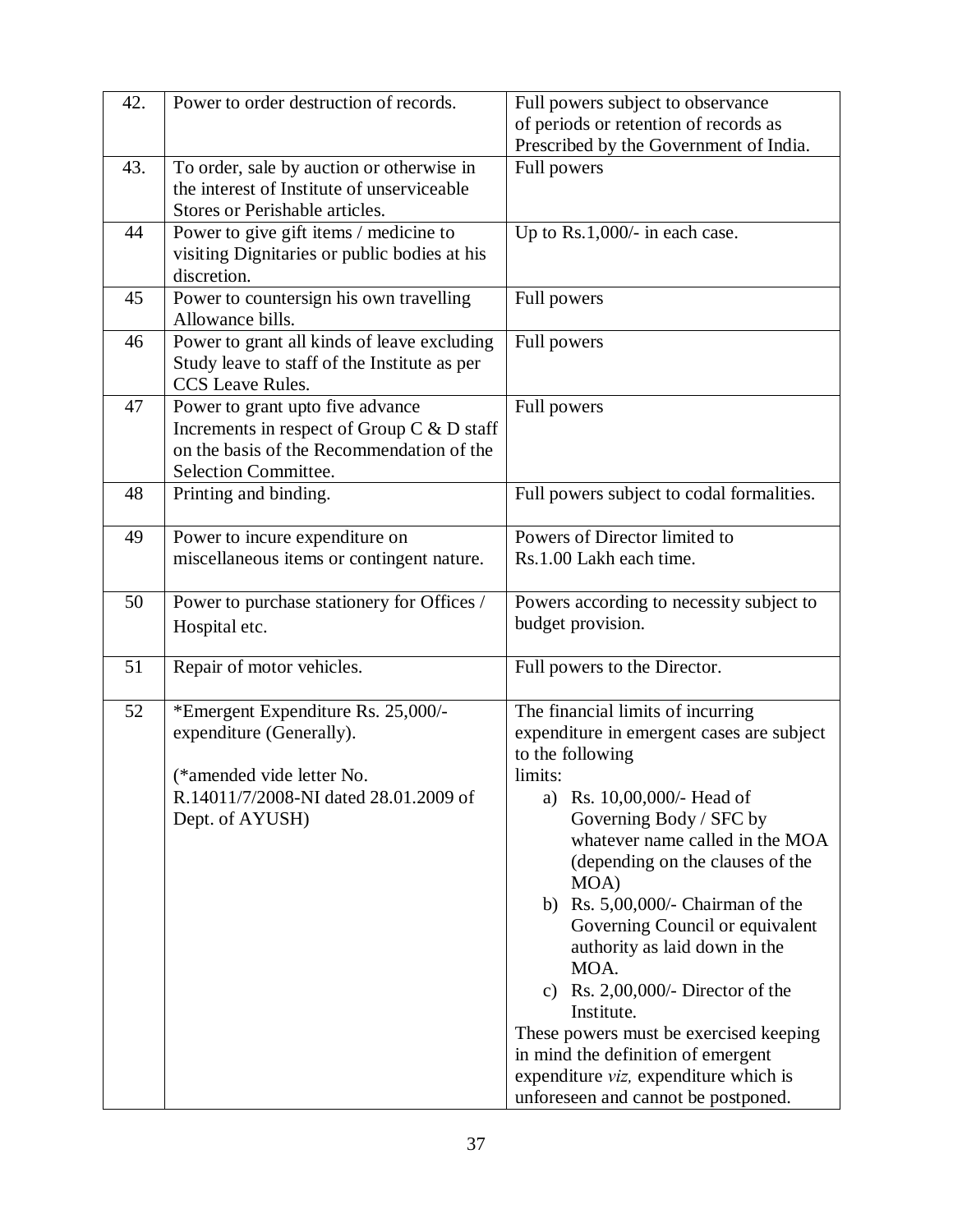|                     |                      | <b>ANEXURE - B</b><br>(Bye $6$ Law 49) |                            |                |
|---------------------|----------------------|----------------------------------------|----------------------------|----------------|
| Particulars of post |                      | Authority empowered in impose          | <b>Appellate Authority</b> |                |
|                     |                      | Penalties And the Penalties which      |                            |                |
|                     |                      | May be imposed                         |                            |                |
|                     | Minor                | Major                                  | Minor                      | Major          |
| Group A-I           | President            | Governing Body                         | Governing Body             | Governing body |
| Group A-II          | President            | President                              | Governing Body             | Governing Body |
| Group B             | Director             | President                              | President                  | Governing Body |
| Group $C$           | Dy. Director (Admin) | Director                               | Director                   | President      |
| Group D             | Admin Officer        | Dy. Director (Admin)                   | Dy. Director (Admin)       | Director       |

Group A-I Includes posts the maximum of the pay scale of which is not less than 22,400.

| Group A-II | Includes posts carrying a pay or a scale of pay with a maximum of not less than |
|------------|---------------------------------------------------------------------------------|
|            | 14,300 but less than 18,00                                                      |

Group B Includes posts carrying a pay or a scale of pay with a maximum of not less than 10,500 but less than 13,500

Group C Includes posts carrying a pay or a scale or pay with a maximum over 4,000 but less than 10,500

Group D Includes posts carrying a pay or a scale or pay with a maximum of 4,000 or less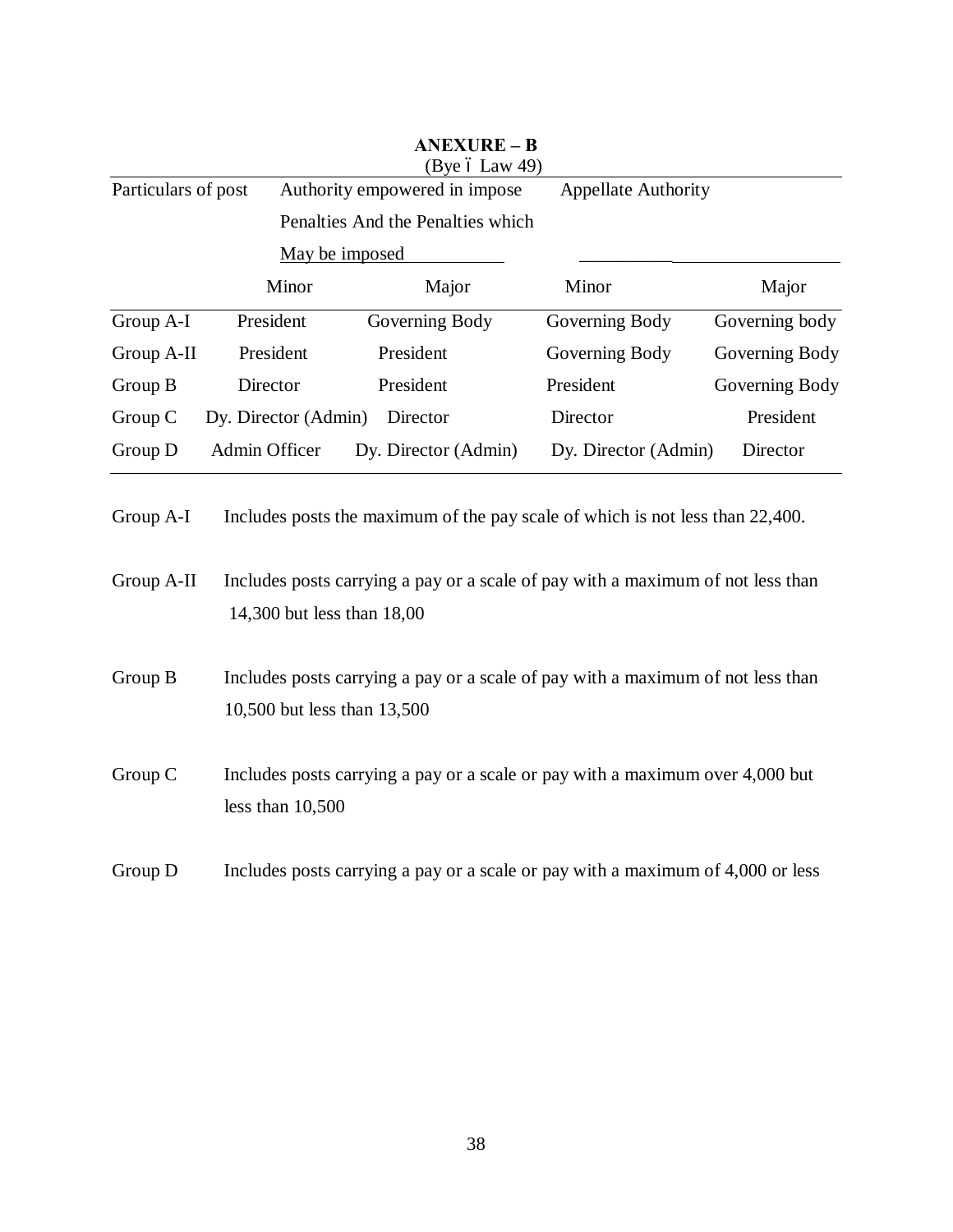## **V. CADRE & RECRUITMENT RULES**

#### **NOTIFICATION**

#### **PREAMBLE**

 In exercise of the powers conferred by Rule 18 (I) of the Rules & Regulations attached to the Memorandum of Association, the National Institute of Unani Medicine hereby makes the following Rules regulating recruitment and conditions of persons appointed to the service of the National Institute of Unani Medicine, namely:

#### **THE NATIONAL INSTITUTE OF UNANI MEDICINE SERVICE RULES**

### **PART I**

#### **Short Title, Commencement and Scope**

#### *1. Short Title and Commencement*

 These Rules may be called as National Institute of Unani Medicine Service Rules 1984 They shall come into force with effect from 19.12.1984\*

#### *2. Scope*

 The Scope of these rules shall extend to all the branches of the National Institute of Unani Medicine.

#### *3. Definition:*

In these rules unless otherwise expressly provided or unless anything repugnant in the subject or context-

- a)  $\ddot{\text{o}}$ Appointing authority means the President for the post of the Director and all Group A & B posts and the Director for all the Group C & D Posts
- b) "Obirect recruitment is means recruitment according to procedure laid down in part IV of these Rules.

(\*Amended vide Ministry Letter No. R.13015/28/2003-Unani Desk dated 23.04.2004)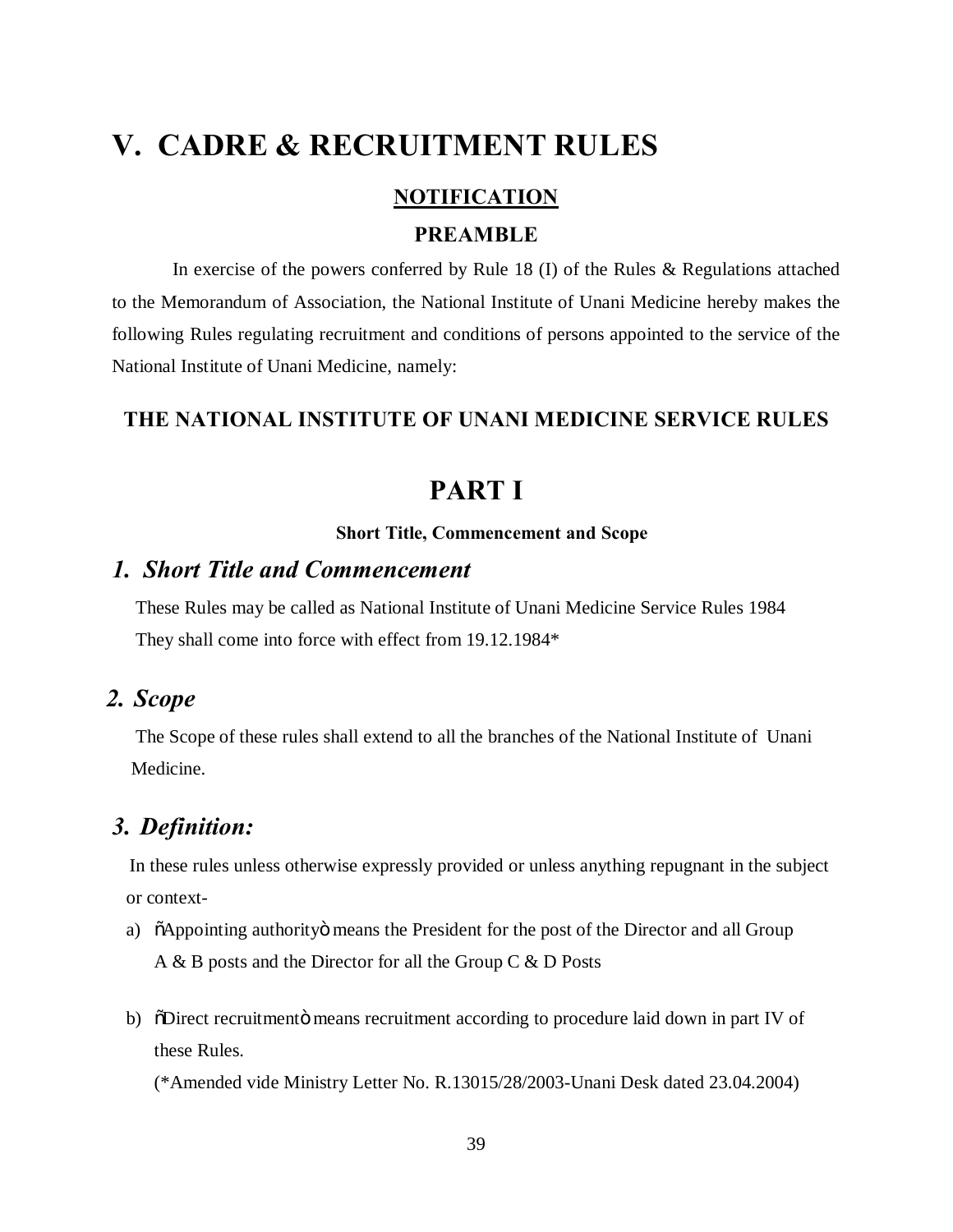- c) "ODirectorö means the Director of the National Institute of Unani Medicine, Bengaluru.
- d) SDepartment means the Department or discipline of Unani Medicine as may be declared by the Governing body.
- e) "Obiscipline means a discipline of Unani constitutes whole or part in NIUM
- f)  $\tilde{\text{o}}$ Experience $\tilde{\text{o}}$  means the actual experience gained practically in the feeder cadre whenever applicable and where details are not spelled out.
- g)  $\delta$ Equivalent post $\ddot{o}$  means the post, the pay scale which are identical and Nature of duties similar.
- h)  $\tilde{\sigma}$ Governing bodyö means the Governing body of the National Institute of Unani Medicine, Bengaluru.
- i)  $\delta$ Governmento means the Government of India.
- j)  $\tilde{\sigma}$  6 Group posto means the post categorize as Group A, Group B, Group C & Group D as per Government norms.
- k) ölnstitute ümeans the National Institute of Unani Medicine.
- l)  $\delta$ Members of the Service means a person appointed to a post in a Substantive capacity under the provisions of these Rules.
- m) õPresidentö means the president of the Governing Body of the National Institute of Unani Medicine.
- n)  $\delta$ Regular appointmento means an appointment made under the provisions of these Rules after due selection by any one of the method of recruitment prescribed under these rules.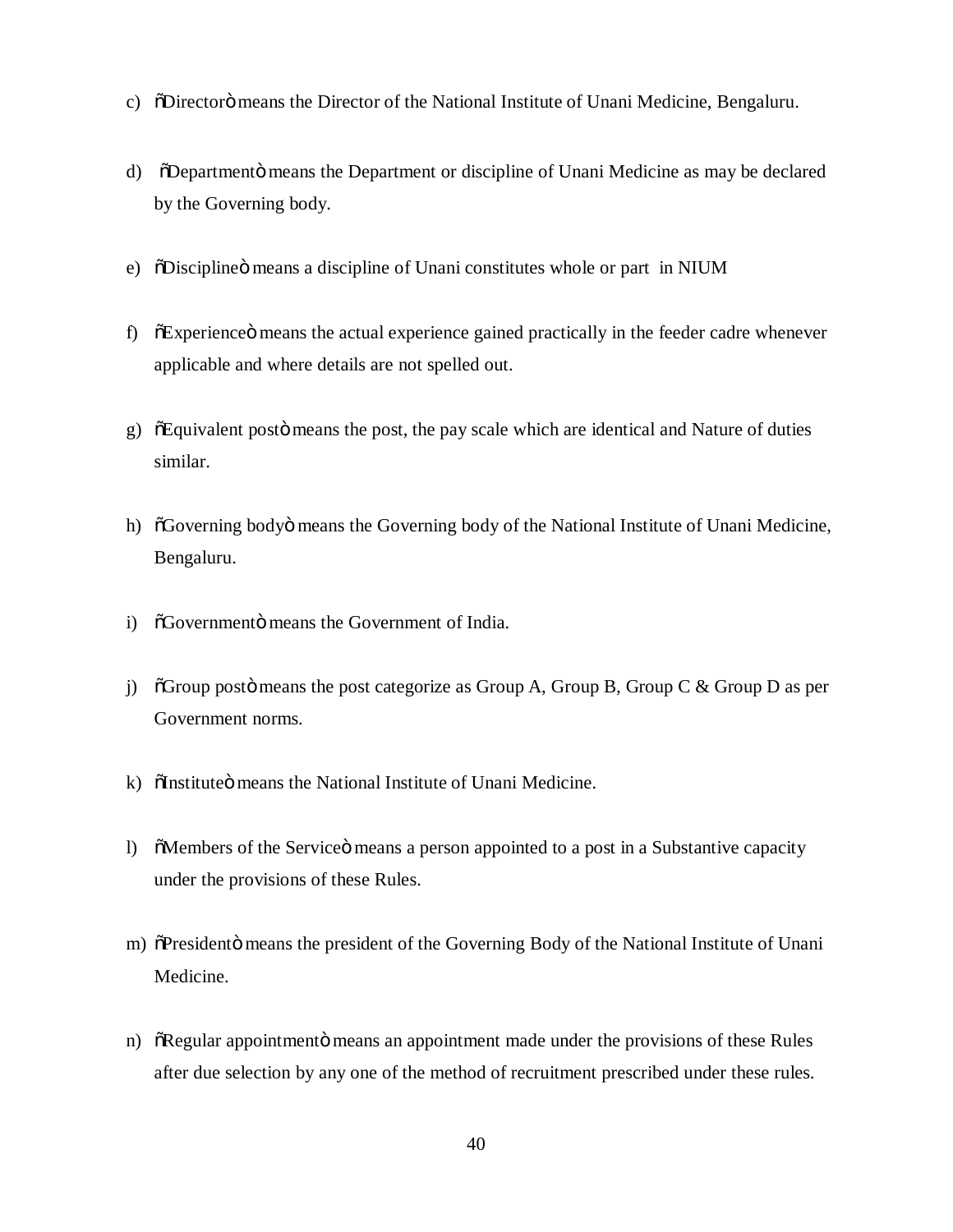- o)  $\tilde{\text{o}}$ Schedule $\ddot{\text{o}}$  means the schedule attached to these rules.
- p) SServiceö means the National Institute of Unani Medicine Service.
- q) öState Governmentö means the Government of Karnataka.
- r)  $\tilde{\sigma}$ Yearö means financial year commencing from 1<sup>st</sup> of April every year.

#### *4. Application*

 These rules shall apply to all the employees of NIUM holding posts mentioned in Column 2 of the Schedule 1

#### *5. Interpretation*

 Unless the context otherwise required all doubts arising relating to the application Interpretation and scope of these rules shall be referred to the president of the Governing Body whose decisions thereon shall be final.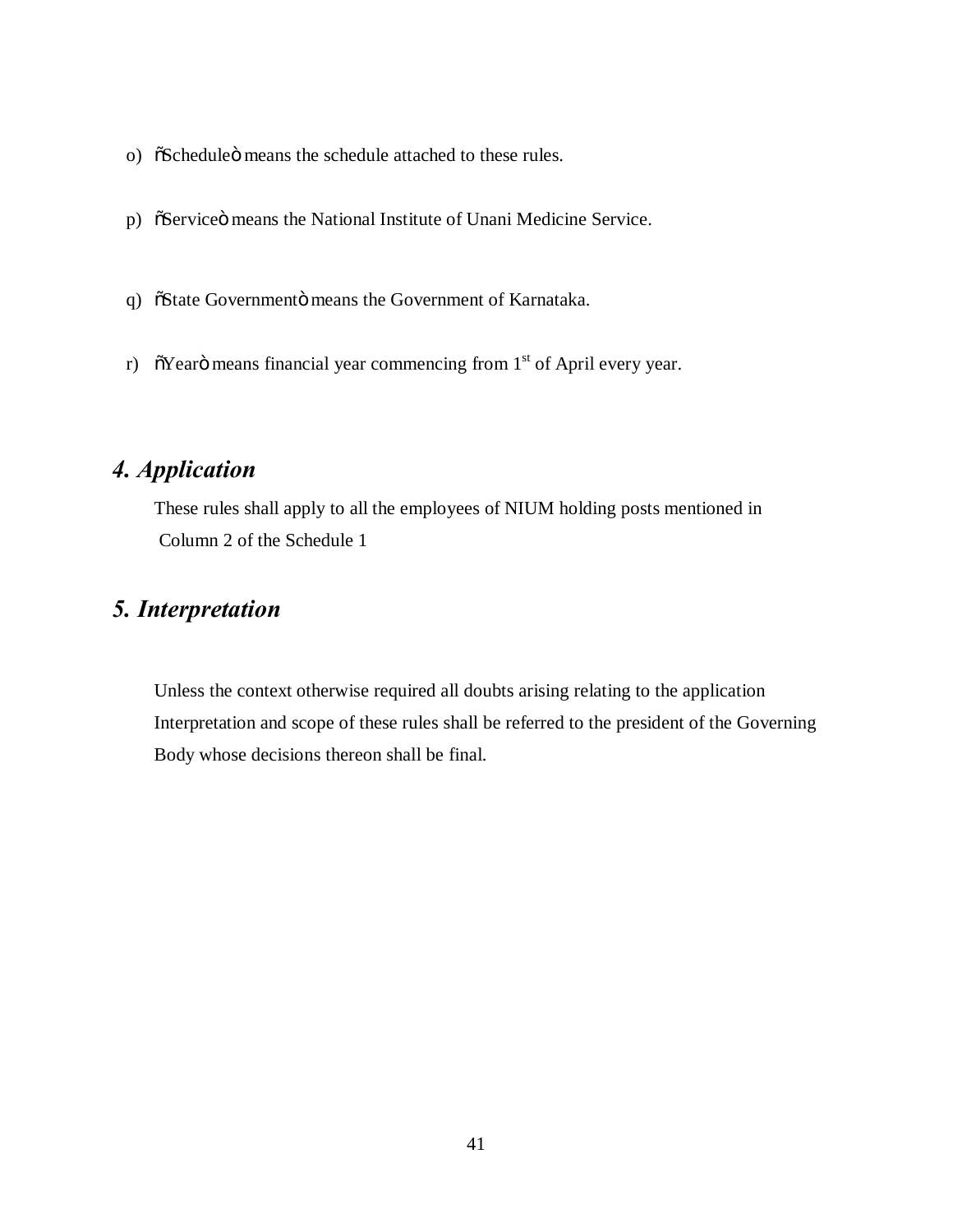## **PART II – CADRE**

#### *6. Composition Nature and Strength of Service*

- (1) Service shall consist of the following divisions namely:
	- (a) Teaching and Research Division
	- (b) Administrative Division
	- (c) Technical Division
	- (d) Miscellaneous Division
- (2) Strength of the posts in each Division of the Service shall be may be determined by the Governing Body, from time to time, subject to such concurrence of Government as may be required.

#### *7. Constitution of Service*

 The Service shall consists of all employee of the Institute who have been recruited in accordance with the rules in force at the time of recruitment for any of the sanctioned posts.

## **PART III**

### *Method of Recruitment*

#### *8. Source of Recruitment*

 Subject to the provisions hereinafter contained in Rules, recruitment to posts in each Division of the Services shall be made by the following methods in the Proportion as indicated in Col 5 of the Schedule-I.

- (a) by direct recruitment in accordance with part VI of these Rules;
- (b) by promotion in accordance with part VII of these Rules;
- (c) by transfer on deputation.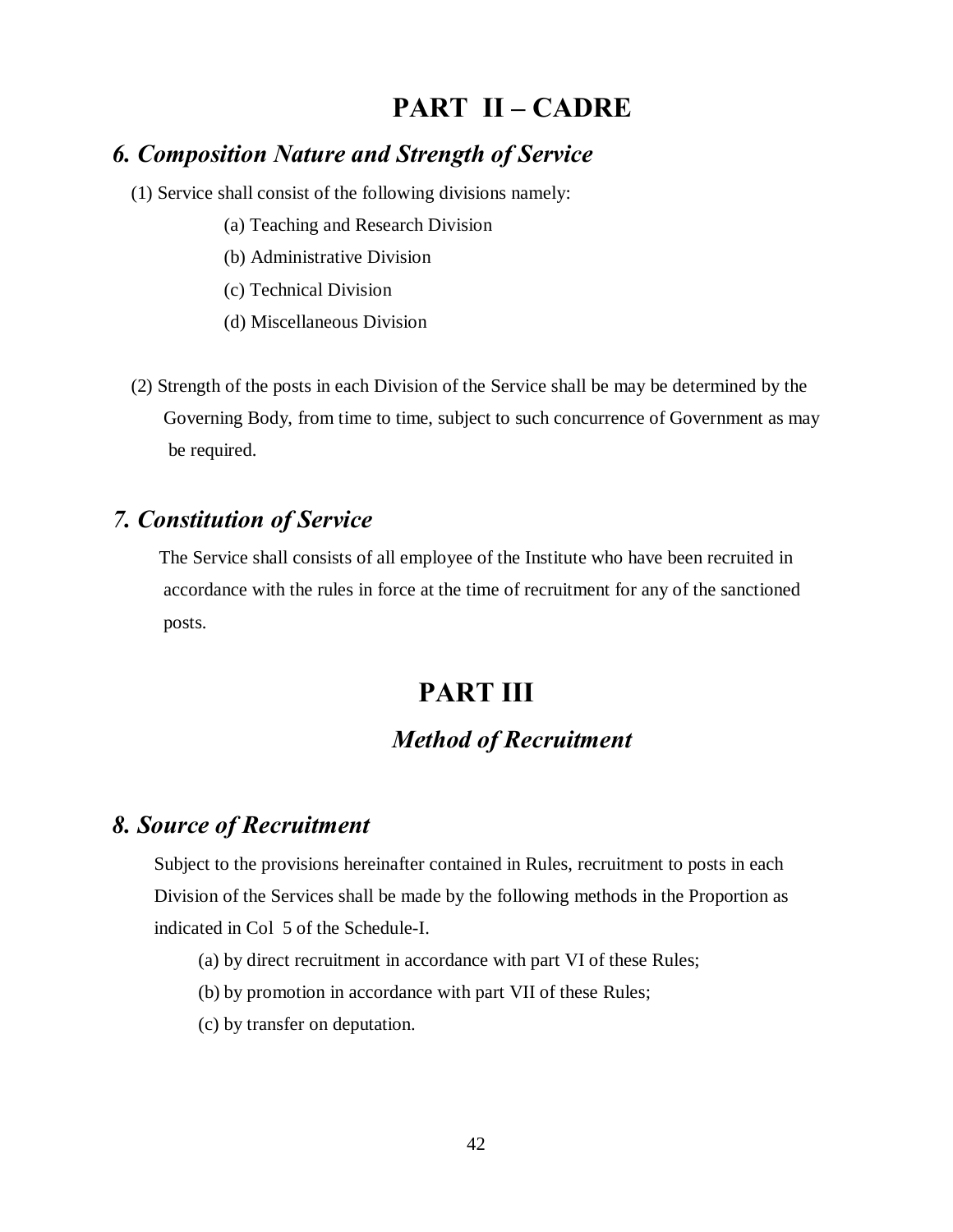## **PART I V**

#### *Essential Features Recruitment*

#### *9. Nationality*

A candidate for direct recruitment to the Service must be:

- a) a citizen of India; or
- b) a subject of Nepal; or
- c) a subject of Bhutan; or
- d) a Tibetian refugee who came over to India before January  $1<sup>st</sup> 1962$  with the intention of permanently settling in India.

#### *10. Age*

 A candidate for direct recruitment to a post in the service must have not attained the maximum age as prescribed in col. 3 of the Schedule 6 I against each post on the first day of January next following the last date fixed for receipt of applications, provided that –

- (a) the upper age limit prescribed above shall be relaxed in the case of persons in service and candidates belonging to the Scheduled Castes and Scheduled Tribes, OBC candidates, the blind candidate and physically handicapped candidates as per the Government of India orders amended from time to time.
- (b) However, the appointing authority may grant extra age relaxation to any candidate for reason to be recorded in writing.

#### *11. Physical Fitness*

A person suffering from any contagious disease shall be allowed to join after he is declared medically fit.

#### *12. Reservation of Vacancies*

Reservation of Vacancies in posts / services under the Institute for Scheduled Caste, Scheduled Tribe, Other Backward Classes, Physically Handicapped persons, etc., shall be as per the orders / instructions of the U.G.C. for the University System.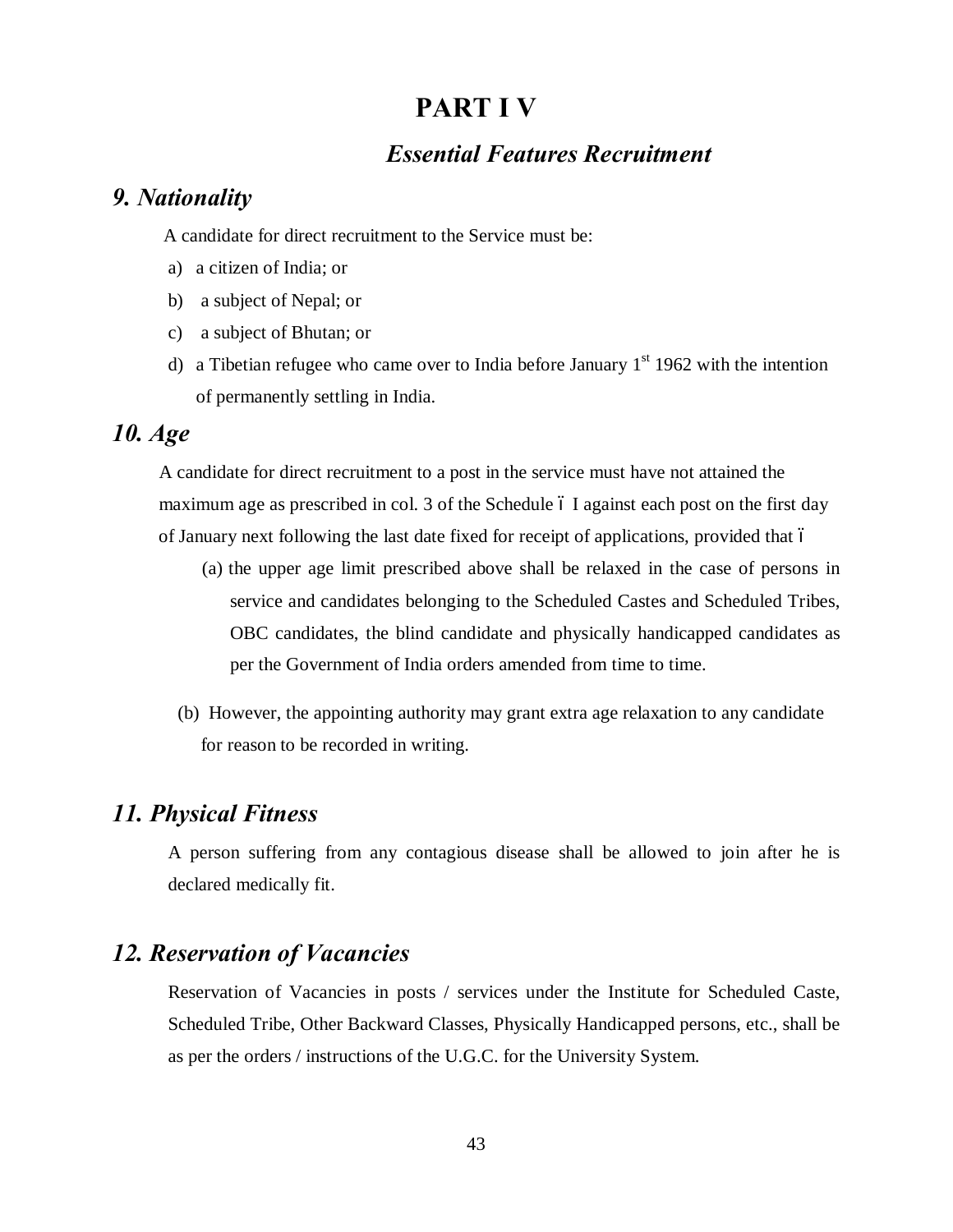#### *13. Academic and Technical Qualifications and Experience*

The Academic and technical qualifications and experience shall be as provided in Column No.4  $\&$  7 of Schedule -1 for Direct Recruitment  $\&$  for promotion respectively. The essential qualifications are not relaxable. However, the appointing authority may grant relaxation in experience to a candidate for reasons to be recorded in writing.

#### **PART V**

#### *Disqualification for Recruitment*

#### *14. Canvassing*

No recommendation for recruitment either written or oral other than that required under the Rule shall be taken into consideration. Any attempt on the part of a candidate to enlist support directly or indirectly may disqualify him / her for recruitment.

#### *15. Irregular or Improper Means*

A candidate who is or has been declared by the appointing authority guilty of impersonation or of submitting fabricated documents which have been tampered with or of making statements which are incorrect or false or to suppressing material information or attempting to use unfair means in the interview or otherwise resorting to any other irregular means for obtaining interview shall, in addition to rendering himself liable to criminal prosecution be debarred either permanently or for a specified period for appointment to any post in the Institute.

#### *16. Matrimonial*

He/ She shall not be eligible for appointment if he/she has more than one wife/ husband living.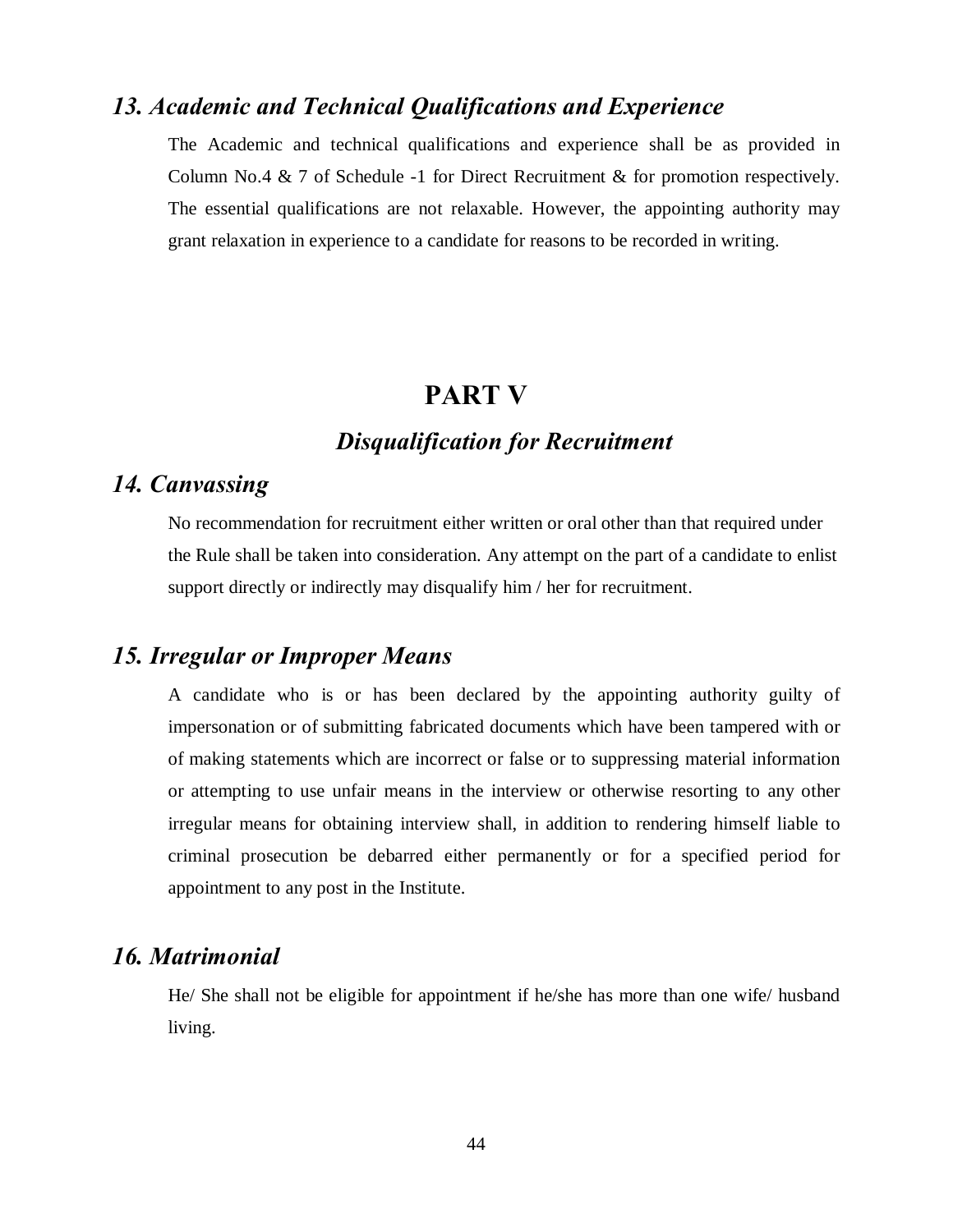#### **PART VI**

#### *Procedure for Direct Recruitment*

#### *17. Inviting of Applications*

Applications for direct recruitment as and when required in the Institute shall be invited by the Director through advertisement in at least three leading national English newspaper and equal number of Hindi / Kannada/ \*\*Urdu newspapers and in Employment News except Group C&D posts which may be advertised only in State Level Newspapers. For the post of Director, the President shall cause to issue an advertisement through the \*Ministry of AYUSH.

*\*\*Substituted vide the resolution of the 8th Governing Body meeting dated 23.03.2004*

#### *18. Form of Application*

For the post of Director, applications shall be made in the format approved by Government of India and all other posts as approved by the Director.

#### *19. Scrutiny of Applications*

For the post of Director, \*Ministry of AYUSH, Government of India shall scrutinize the applications and for all other posts, Director shall cause all applications received in response of advertisement to be scrutinized for fulfilling the conditions of the advertisement and shall prepare a list of candidates to be called for Interview which shall be not more than five times the number of vacancies to be filled up on objective criteria to be recorded on file.

#### *20. Selection of Candidates*

The selection Committee / Departmental promotion Committee for various groups of posts in the service shall be as follows: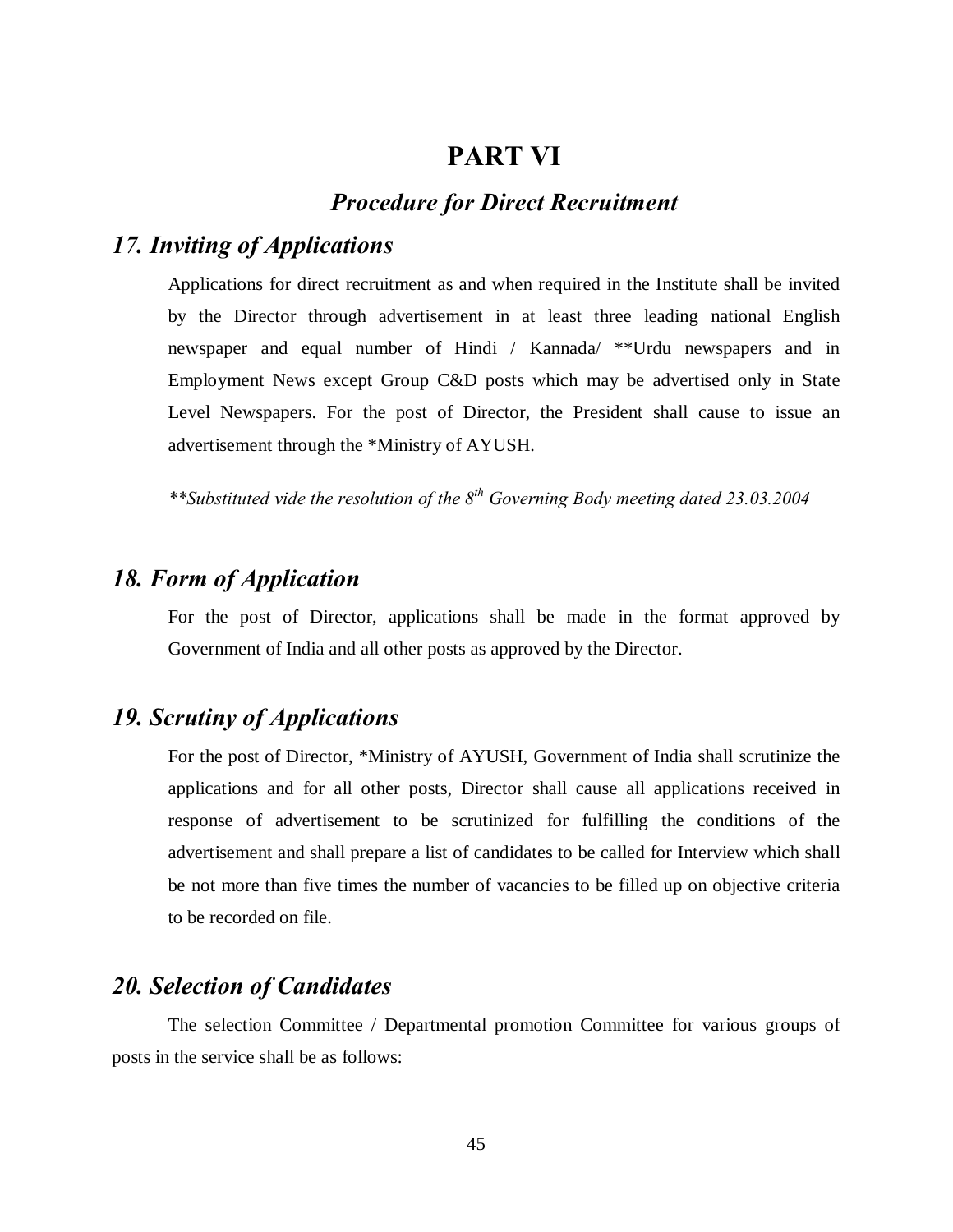## *Direct Recruitment*

|      | <b>For the post of Director:</b>                                                                                                   |                    |
|------|------------------------------------------------------------------------------------------------------------------------------------|--------------------|
|      | 1. Secretary / Joint Secretary Ministry of AYUSH,                                                                                  | Chairman           |
|      | Government of India, New Delhi                                                                                                     |                    |
|      | 2. Secretary (Medical Education), Government of Karnataka                                                                          | Member             |
|      | 3. (4) & (5) Three Vice Chancellors / Sr. Professors to be                                                                         | Members            |
|      | nominated by the Chairman                                                                                                          |                    |
| 6.   | One Unani Expert to be nominated by the Chairman                                                                                   | Member             |
|      | <i><b><u>*For the post of Dy. Director (Admn):</u></b></i>                                                                         |                    |
| i.   | Joint Secretary (AYUSH) Incharge of Unani Division                                                                                 | Chairman           |
| ii.  | Director, NIUM                                                                                                                     | Member             |
| iii. | Nominee of Secretary (AYUSH) from amongst                                                                                          | Member             |
|      | Officers of the level of Director /Joint Secretary                                                                                 |                    |
|      | (*as per Letter No. R13015/19/2009-UD dated 30.09.2009 of Dept. of AYUSH)                                                          |                    |
|      | <b>For Group A &amp; B Posts:</b>                                                                                                  |                    |
|      | 1. Secretary, AYUSH or his nominee not below the rank of<br>Joint Secretary, *Ministry of AYUSH,<br>Government of India, New Delhi | Chairman           |
|      | 2. Secretary (Medical Education), Government of Karnataka                                                                          | Member             |
|      | 3. Advisor (Unani) Ministry of AYUSH, Govt. of India                                                                               | Members            |
|      | 4. **Two Professor of the concerned subject (Retd. Or Serving)<br>from a recognized institution having PG course                   | Member             |
|      | 5. One expert of Unani / Modern Medicine belonging to SC/ST                                                                        | Member             |
|      | 6. Director, NIUM<br>(Members at Sl. No. 4 $&$ 5 to be nominated by the Chairman)                                                  | Member - Secretary |
|      | (** Amended in the $8^{th}$ Governing Body meeting held on 23.03.2004)                                                             |                    |
|      | ***For Group B post i.e. AO/PA to Director                                                                                         |                    |
| 1.   | Joint Secretary, GOI, New Delhi                                                                                                    | Chairman           |
| 2.   | Director, NIUM                                                                                                                     | Member             |
| 3.   | Deputy Director (Admin), NIUM                                                                                                      | Member             |
|      | ***For Group C& D posts                                                                                                            |                    |
| 1.   | Deputy Director (Admin), NIUM                                                                                                      | Chairman           |
| 2.   | Reader, NIUM representation SC/ST                                                                                                  | Member             |
| 3.   | An officer nominated by Ministry of AYUSH not below                                                                                | Member             |
|      | the rank of Under Secretary                                                                                                        |                    |

*(\*\* \*vide letter No. R 13015/7/2014-NI/NIUM dated 10th October,2014 of Dept. of AYUSH)*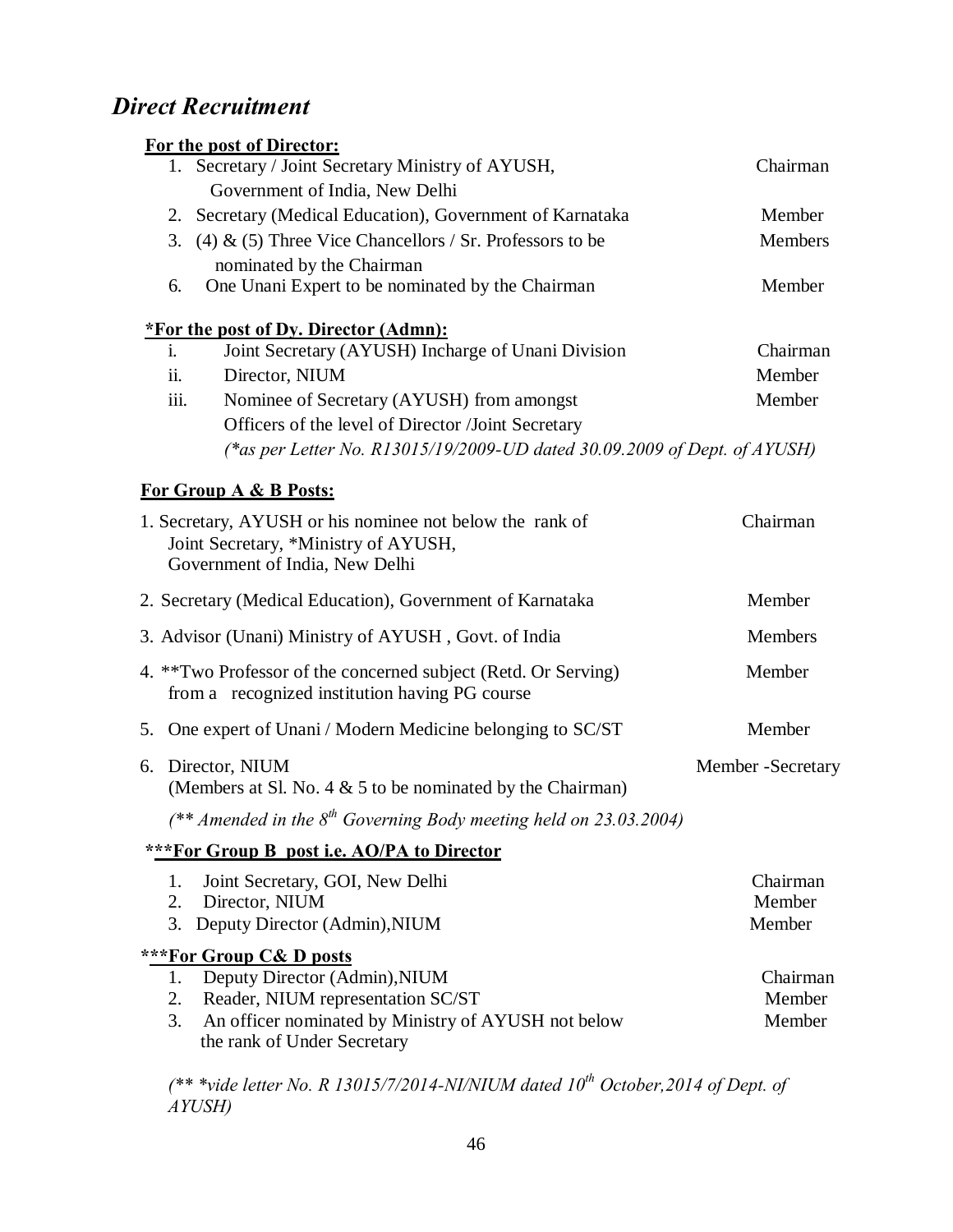## *Departmental Promotion Committee for Promotion*

#### **\*For Group A & B Posts:**

| 1. | Secretary, AYUSH or his nominee not below the rank         | Chairman                |
|----|------------------------------------------------------------|-------------------------|
|    | of Joint Secretary                                         |                         |
|    | 2. Director, NIUM                                          | <b>Member Secretary</b> |
|    |                                                            |                         |
| 3. | One expert of the concerned subject (one step higher)      | Member                  |
|    |                                                            |                         |
| 4. | An officer belonging to SC/ST to represent the reservation | Member                  |
|    | policy                                                     |                         |
|    | (Note: 3-4 to be nominated by the Chairman)                |                         |
|    |                                                            |                         |

(\*letter No. R 13015/1/2012-NI/NIUM dated 2nd March,2012 of Dept. of AYUSH)

#### **\*\*For Group B post i.e. AO/PA to Director**

| 1. | Joint Secretary, GOI, New Delhi                                                    | Chairman |
|----|------------------------------------------------------------------------------------|----------|
| 2. | Director, NIUM                                                                     | Member   |
| 3. | Deputy Director (Admin), NIUM                                                      | Member   |
|    | **For Group C& D posts                                                             |          |
| 1. | Deputy Director (Admin), NIUM                                                      | Chairman |
| 2. | Reader, NIUM representation SC/ST                                                  | Member   |
| 3. | An officer nominated by Ministry of AYUSH not below<br>the rank of Under Secretary | Member   |

(\*\* letter No. R 13015/7/2014-NI/NIUM dated  $10^{th}$  October, 2014 of Dept. of AYUSH)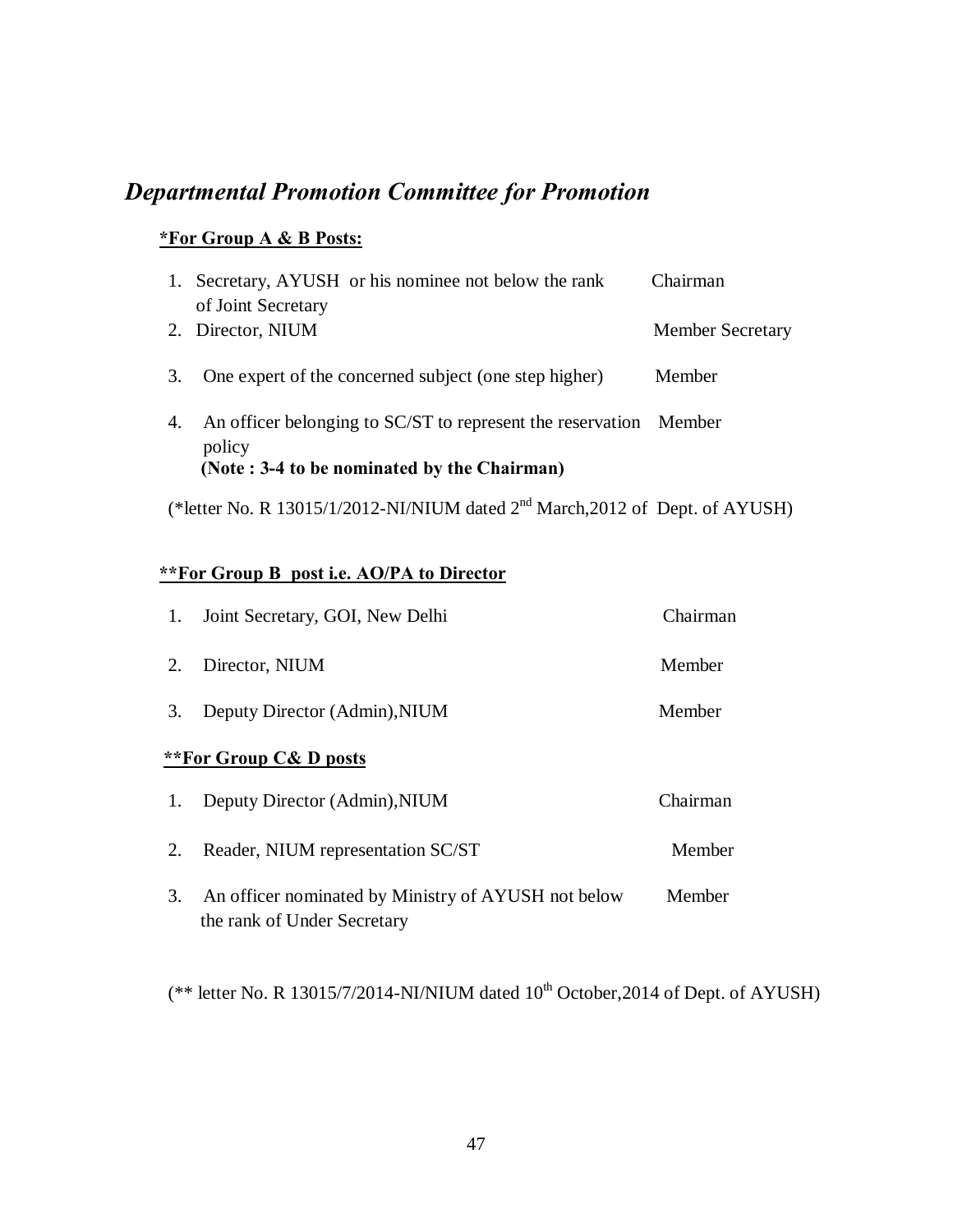#### **PART VII**

#### *Procedure for Recruitment for Promotion*

#### *21. Eligibility*

The holders of the post enumerated in col. 6 of the schedule 1 shall be eligible for promotion to the extent as mentioned in col. 5 to the post specified in col. 2 subject to their possessing the minimum qualifications and experience as specified in col. 7 of the schedule 1.

#### *22. Criteria*

- (1) Persons who are regularly appointed on the post of enumerated in col. 6 of Schedule 1 shall be considered for promotion. (Discipline wise in teaching division).
- (2) Promotion shall be made on the basis of merit cum seniority to the Group A & B posts and for Group C & D posts, it will be on the basis of seniority cum merit.

#### *23. Procedure of Selection*

- (1) In selection of the candidate regard shall be had to their:
	- (a) seniority (Discipline wise in Teaching Division)
	- (b) previous record of service.
- (2) As far as possible in the beginning of each year Director shall initiate process of filling the posts required to be filled up by promotion for all the posts expected to become eligible and required to be filled up by promotion. However more DPCs may be held if required during the year.
- (3) DPC will consider eligible persons for promotion on the basis of the latest seniority list keeping in view the number of posts available to be filled up by promotion.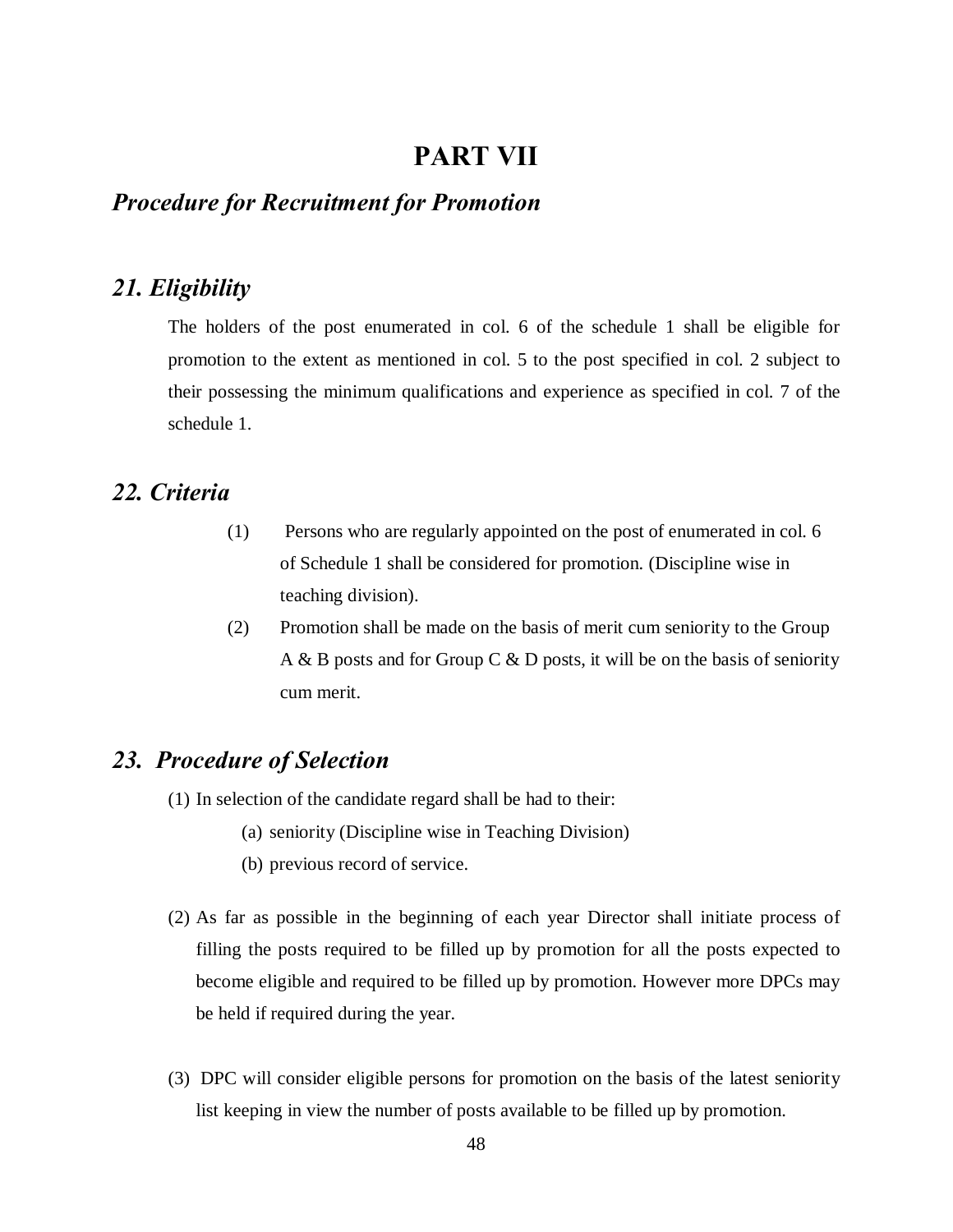(4) The zone of consideration for considering the names for the post shall be in accordance with the instructions of the Department of Personal and Training for Government Departments.

#### *24. Appointment to the Services*

The panel required by the DPC shall form the basis for appointment after the same has been approved by the appointing authority. Any change in the panel recommended by the DPC can be made only on prior approval of the Governing Body.

#### *25. Temporary Appointment*

If there is a vacancy against various sanctioned posts which is not likely to be filled up soon but is required to be filled up immediately for smooth functioning of the Institute the same may be filled up by the appointing authority who may make purely temporary arrangements for filling such posts by a qualified person provided such appointment shall not be for more than six months in a year and shall not be repeated. Such appointment will be only a consolidated monthly payment equal to the gross emoluments payable to a person of that category at the minimum of pay scale.

#### *26. Appointment by Deputation*

If a particular post has been attempted to be filled up by promotion / direct recruitment but no suitable candidate could be selected, the post may be filled up by deputation by the director with the approval of the appointing authority from any of the Central / State Government Department or their Organizations or \*orfom recognized Unani Colleges having PG<sub>0</sub> by a person possessing the prescribed academic qualification and experience and holding equivalent posts or one level below. The duration of deputation shall be maximum 5 yrs shall not be extendable.

*\*Substituted vide the resolution of the 8th Governing Body meeting dated 23.03.2004*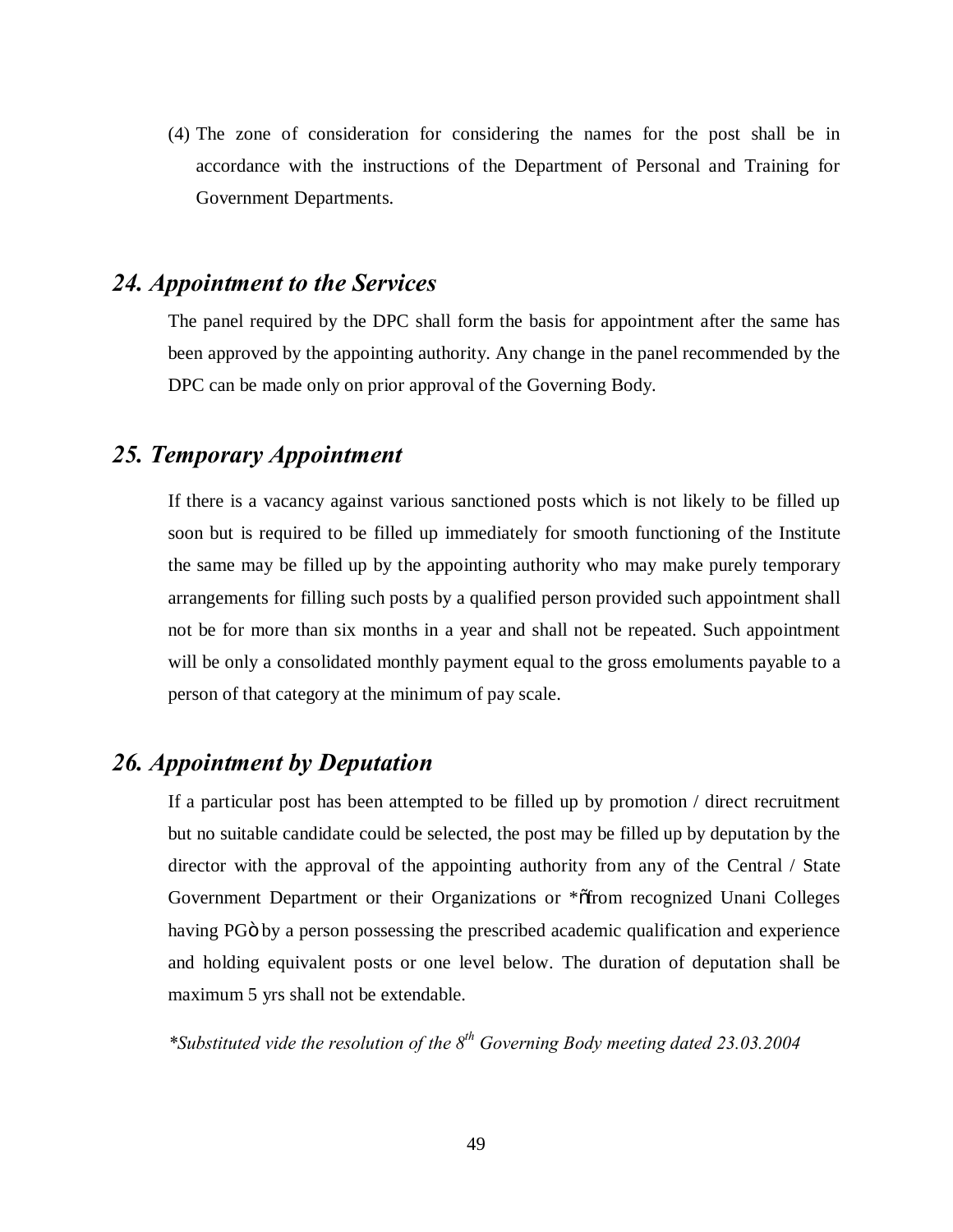## **PART VIII**

#### *Probation, Confirmation and Seniority*

#### *27. Probation*

- (1) A person appointed against the regular vacancy in service shall placed on probation for a period of two years in the case of direct recruitment and for one year in the case of promotion provided probation shall apply to promoted candidates only once in each group A, B, C & D at the time of their entry in that group.
- (2) Each probationer during the period of probation may required the pass such examination and undergo such training may be prescribed from time to time.
- (3) Period of probation of person if dies or ids due to retire on being superannuated during such period shall be deemed to have expired on one day earlier that the date of his death or retirement as the case may be, and the condition of passing any examination or undergo ant training shall also be deemed to have been waived.
- (4) If it appears to the Appointing Authority at any time during or at the end of the period of probation that the number of services has not made sufficient use of his opportunity or that he failed to give satisfaction the appointing authority may cancel his appointment / promotion.

#### *28. Confirmation*

A candidate appointed on probation shall be confirmed by the DPC only in the service on his initial appointment at the end of period of probation, if:

- (a) he has passed the departmental examination if any
- (b) he has successfully completed the prescribed training if any and
- (c) the appointing authority is satisfied that his integrity is beyond doubt and he is fit for promotion.
- (d) The candidate whose probation period has ended and within next three months the appointing authority neither extended the probation nor confirmed him nor cancelled his probation / appointment then he will automatically being deemed to have been confirmed on the post.